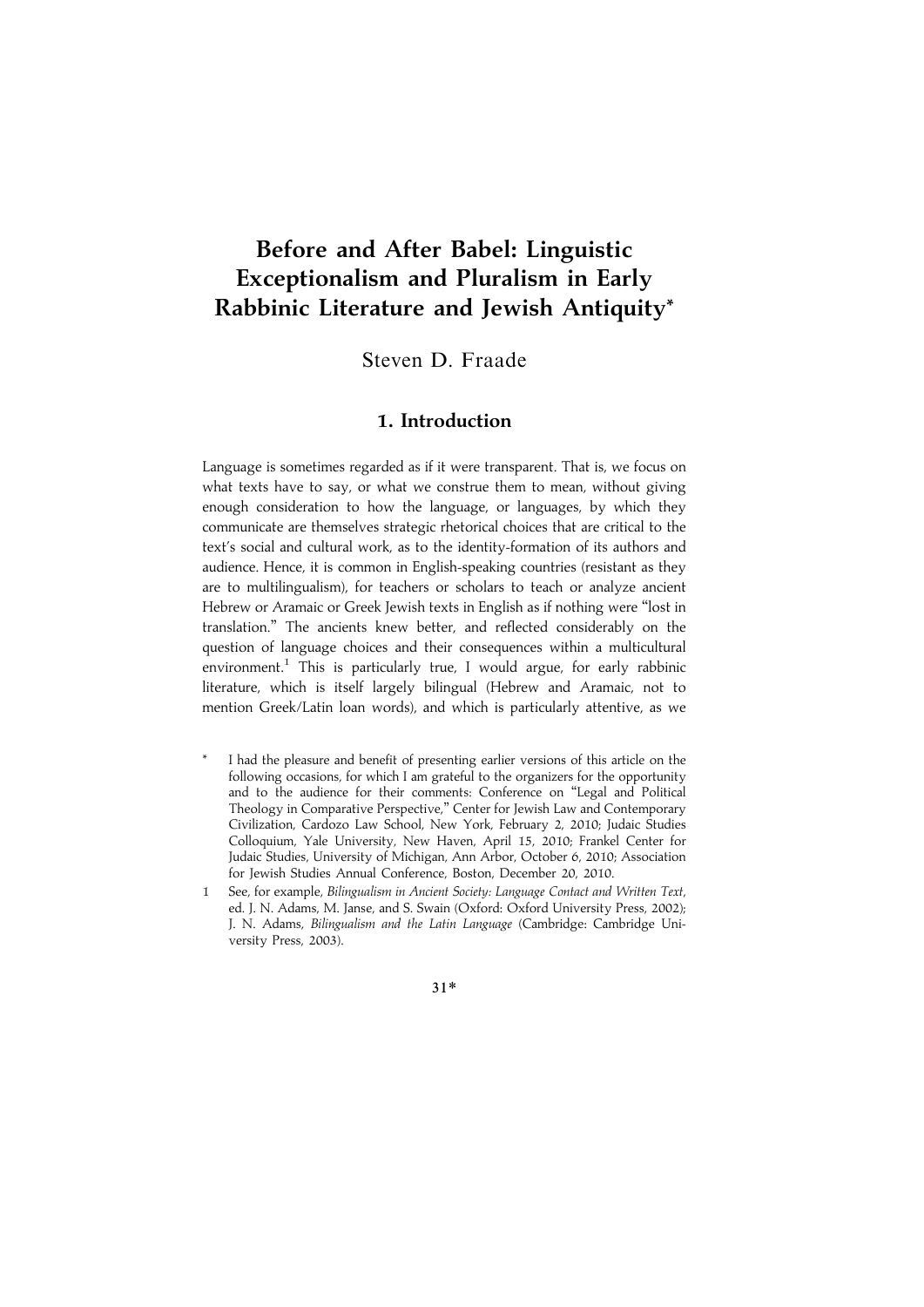#### Steven D. Fraade 32\*

shall see, to both the language(s) of law and the laws of language. Law is both constituted by language and seeks to regulate language use.<sup>2</sup>

Rabbinic attentiveness to questions of language use can be attributed to two complementary, even if in tension, sorts of propellants: internal and external. Internally, for example, within the biblical tradition received by the Rabbis, the Hebrew Bible itself is bilingual (Hebrew and Aramaic), $3$  placing great emphasis on both the positive power of divine speech, as in the Creation account (with rabbinic literature denoting God as ''He who spoke and the world came into being'') and the negative consequences of misdirected human speech (e.g., the story of the Tower of Babel and its consequent ''confusion of tongues''). Externally, beginning at least as early as the Babylonian Exile in 586 B.C.E, Jewish communities, interspersed among those of other cultures and languages, were forced to adopt and adapt aspects of those cultures and languages in order to survive, while simultaneously needing to maintain a distinct identity (including a linguistic identity) so as not to be absorbed, a balancing act of no small feat and of great historical and cultural consequences. See, for example, Neh 13:23-24:

.<br>גם בימים ההם ראיתי את־היהוּדים השׁיבוּ נשים אשדדיוֹת עמניוֹת מוֹאביּוֹת: .<br>ובניהם חצי מדבר אשדודית ואינם מכירים לדבר יהודית וכלשוֹן עם .<br>ועם:

Also at that time, I saw that Jews (הַיְהוּדִים) had married Ashdodite, Ammonite, and Moabite women; a good number of their children spoke the language of Ashdod and the language of those various peoples, and did not know how to speak Judean (יהוּדִית)<br>
"(יהוּדִית)

- 2 For the bilingual nature of rabbinic literature (and law), see my forthcoming article, ''Language Mix and Multilingualism in Ancient Palestine: Literary and Inscriptional Evidence,'' Jewish Studies 48 (2011), esp. at n. 48 (with Hebrew translation to appear in  $Le\check{S}$  73 [2011]).
- 3 Although the Aramaic sections of the Hebrew Bible are in some of its later books (especially the Book of Daniel), there are Aramaisms throughout. Rabbinic literature itself stresses that Aramaic (targum) can be found in all three divisions of the TaNaKh (Torah, Prophets, Writings). See Gen. Rab. 74:14 (ed. Theodor-Albeck, 871), which gives as examples Gen 31:47; Jer 10:11; Dan 2:4. Cf. y. Sotah 7:2 (21c) (ed. Academy of Hebrew Language, 933); Sanh. 10:1 (27d) (ed. Academy of Hebrew Language, 1315).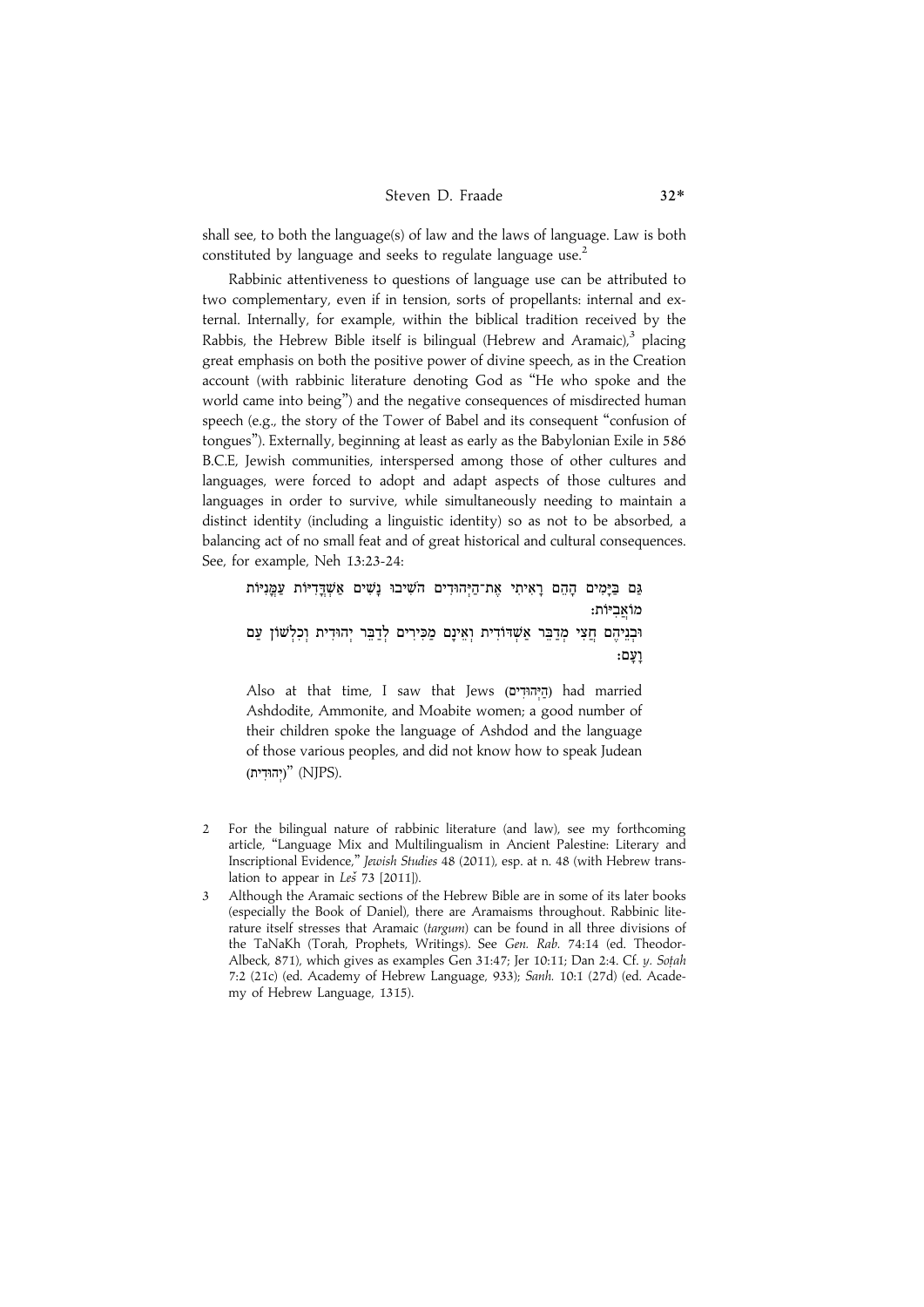Navigating the challenges of ''languages in contact,'' as much as ''cultures in contact,'' was critical to the success of such survival strategies. With each succeeding wave of foreign conquest, domination, and dispersion, these strategies were tested and refined anew.

I wish to suggest that it is against this broad canvas of multicultural and multilingual intersection and interaction, especially in the context of hellenization, Romanization, and Christianization, that the early rabbinic preoccupation with matters of language, especially multiple languages, needs to be, at least in significant part, understood. In other words, multilingualism was not just of philosophical or theological interest for the rabbis, but of direct practical consequence. In Hellenistic, Roman, and Byzantine times, the Jews of Palestine, including the rabbinic sages and their followers, however few or many they may have been, lived mainly in villages and cities of mixed populations, religious cultures, and languages, the three main languages having been Hebrew, Aramaic, and Greek (with each having had sub-dialects), with lesser exposure to others as well. In those villages and cities they would have heard and seen a variety of languages. The relative proportions of frequency of use of those languages to one another, their functional mix (which language was used for which task), and the degree of fluency (oral, aural, reading, and writing) among mixed populations and diverse social strata varied from place to place, even within a relatively narrow geographic range, as over time. In short, the multilingual context was extremely complex, but unavoidable. Here I define ''multilingualism'' as ''the knowledge of more than one language by a person or a social group and the ability to switch from one language to another in speech, in writing, or in speaking."<sup>4</sup>

### 2. Teaching/Speaking Hebrew to One's Children

As for all societies and cultures, especially those either in transit or living as a cultural minority, language, in our case ''Jewish language,'' is an important marker of identity, especially when (as always) there are multiple choices available, both internally (more than one Jewish language as options) and

<sup>4</sup> Benjamin Harshay, The Polyphony of Jewish Culture (Stanford, Calif.: Stanford University Press, 2007), 23-40 (''Multilingualism''), citing from 25. Harshav further clarifies that multilingualism can be ''personal, social, or inter-subjective,'' that is, not all members of a society need to be equally multilingual to characterize that society as being multilingual.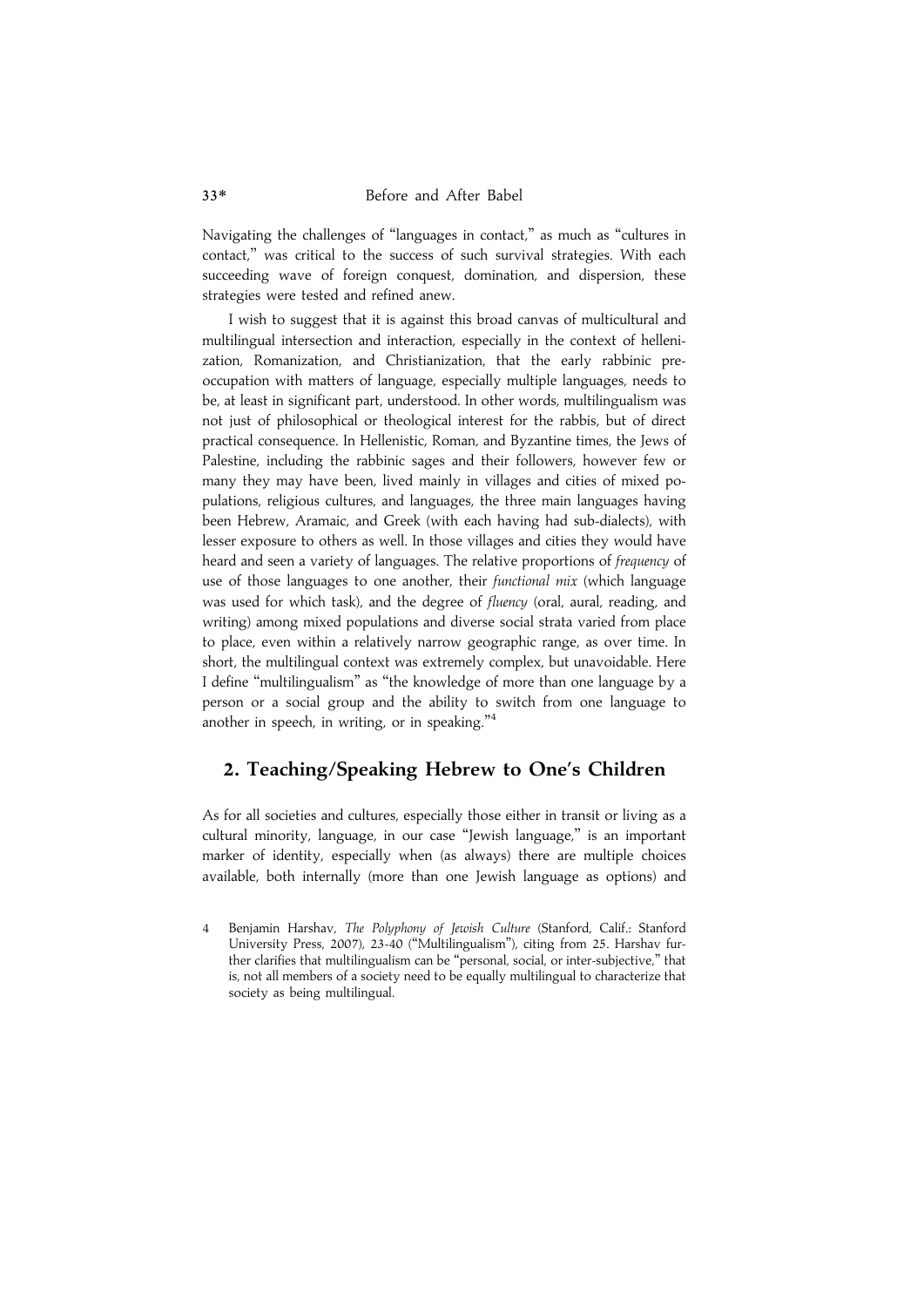externally (Jewish versus non-Jewish languages). In particular, the question of which language to speak with one's children highlights the tension between social advancement within the larger society and cultural transmission of one's own. Five passages, all from the Land of Israel, four from tannaitic sources and one from a Palestinian talmudic barayta, emphasize the obligation of a father to teach or speak to his son in Hebrew at an early age, together with teaching him Torah and how to recite the Shema'. Here are two such passages:<sup>5</sup>

ולמדתם אותם את בניכם״ (דברים יא:יט). בניכם ולא בנותיכם דברי" רבי יוסי בז עקיבה. מיכז אמרו כשהתינוק מתחיל לדבר אביו מדבר עמו .<br>בלשוז הקודש ומלמדו תורה ואם איז מדבר עמו בלשוז קודש ואינו .<br>מלמדו תורה ראוי לו כאילו קוברו שנאמר ״ולמדתם אותם את בניכם לדבר בם״ (שם). אם למדתם אותם את בניכם ״למעז ירבו ימיכם וימי בניכם״ (דברים יא:כא). ואם לאו למעז יקצרו ימיכם שכד דברי תורה  $^{\rm 6}$ נדרשים מכלל הז לאו ומכלל לאו הז.

"And teach them to your children (masculine plural)" (Deut 11:19): Your sons and not your daughters. These are the words of R. Yose b. Akiba. From here they said: When a young child begins to speak, his father speaks with him in the holy language and teaches him Torah. And if he does not speak with him in the holy language and does not teach him Torah, it would have been fitting for him as if he had buried him, as it says, ''And teach them to your children, speaking of them.'' If you taught them to your children, ''to the end that your days and the days of your children shall increase'' (Deut 11:21). And if not, to the end that your days shall be shortened. For thus are the words of Torah to be interpreted: from the positive, (we derive) the negative, and from the negative, the positive.

תנא בשם רבי מאיר כל מי שקבוע בארץ ישראל ומדבר לשוז הקדש ואוכל פירותיו בטהרה וקורא ק"ש בבקר ובערב יהא מבושר שבז העולם הבא  $^7$ .<br>הוא

<sup>5</sup> In general, I will concentrate my attention, although not entirely, on sources and authorities of tannaitic and amoraic Palestinian provenance.

<sup>6</sup> Sifre Deut. 'Eiqev 46 (ed. Finkelstein, 104).

<sup>7</sup> Y. Šegal. 3:3 (47c) (ed. Academy of the Hebrew Language, 613). For other such statements, some similarly in R. Meir's name, some similarly stressing dwelling in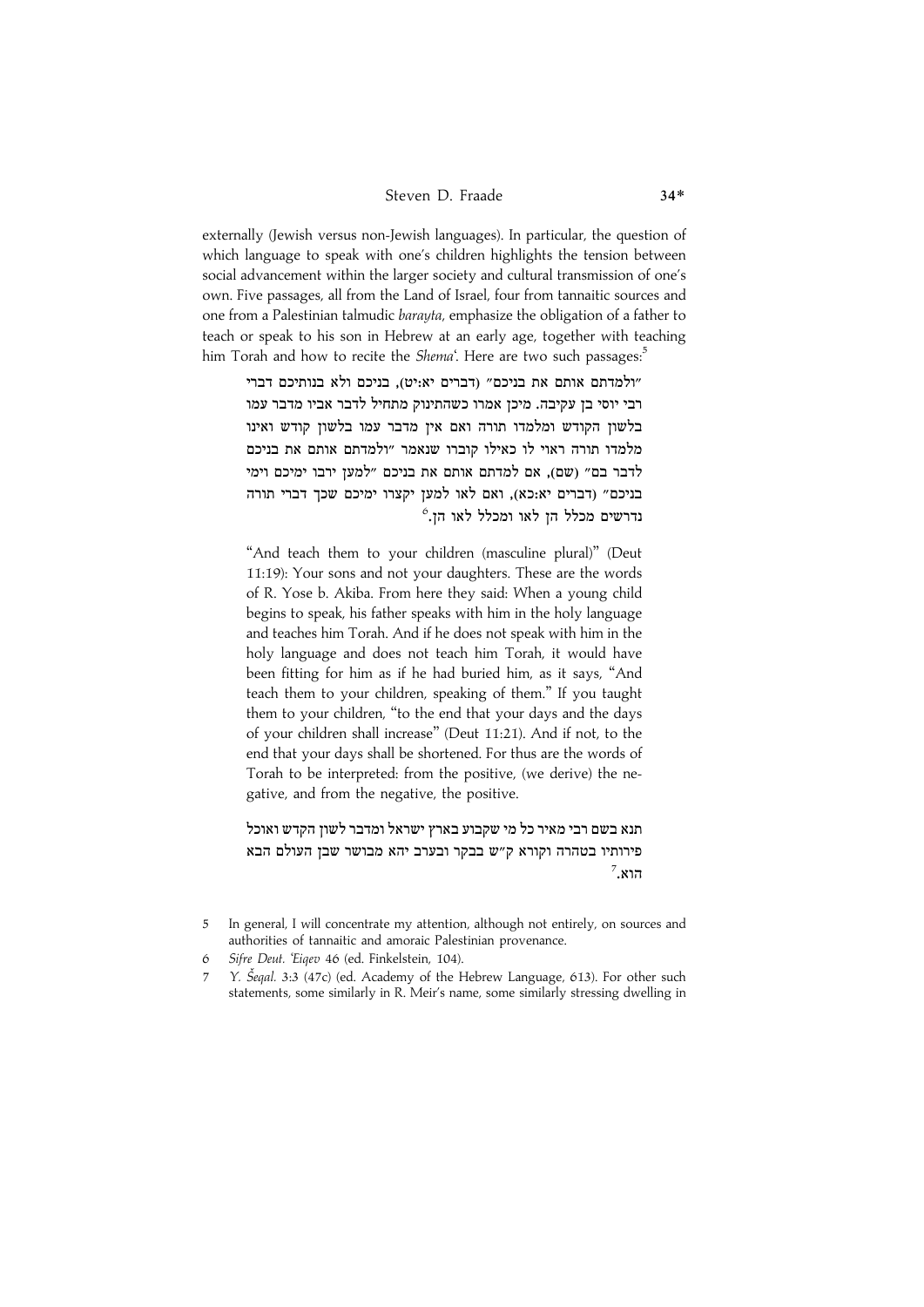It has been taught in the name of R. Meir (ca. 150 C.E.): Whoever is settled in the Land of Israel and speaks the holy language and eats the fruits of the land in purity and recites the Shema' in the morning and evening, may it be proclaimed that he has a place in the world to come.

Note well the emphasis not just on teaching Hebrew, for example, as a vehicle for the study of Torah or the recitation of the Shema', but as a language of father-to-son speech. As the first passage interprets the otherwise redundant phrase ''speaking of them'' (Deut 11:19), as soon as a child is able to speak, the father speaks with him in לשון הקודש, the "language of holiness," this being an obligation separate from (but supportive of) teaching him Torah.<sup>8</sup> The hyperbolic nature of the consequences, if not performed, $9$  suggest that such texts are less evidence of the widespread use of spoken Hebrew between parents and children in mid-second-century Galilee than of countervailing pressures that mitigated this practice. Even so, these passages strongly emphasize the role of spoken Hebrew as pape-loshn, an inter-generational Jewish cultural reproduction, much as one might expect from any linguisticethnos, but here with a particularly patriarchal emphasis.<sup>10</sup>

#### 3. Hebrew in Exile

Although the challenges to maintaining Hebrew as a living language (whether spoken or literary) were greater in the diaspora than in the Land of Israel, even in the latter, especially under the rule of foreign empires and living among mixed populations, many of the same challenges could be encountered. The following two versions of a widely attested tradition, the first tannaitic and the

the Land of Israel, and some similarly stressing the recitation of the Shema' (to which I shall return below), see Sifre Zut. 15:38 (ed. Horovitz, 288); t. Hag. 1:2 (ed. Lieberman, 374-75); Sifre Deut. 333 (ed. Finkelstein, 383).

- 8 Exegetically, this derives from the phrase ''speaking of them'' being separate from "teach them." If "speaking of them" were no different from "teaching them," it would be redundant, which, midrashically speaking, cannot occur in divine revelation.
- 9 Note the consequences of not doing so in Sifre Zut. 15:38 and t. Hag. 1:2: "And if not, it would have been fitting for him (presumably, the son) not to have come into the world.''
- 10 Elizabeth Shanks Alexander has enlightened me on this aspect of these texts.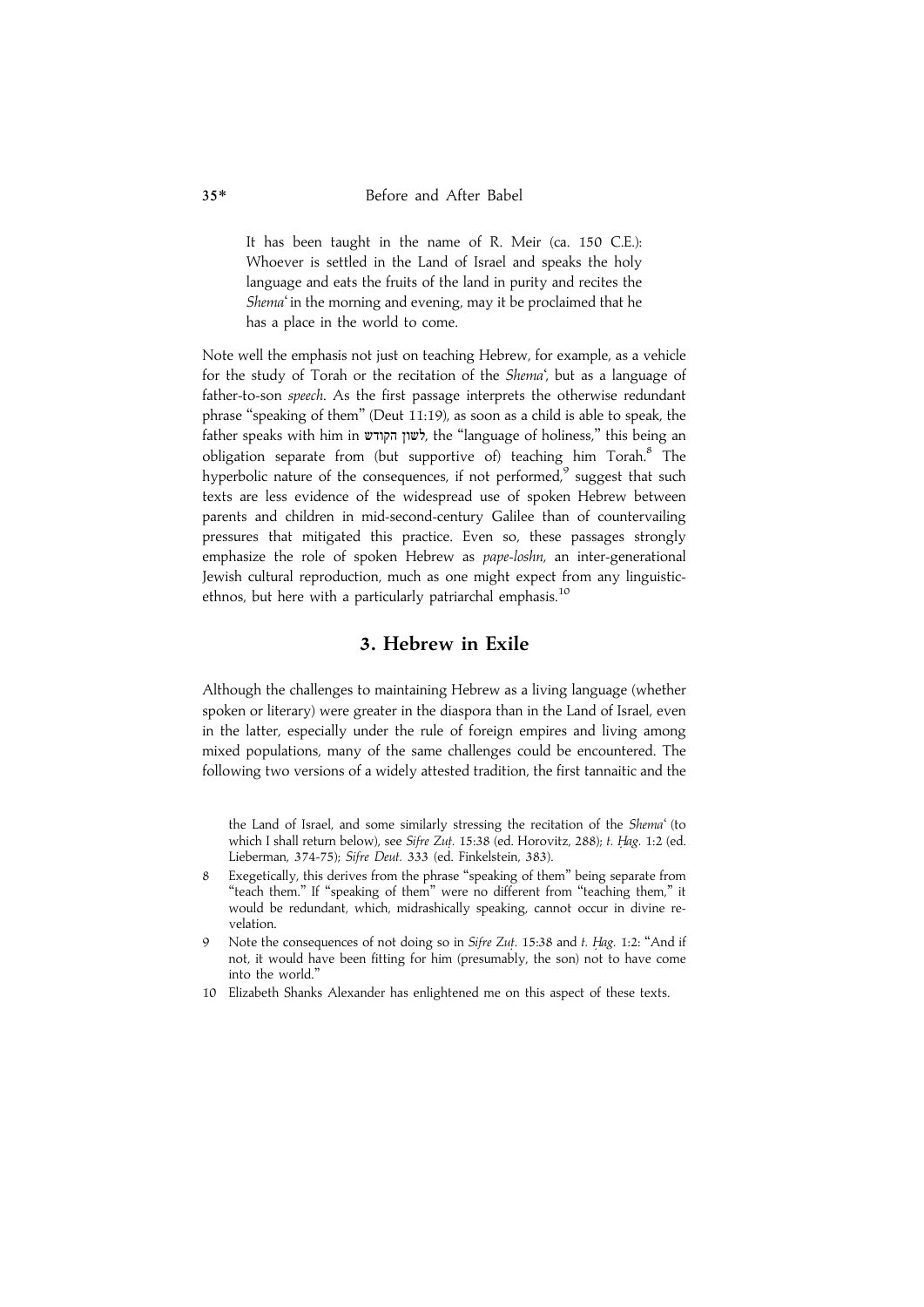#### Steven D. Fraade 36\*

second amoraic, marvel at ancient Israel's ability to maintain its moral and cultural distinctiveness during the long enslavement in Egypt:

רבי אליעזר הקפר ברבי אומר וכי לא היה בידם של ישראל ארבע מצות שאיז כל העולם כדאי בהם? שלא נחשדו על העריות. ולא על לשוז הרע ולא שנו את שמם. ולא שנו את לשונם... ומניז שלא שנו את לשונם? שנ׳ ״כי פי המדבר אליכם״ ובראשית מה:יב) ואו׳ ״ויאמרו אלהי העברים נקרה עלינו״ וגו׳ (שמ׳ ה:ג) ואומר ״ויבא הפליט ויגד לאברם  $^{11}$ לאשית יד:יג). $^{11}$ 

R. Eliezer Ha-Qappar said in the name of Rabbi [Judah the Patriarch] (ca. 220 C.E.): Did not Israel [while in Egypt] possess four commandments than which nothing in the world is more worthwhile? For they were not suspect with regard to chastity, nor with regard to tale-bearing, nor did they change their [Hebrew] names, nor their language.... From whence do we learn that they did not change their language? As it is said, ''That it is indeed my mouth [=native language] that is speaking with you'' (Gen  $45:12$ ).<sup>12</sup> And it says, "And they said, 'The God of the Hebrews has manifested Himself to us''' (Exod 5:3). And it says, "A fugitive brought the news to Abram the Hebrew" (Gen 14:13).

ר׳ חונה בש׳ בר קפרא בשביל ארבעה דברים ניגאלו ישר׳ ממצרים. על ידי שלא שינו את שמז ולא שינו את לשונם ועל ידי שלא אמרו לשוז הרע ועל ידי שלא היה בהן פרוץ ערוה... על ידי שלא שינו את שמן, .<br>ראובז ושמעוז מי נחתיז ראובז ושמעוז מי סלקיז. לא היו קוריז לראובז רופס, ליהודה לוליאנא, ליוסף ליסטס, לבנימן אלכסנדרא. על ידי שלא שינו את לשונם. להלז כת׳ ״ויבא הפליט ויגד לאברם העברי״ (בראשית יד:יג) וכאז כתיב ״ויאמרו אלהי העברים נקרא עלינו״ (שמות ה:ג). וכת׳ "כי פי המדבר אליכם" (בראשית מה:יב). בלשוז הקודש....<sup>13</sup>

<sup>11</sup> Mek. of R. Ishmael, Pisha 5 (ed. Horovitz-Rabin, 14-15; but cf. ed. Lauterbach, 34-36, following MS Oxford).

<sup>12</sup> See also the targumim.

<sup>13</sup> Lev. Rab. 32:5 (ed. Margulies, 747-48). For later parallels, see Margulies's notes ad loc.; Pesiq. Rab Kah. Vayhi Beshallah. 6 (ed. Mandelbaum, 182-83), with notes ad loc.; Saul Lieberman, "חזנות יניי", Sinai 4 (1939): 227-28.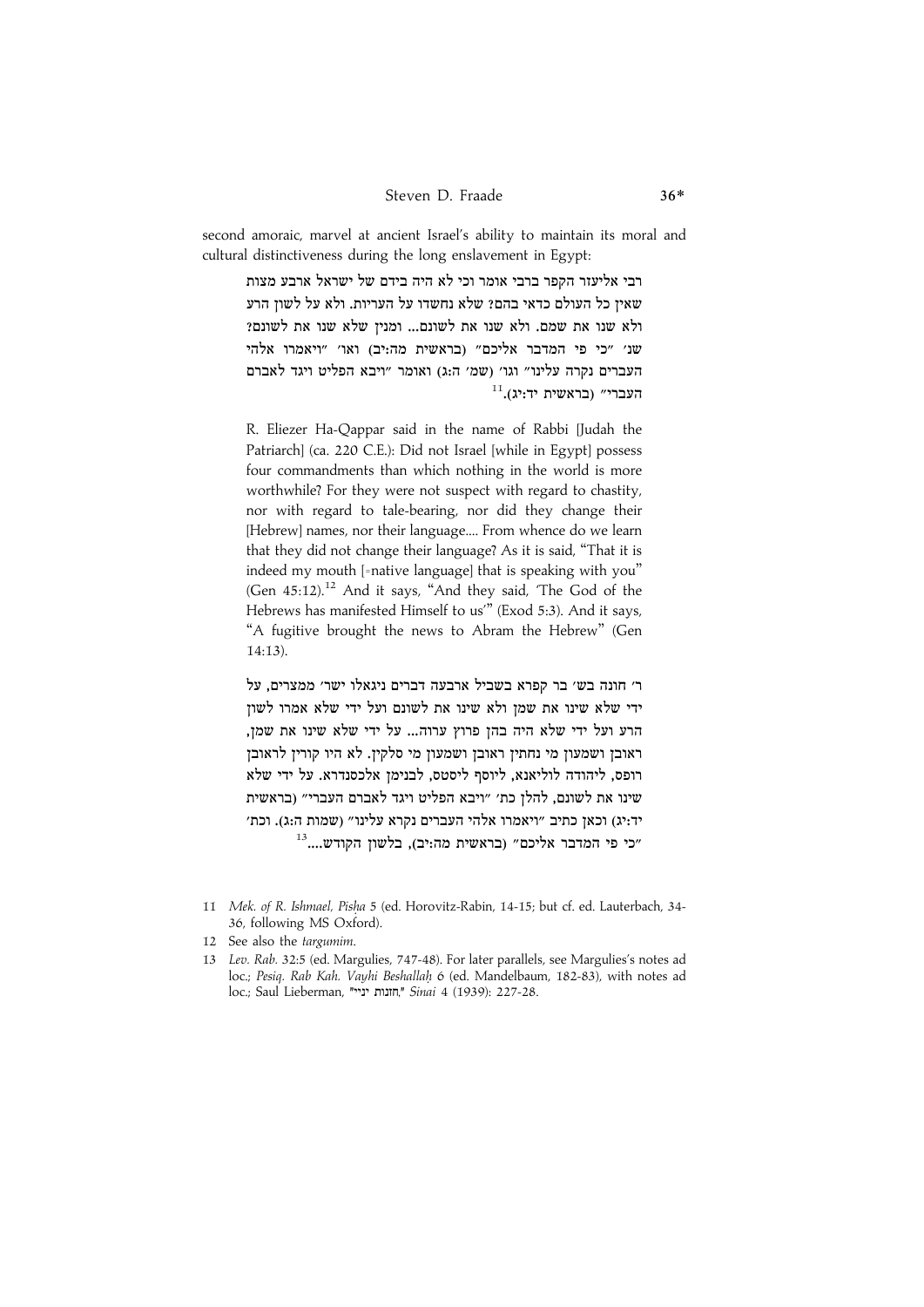R. Huna in the name of Bar Qappara (ca. 230 C.E.): For four things were Israel redeemed from Egypt: for not having changed their names, for not having changed their language, for not having engaged in tale-bearing, and for not one of them having acted licentiously.... For not having changed their names: They went down [to Egypt] as Reuben and Simeon, and came up as Reuben and Simeon. They did not call Reuben ''Rufus,'' nor Judah ''Leon,'' nor Joseph ''Lestes,'' nor Benjamin ''Alexander.'' For not having changed their language: Above it is written, ''A fugitive brought the news to Abram the Hebrew'' (Gen 14:13), while here it is written, ''And they said, 'The God of the Hebrews has manifested Himself to us''' (Exod 5:3). And it is written, "That it is indeed my mouth [=native language] that is speaking with you'' (Gen 45:12).

Two of the four behavioral traits that remained unchanged in Egypt are ethnic markers (the other two being moral): names and language. Both passages employ biblical prooftexts to show not only that Joseph was still able to communicate with his brothers in their native tongue (presumably, Hebrew), but that by the time of Moses and Aaron the Israelites continued to be recognized by the Egyptians as Hebrews, a linguistic marker first applied to Abraham, their founding father (Gen  $14:13$ ).<sup>14</sup> In other words, despite challenging circumstances over a long duration, the Hebrews retained that ethnic designation by virtue of their having maintained their ''native'' Hebrew language.

The second passage introduces an interesting twist in that it provides the local names which the Hebrews did not adopt in place of their native Hebrew names while enslaved in Egypt. However, the alternative names are not Egyptian but Latin, $^{15}$  suggesting that in speaking about cultural maintenance during the enslavement in Egypt of the distant past, the midrash is actually

- 14 The designation of Abraham and his descendants as Hebrews ('ibrim) has several popular derivations (see Gen. Rab. 41 [42]:8 [ed. Theodor-Albeck, 414]), the most common being: 1. From Eber ('eber), son of Shem (Gen 10:21, 24-25; 11:14-17), of whom Abraham is a descendent (Gen 11:26). 2. Abraham came from ''across (me'eber) the Euphrates'' (Josh 24:2-3; cf. LXX Gen 14:13).
- 15 On the relation of the Hebrew to Latin names, see the commentary of R. David Luria (RaDaL) to Midrash Rabbah; Saul Lieberman, "פתרון מלים וענינים", " in "פתרון לפרופסור שמואל קרויס: למלאת לו שבעים שנה, מנחה היא שלוחה מאת חבריו, ידידיו, ותלמידיו (Jerusalem: R. Mass, 1936/7), 306.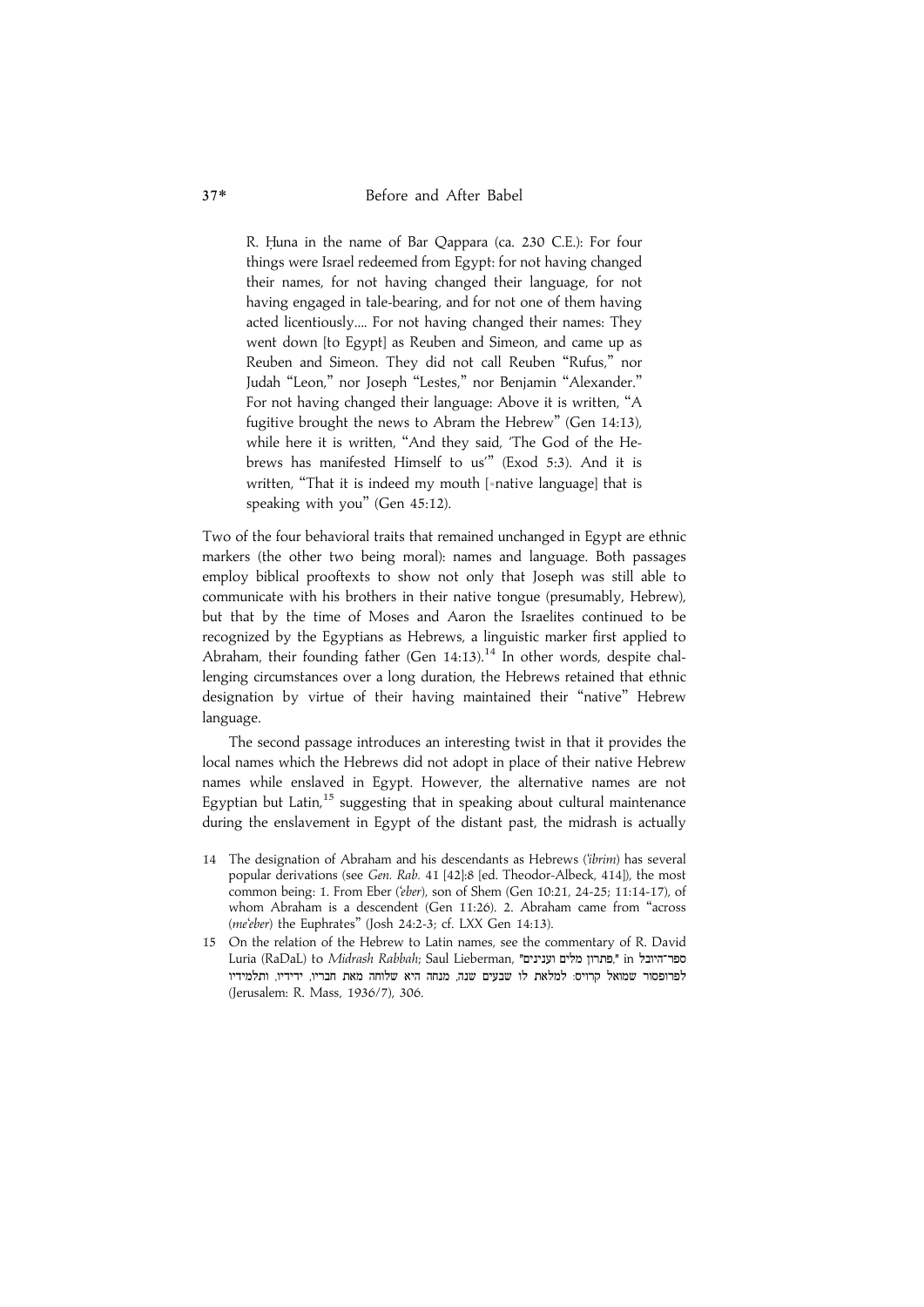talking about cultural maintenance in the Greco-Roman present. In both contexts, the continued use of the Hebrew language (and names) is presumed to be an important factor in cultural perseverance.

The following passage, commenting on the first word of the Decalogue (Exod 20:2), presumes the very opposite, that the Israelites upon leaving Egypt understood (and presumably spoke) Egyptian, not Hebrew:

.<br>א״ר נחמיה מהו אנכי. לשוז מצרי הוא. למה הדבר דומה למלד בשר ודם שנישבה בנו ועשה ימים הרבה אצל השבוייז. לבש נקמה אביו והלד אצלו והביאו ובא להשיח עמו בלשונז של שבוייז. כד הב״ה. עשו ישראל במצרים כל אותז השנים ולמדו שיחתז של מצרים. כשגאלז הב״ה ובא ליתז להם את התורה ולא היו יודעים לשמוע. אמ׳ הקב״ה הרי אני משיח להם בלשוז מצרי. אמ׳ הקב״ה אנכי. אנוד. כד פתח להם  $^{16}$ הקב״ה בלשונם. אנכי י״י אלהיד (שמות כ:ב).

R. Nehemiah said: What is 'anokhi? It is an Egyptian word. Why did God find it necessary to use an Egyptian word? For answer, consider the story of a mortal king whose son had been captured. The son spent many years among his captors, until the king, cloaked in vengeance, went to free his son, brought him back, and then found he had to talk with him in the captors' speech.<sup>17</sup> So it was with the Holy One, blessed be He. Israel had spent all the years of their servitude in Egypt where they learned the Egyptian speech. Finally, when the Holy One redeemed them and came to give them the Torah, they could not understand it. So the Holy One said: I will speak to them in their captors' speech. Thereupon the Holy One used the word 'anokhi, which is a form of the Egyptian (Coptic) 'nwk, so that the Holy One began His inauguration of the giving of Torah with Israel's acquired way of speaking: "I ('anokhi) am the Lord thy God" (Exod 20:2).

<sup>16</sup> Pesiq. Rab Kah. Bahodesh Ha-shelishi 12:24 (ed. Mandelbaum, 223; trans. Braude, 248). My thanks to Yonatan Moss for bringing this passage to my attention. For later parallels, see Mandelbaum's note ad loc. For further discussion, see Rivka Ulmer, Egyptian Cultural Icons in Midrash (Berlin: De Gruyter, 2009), 252-53.

<sup>17</sup> Cf. Pisqa 11.6; and Acts 2:5-12.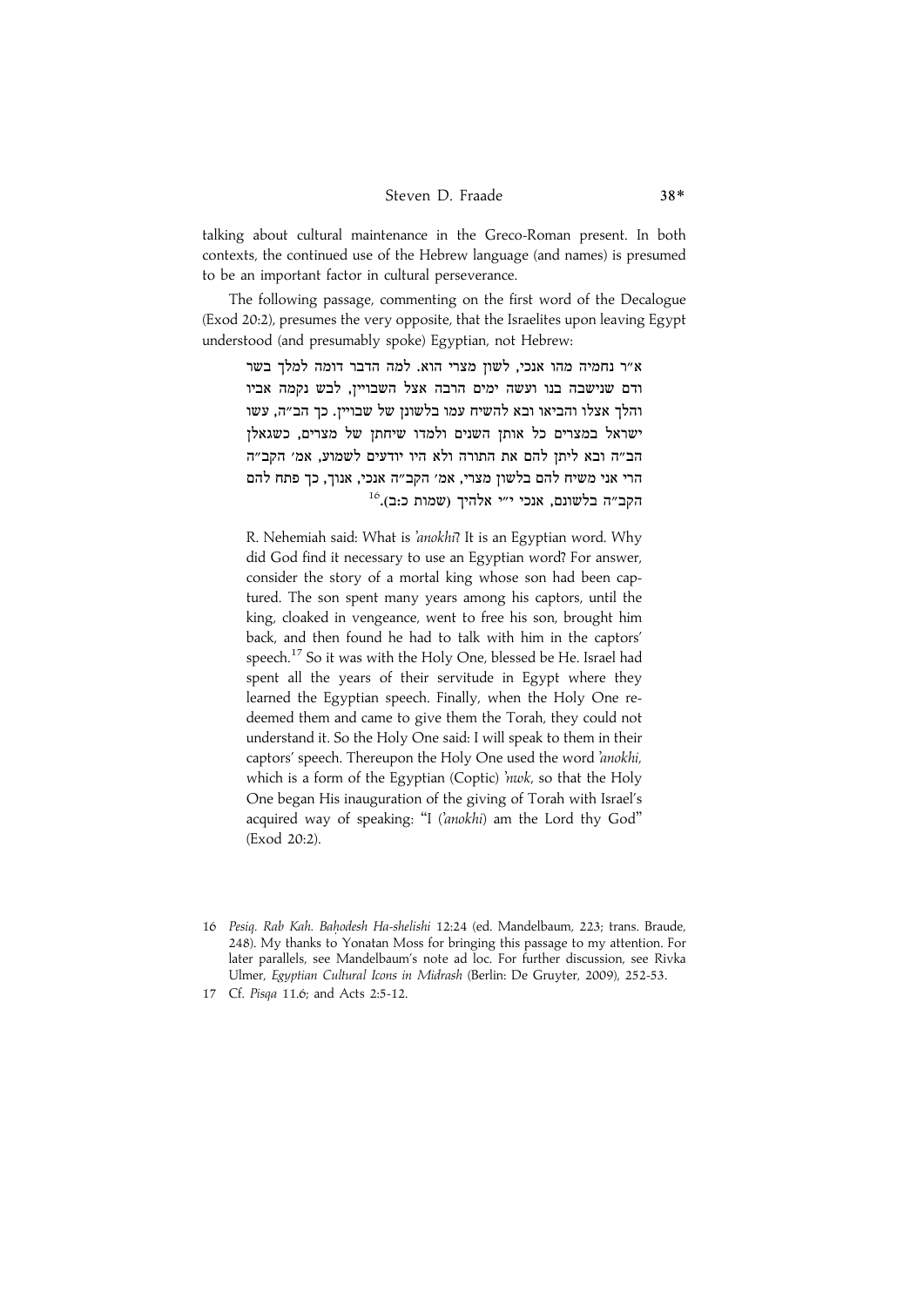Although the Torah's narrative of the Exodus from Egypt and the revelation at Mt. Sinai is recounted in Hebrew, the actual language spoken by the Israelites at that time, considering the circumstances of their long residence in Egypt, may well have been Egyptian, as the Midrash discerns from the telltale 'nky.

Thus, we find two very different views of Israelite language maintenance in Egypt: (1) the Israelites resisted the pressure to acculturate linguistically to Egyptian society; (2) such linguistic accommodation, to which God himself accommodated in his own revelatory speech (and self-identification) at Sinai, was unavoidable.

### 4. Hebrew as Primordial Language

The previous passages make no special claims for Hebrew that would not be made by any other ethnos on behalf of the importance of preserving and transmitting its particular linguistic code, especially when threatened by political or cultural domination and exile. Was Hebrew simply one of the "seventy languages" of the seventy nations of the world,<sup>18</sup> or did it have a uniquely-privileged ontological status among the languages (e.g., as *wrighty*, the ''language of holiness'')?

Consider the following:

לזאת יקרא אשה כי מאיש לקחה״ וגו׳ (בראשית ב:כג). מיכז אתה למד" שניתנה התורה בלשוז הקודש. ר׳ פינחס ור׳ חלקיה בשם ר׳ סימוז כשם שניתנה בלשוז הקודש כד נברא העולם בלשוז הקודש. שמעת מימיד אומר גיני גיניה, איתא איתתא, אנתרופי אנתרופייא, גברתא, אלא  $^{19}$ איש ואשה, למה שהלשון הזה נופל על הלשון הזה.<sup>19</sup>

''She shall be called, woman ('ishah), because she was taken out of man ('ish)" (Gen 2:23). From this you learn that the Torah was given in the holy language. R. Phinehas and R. Helkiah in R. Shim'on's (ca. 300 C.E.) name said: Just as it was given in the holy language, so was the world created with the holy language.

- 18 The idea that there were seventy nations in the world  $-$  here each presumed to have its own distinct language - derives from the "table of nations" in Gen 10.
- 19 Gen. Rab. 18:4; 31:8 (ed. Theodor-Albeck, 164-65, 281). On the Torah having preexisted and been consulted by God in Creation, see Louis Ginzberg, Legends of the Jews, trans. Henrietta Szold, 7 vols. (Philadelphia: Jewish Publication Society, 1913-1938), 1:3-4, with notes. For a similar claim for ''wisdom,'' see Sir 1:4; 24:9.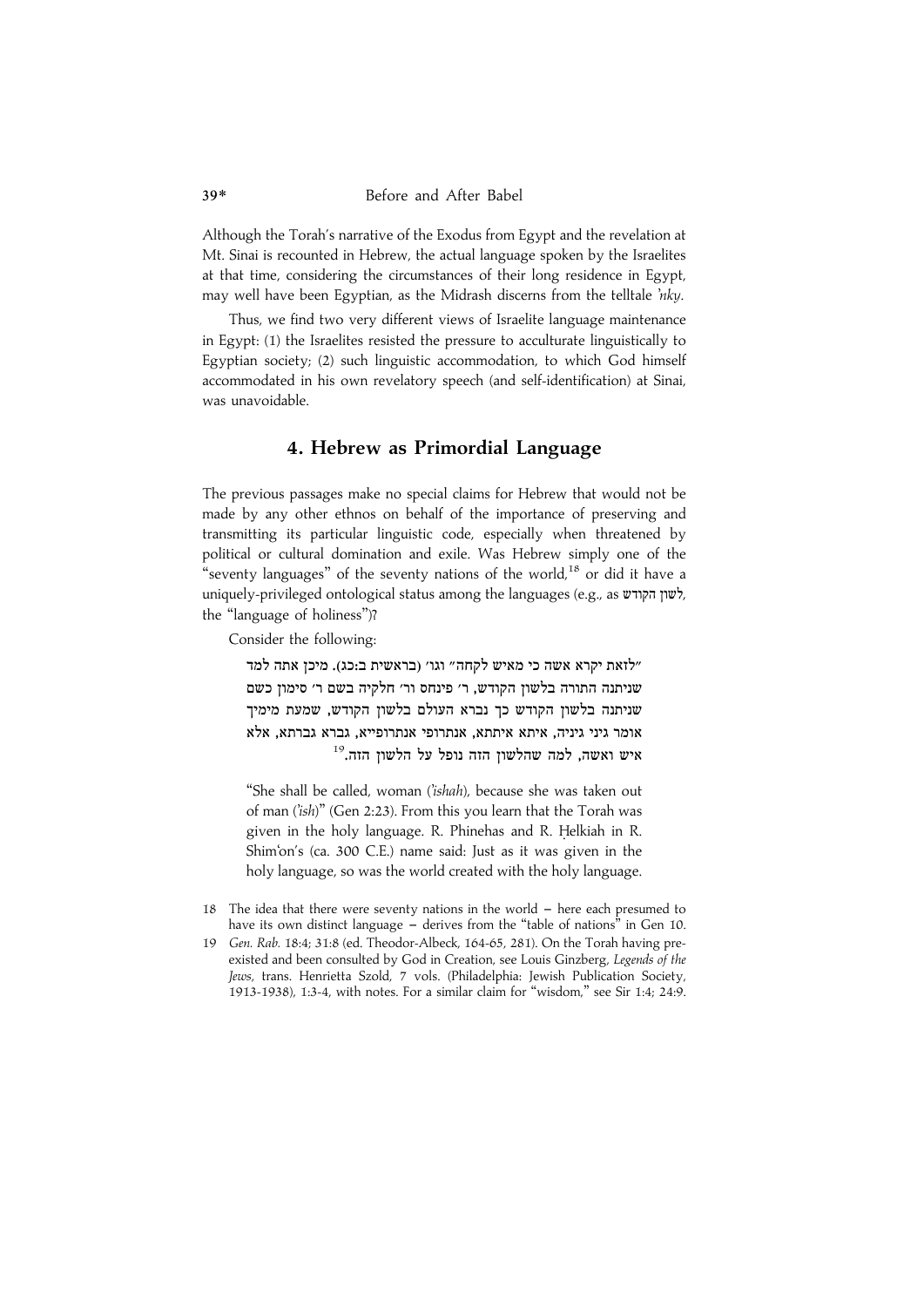Have you ever heard one say lin other languages), gini, ginia; itta, itteta; antropi, antropia; gavra, gevarta [that the word for "woman" is the feminized form of the word for "man"]? But 'ish and 'ishah [are used in Hebrew]. Why? Because the two expressions correspond to one another.

At issue here, of course, is not whether the Torah, as we have it, is written in Hebrew, but whether it was originally delivered in Hebrew and whether as such it pre-existed its formal revelation at Mt. Sinai all the way back to (even preceding) Creation. The key to this understanding is here located in Gen 2:23, according to which the designation by God of man  $(iish)$  and woman  $(iishah)$  by terms that are linguistically related to one another, that is, that woman derives from man both physically and linguistically in Hebrew, is not the case in other languages (nor for the proper names of Adam and Eve). Thus, the Hebrew biblical text as we know it cannot be a translation from an ur-text in another language. Since Hebrew is instrumental in the designation of the first humans as 'ish and 'ishah at the time of creation, it must also have been the language of the divine speech by which the world was created (Gen 1).

Thus, Hebrew is shown to have been the language of both revelation and creation, and, implicitly, the language by which God addressed the first humans and in which they communicated with one another (the words from Gen 2:23 having been spoken by the first man). Hebrew was the language of divine and human communication before there were seventy nations speaking seventy languages, of which Hebrew would have been one among many. Thus, to begin with at least, Hebrew alone was the language of holiness as well as of primordial humanity, but also of cosmogony.

However, the language with which the world was created need not necessarily have been the language(s) spoken by the first humans, either in or after Eden (although the previous passage suggests as much). One might think that the Hebrew language was only given to humans to use at a later, more appropriate time, e.g., with Abraham, the first "Hebrew,"<sup>20</sup> or with the revelation of the Torah through Moses at Mt. Sinai. The question of the language spoken by the first humans receives specific attention in the following passage from the Babylonian Talmud:

.<br>אמר רב יהודה אמר רב: אדם הראשוז בלשוז ארמי ספר שנאמר ״ולי מה יקרו רעיד אל״ (תהלים קלט:יז). והיינו דאמר ריש לקיש: מאי דכתיב

20 See below, at n. 33.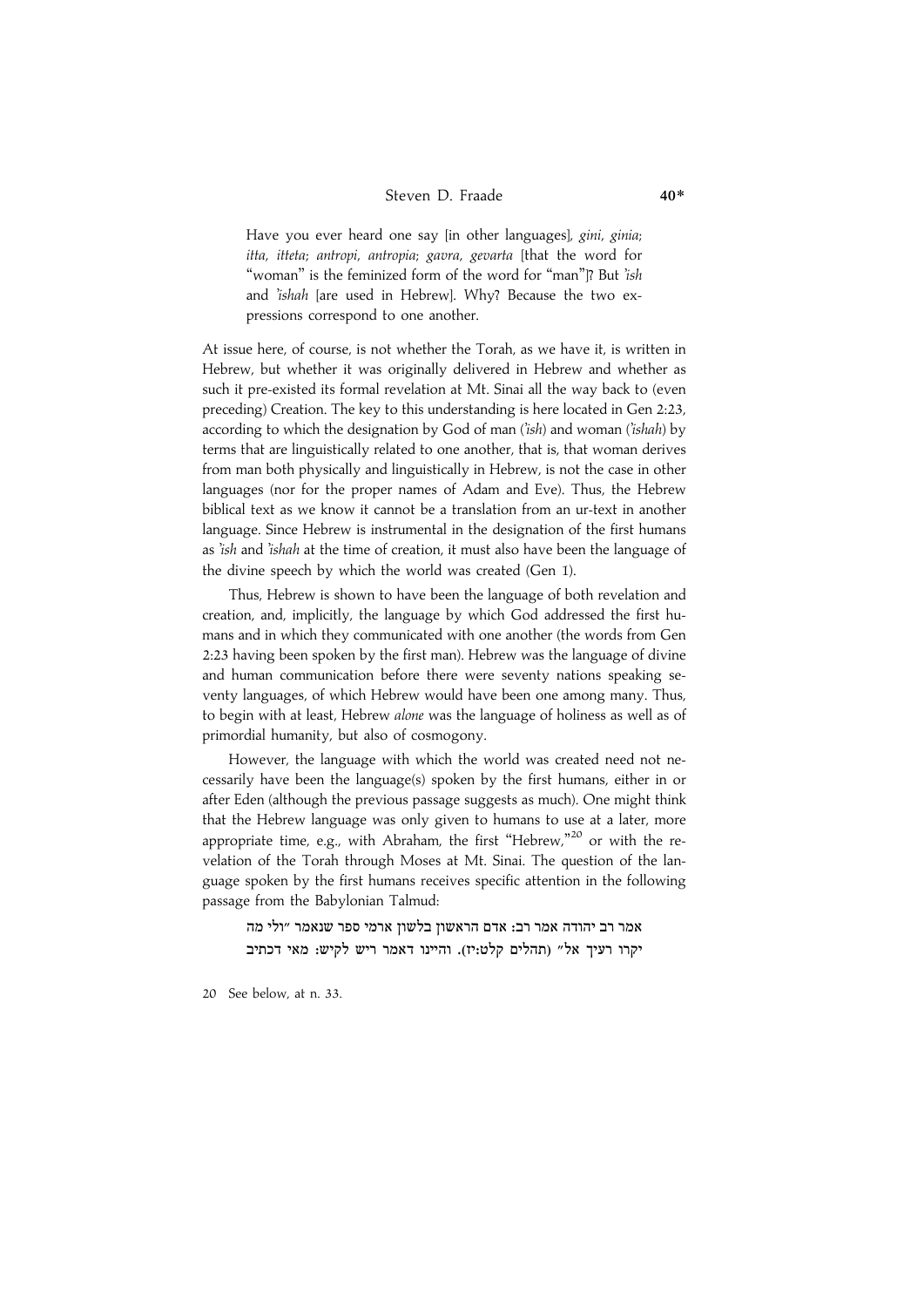זה ספר תולדת אדם״ (בראשית ה:א) — מלמד שהראהו הקדוש ברוד" .<br>הוא דור דור ודורשיו. דור דור וחכמיו. כיוז שהגיע לדורו של רבי  $^{21}$ עקיבא שמח בתורתו ונתעצב במיתתו. אמר "ולי מה יקרו רעיד אל".

Rab Judah said in Rab's (ca. 230 C.E.) name: The first man spoke Aramaic, for it is written, "How weighty are your thoughts unto me, God'' (Ps 139:17). And that is related to what Resh Laqish (ca. 250 C.E.) said: What is the meaning of the verse, ''This is the book of the generations of Adam'' (Gen 5:1)? It is to intimate that the Holy One, blessed be He, showed him [=Adam] every generation and its expositors, every generation and its sages. When he came to the generation of Rabbi Akiba, he [=Adam] rejoiced at his [=Akiba's] learning but was grieved at his [martyr's] death, and said: "How *dear* are your *friends* to me, O God."

From its biblical context, Ps 139:17 is presumed to have been spoken by Adam. Rab Judah notices that the verse contains an Aramaism in the word for "your thoughts" (רעיך), indicating thereby that Adam spoke Aramaic. By contrast, another interpretation of the same verse, by Resh Laqish, understands the word in question to be proper Hebrew for ''your friends.'' At issue, therefore, appears to be which of two related Semitic (and Jewish) languages was spoken by Adam, Hebrew or Aramaic.<sup>22</sup>

- 21 B. Sanh. 38b.
- 22 The meaning of the passage is less certain than I have presented it. Commentators have recognized a second Aramaism in the word for "weighty" (יִקְרוּ). Does the same verse as cited by Resh Laqish denote the same Aramaism (''weighty'') or a proper Hebrew meaning, "dear"? Thus, it is unclear whether Resh Laqish's use of Ps 139:17 is intended to support that of Rab Judah's (Adam spoke Aramaic), or to refute it (Adam spoke Hebrew), or is neutral, simply adducing another interpretation of the same verse for other purposes. Some Syriac writers claim that Syriac was spoken by the first humans. See Yonatan Moss, ''The Language of Paradise: Hebrew or Syriac? Linguistic Speculations and Linguistic Realities in Late Antiquity,'' in Paradise in Antiquity: Jewish and Christian Views, ed. Markus Bockmuehl and Guy G. Stroumsa (Cambridge: Cambridge University Press, 2010), 120-37. On the question of the original language of humankind, see Umberto Eco, The Search for the Perfect Language, trans. James Fentress (Oxford: Blackwell, 1995), esp. 95-103; Milka Rubin, ''The Language of Creation or the Primordial Language: A Case of Cultural Polemics in Antiquity,'' JJS 49 (1998): 306-33; Arno Borst, Der Turmbau von Babel: Geschichte der Meinungen über Ursprung und Vielfalt der Sprachen und Völker, 6 vols. (Stuttgart: Anton Hiersemann, 1957-1963), esp. 1:227-92.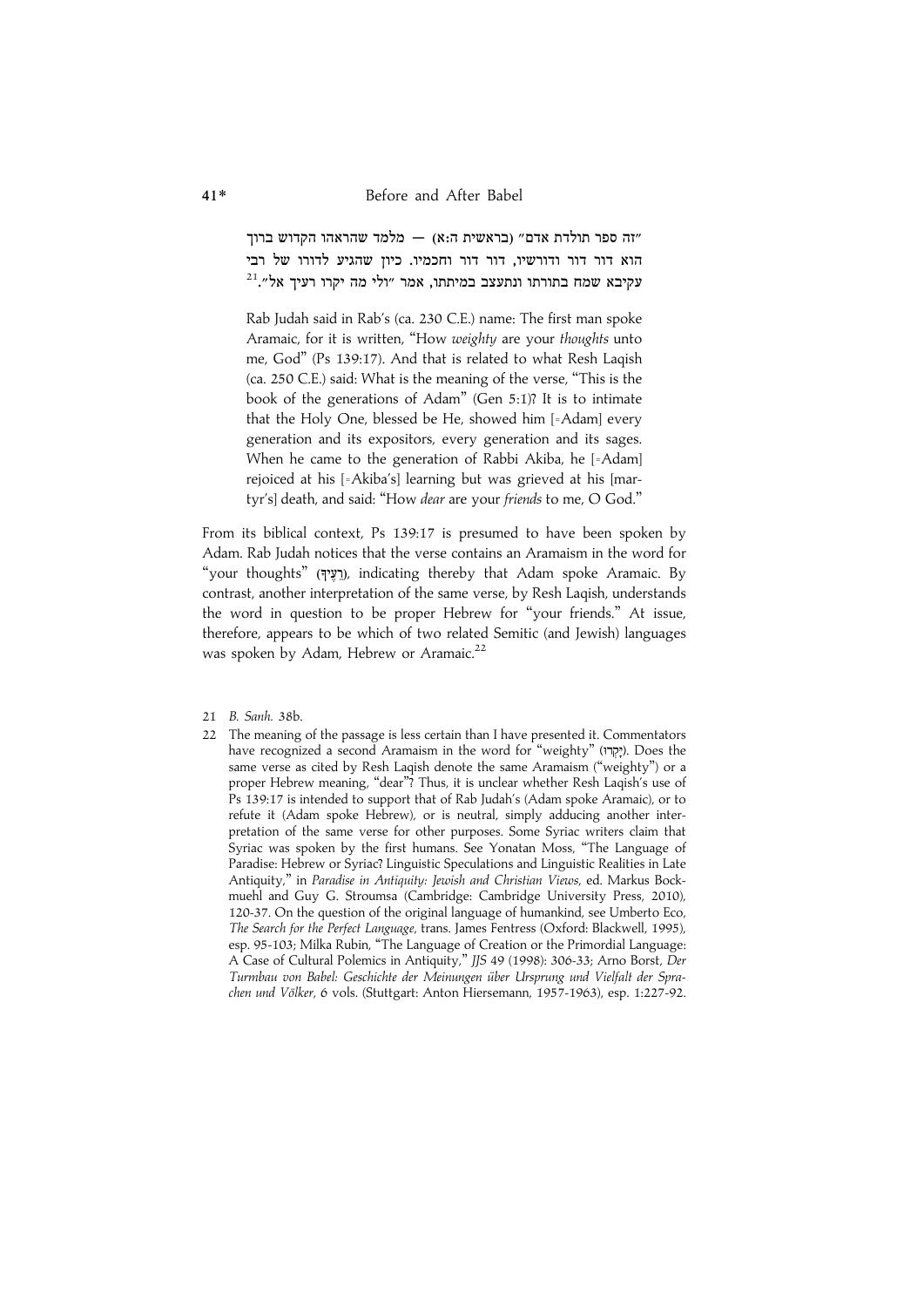#### Steven D. Fraade 42\*

The question of which language or languages were spoken by humankind prior to the physical and linguistic dispersion of the generation of the Tower of Babel is discussed in several Palestinian sources, both rabbinic and pre-rabbinic:

כתיב ״ויהי כל הארץ שפה אחת ודברים אחדים״ (בראשית יא:א) רבי לעזר ורבי יוחנז חד אמר שהיו מדברים בשבעי׳ לשוז וחורנה אמר שהיו מדבריז בלשוז יחידו של עולם בלשוז הקודש תני בר קפרא ״יפת אלהים ליפת וישכז באהלי שם״ (בראשית ט:כז) שיהו מדבריז בלשונו של יפת  $^{23}$ באוהלו של שם.

It is written, ''Everyone on earth had the same language and the same (or, multiple) words'' (Gen 11:1): R. Eleazar (ca. 300 C.E.) and R. Yohanan (ca. 280 C.E.): One said that they spoke seventy languages, and the other said that they spoke the language of the Single One of the World [=God], the holy language. Bar Qappara (ca. 350 C.E.) taught: ''May God enlarge Japhet, and let him dwell in the tents of Shem'' (Gen 9:27): That they may speak the language of Japheth [=Greek] in the tents of Shem [=the Hebrews].

Contrary to the customary view that multiple languages began with the destruction of the Tower of Babel, R. Eleazar interprets Gen 11:1 to mean that the seventy nations (Gen 10:1-32, immediately preceding the story of the Tower of Babel) already spoke seventy languages (assuming a correlation of each nation to a language) prior to the ''confusion of tongues'' that accompanied the scattering of the peoples (Gen 11:7-9). He does this by taking Gen 11:1 to mean that the multiple (אֲחָרִים) "speeches" (אֲחָרִים) constituted a single (אָחָמ) language (שְׁפָּה langue).<sup>24</sup> By this interpretation, the difference between pre- and post-Babel is that humankind previously spoke many languages and understood one another, whereas subsequently they still spoke multiple languages but no longer understood one another. Thus, the divine punishment of that generation was not so much the multiplication of languages as their cognitive confusion.<sup>25</sup>

- 23 Y. Meg. 1:11 (71b) (ed. Academy of the Hebrew Language, 748).
- 24 The distinction between a single langue and multiple paroles originates with Ferdinand de Saussure, as developed by Claude Lévi-Strauss.
- 25 See Gen 11:7, 9. For this distinction see Philo, On the Confusion of Tongues 191. For further discussion, see Steven D. Fraade, ''Rabbinic Views on the Practice of Targum and Multilingualism in the Jewish Galilee of the Third-Sixth Centuries,''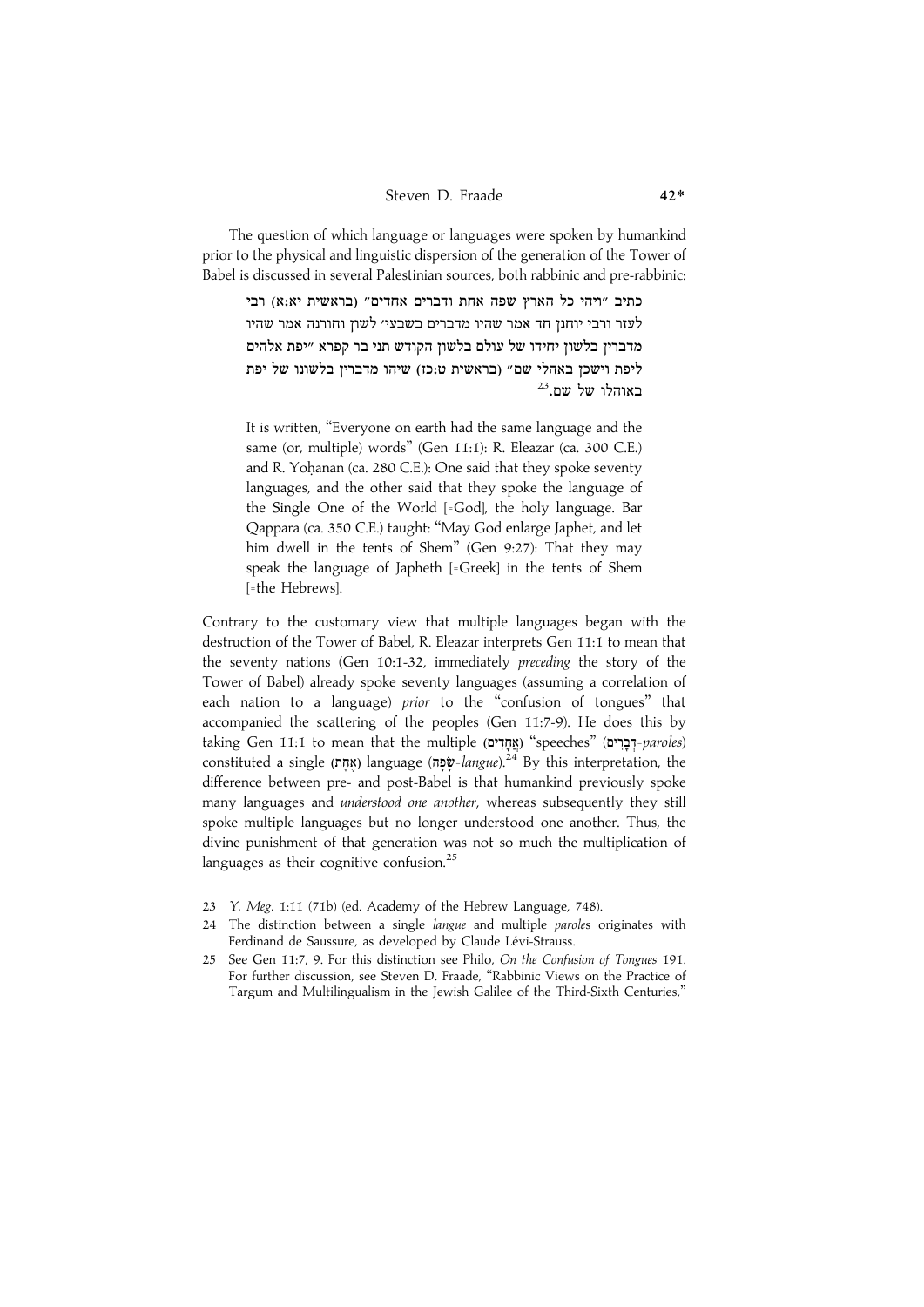By contrast, R. Yoḥanan takes both שָׁפָּה אֶחָדִים and דְּבָרִים אֲחָדִים to refer, by a word-play, to the language of the "Single One (יחיד) of the World" (=God), that is, to Hebrew as the language of holiness (of God). According to him, all of humankind spoke Hebrew prior to the Tower of Babel, but that thereafter the single language of the Single One was divided into many (presumably seventy) languages.<sup>26</sup>

The same talmudic passage cites, in the name of Bar Qappara, an interpretation of Gen 9:27 as ''they would speak the language of Japheth (=Greek) in the tents of Shem (=the Hebrews)," and be understood.<sup>27</sup> This would appear to be a middle position between those of R. Eleazar and R. Yohanan, conferring a privileged status to Greek in particular, thereby allowing for the possibility of Hebrew-Greek translation and presuming Hebrew-Greek bilingualism prior to Babel. $^{28}$ 

Note how, according to the following late midrash, Hebrew as the single language of Creation will be restored in messianic times:

- 26 For Hebrew as the single language of Gen 11:1, the language of Creation, see also Tg. Ps.-J., Tg. Neof., and Frg. Tg. (MS Vatican) to Gen 11:1. On the difficulty of rendering Gen 11:1, and for its broader ancient Near Eastern implications for multilingualism and translation, see William W. Hallo, ''Bilingualism and the Beginnings of Translation," in Origins: The Ancient Near Eastern Background of Some Modern Western Institutions, Studies in the History and Culture of the Ancient Near East 6 (Leiden: Brill, 1996), 154-68.
- 27 One of the sons of Japheth is Javan (Greece), according to Gen 10:2, next cited in our text. Similarly, Abraham is a descendent of Shem (Gen 10:10-26).
- 28 For such a privileging of Greek, compare the view of Rabban Shim'on ben Gamliel in m. Meg. 1:8; y. Meg. 1:11 (71c) (ed. Academy of Hebrew Language, 749); b. Meg. 8b-9b; 18a.

in The Galilee in Late Antiquity, ed. Lee I. Levine (New York and Jerusalem: The Jewish Theological Seminary of America, 1992), 267 n. 37; Willem Smelik, "Language Selection and the Holy Tongue in Early Rabbinic Literature," in Interpretation, Religion and Culture in Midrash and Beyond: Proceedings of the 2006 and 2007 SBL Midrash Sessions, ed. L. Teugels and R. Ulmer (Piscataway, N.J.: Gorgias Press, 2008), 95-99; idem, "Code-switching: The Public Reading of the Bible in Hebrew, Aramaic and Greek," in Was ist ein Text? Alttestamentliche, ägyptologische und altorientalistische Perspektiven, ed. Ludwig Morenz and Stefan Schorch, BZAW 362 (Berlin: de Gruyter, 2007), 140; Esther Eshel and Michael E. Stone, ''The Holy Language at the End of Days in the Light of a Qumran Fragment," Tarbiz 62 (1993): 169-77 (Hebrew); idem, in DJD XIX (1995), 219-21; Avigdor Shinan, '''The Language of the Sanctuary' in the Aramaic Translations of the Pentateuch," Beth Mikra 66 (1976): 472-74 (Hebrew).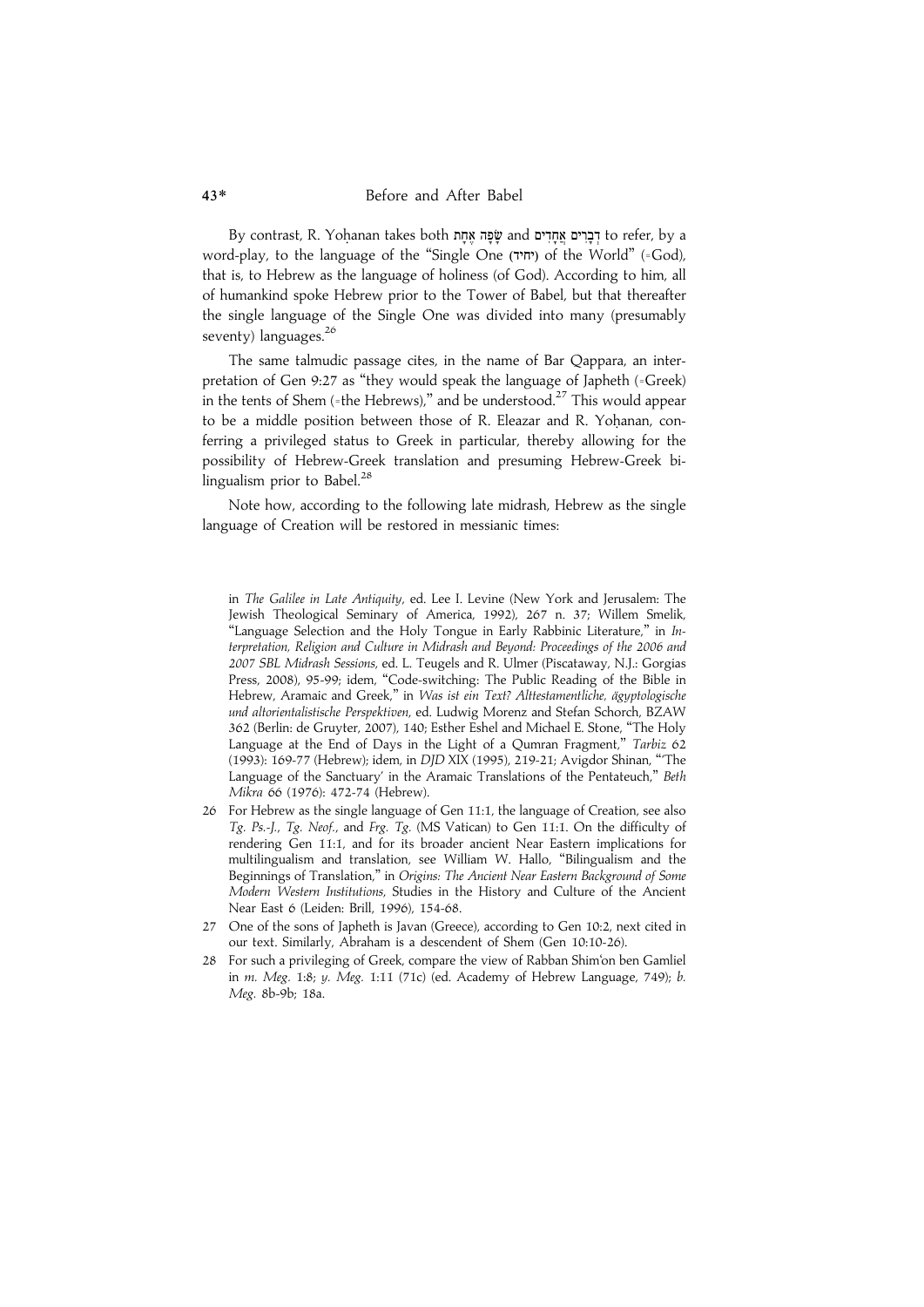הבה נרדה וונבלה שם שפתם]" (בראשית יא:ז). שעירבב הקב"ה את" .<br>לשונם ולא היה אחד מהם יודע לשוז חבירו. מה היה אותו הלשוז שהיו .<br>מדברים בו. לשוז הקודש היה. שבו נברא העולם. בעולם הזה היו האומות והבריות חולקיז על הקב״ה. אבל לעולם הבא כולז שויז כתף אחד לעבדו. שנאמר ״כי אז אהפוד אל עמים שפה ברורה ולקרוא כולם  $^{29}$ בשם ה׳ לעבדו שכם אחד]״ (צפניה ג:ט)...

"Let us, then, descend [and confound their speech there]" (Gen 11:7): When the Holy One, blessed be He, mixed up their language, not one of them knew his companion's language. What was that language which they had been speaking? It was the holy language through which the world had been created. In this world nations and peoples take issue with the Holy One, blessed be He, but in the world to come all of them will be like a single shoulder for serving Him, as it is said, ''For then I will make the peoples pure of speech [so that they all invoke the Lord by name and serve Him with one shoulder]" (Zeph 3:9)...

The messianic ideal of all of humanity serving God in unity will require the replacement of the cacophony of languages with a single ''pure language'' שפה ברורה). $^{30}$ 

It should be stressed that the early rabbis were not the first to speculate upon the history of multilingualism through scriptural interpretation. The following two passages from the book of Jubilees (mid-second century B.C.E.) present somewhat differing accounts as to when the languages were ''confused'' and when Hebrew was introduced:

3:28 On that day [=expulsion from Eden] the mouths of all animals, the cattle, the birds, everything that walks and everything that moves about were made incapable of speaking because all of them used to converse with one another in one language and one tongue.<sup>31</sup>

- 29 Tanh. Noah 28 (ed. Buber, 28b).
- 30 For a single language being connected to a single counsel (עיצה), see Frg. Tg. (MS Vatican) to Gen 11:1: ''And all the inhabitants of the earth had one language and one word and one counsel, because they spoke in the holy language by which the world was created in the beginning.''
- 31 For the ''myth'' that the animals originally shared a common language, see Philo, Confusion of Tongues 6.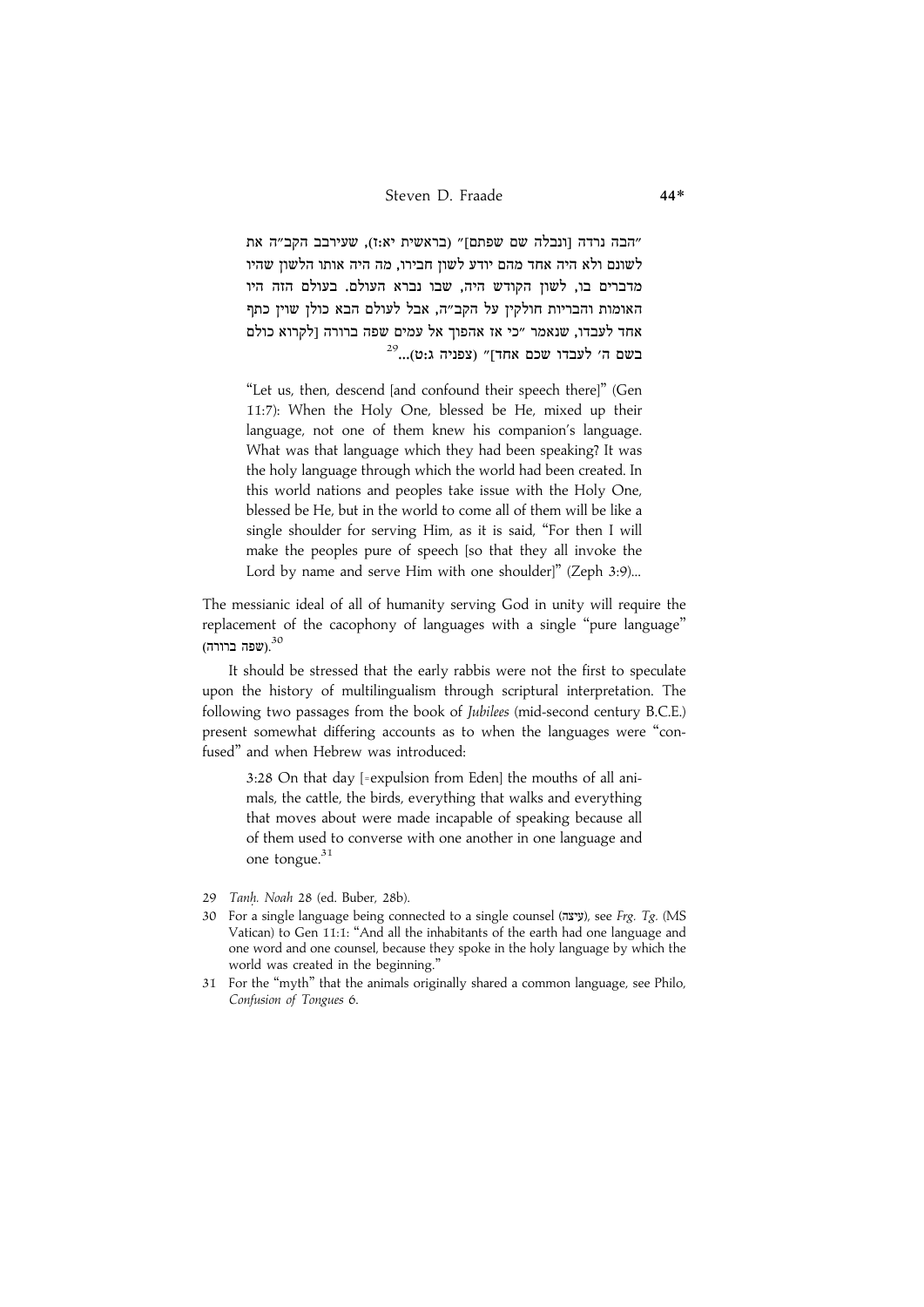12:25 Then the Lord God said to me: ''Open his [=Abraham's] mouth and his ears to hear and speak with his tongue in the revealed language.'' For from the day of the collapse [of the Tower of Babel] it had disappeared from the mouth(s) of all mankind. 26 I opened his mouth, ears, and lips and began to speak Hebrew with him – in the language of the creation. 27 He took his fathers' books (they were written in Hebrew) and copied them. From that time he began to study them, while I was telling him everything that he was unable (to understand). He studied them throughout the six rainy months. $32$ 

In 3:28 the ''confusion of tongues'' (at least among the animals) is retrojected from the Tower of Babel incident (Gen 11) to the expulsion from Eden (Gen 3), in a sense, to a more originary point of rupture, without explanation, but with a paraphrase of what appears to be Gen 11:1. However, in 12:25, the Tower of Babel incident is identified with the cessation of human use of Hebrew, only to be *restored* with Abraham, the first "Hebrew."<sup>33</sup> Note how the "revelation" (or restoration) of Hebrew, the language of creation, to Abraham coincides with his copying and studying of (presumably) sacred texts, for which he relies on divine inspiration for understanding.

### 5. The Language(s) of Revelation

Although the Hebrew Bible, and especially the Pentateuch, as we have it is almost entirely in Hebrew, several midrashim emphasize that Hebrew is also the language in which it was divinely revealed to Moses at Mt. Sinai, that being לשון הקודש, the "language of holiness":

"כה תאמר" (שמות יט:ג). כה בלשון הקדש, כה כסדר הזה, כה כענין .<br>הזה. כה שלא תפחות ולא תוסיף.

"Thus shall you say" (Exod 19:3): "Thus," in the holy language. "Thus," in this order. "Thus," in this manner. "Thus," without removing or adding.<sup>34</sup>

- 32 Jub. 3:28; 12:25-27 (trans. VanderKam).
- 33 See above, n. 14.
- 34 Mek. of R. Ishmael, Bahodesh 2 (ed. Horovitz-Rabin, 207). For the last phrase, see Deut 4:2; 13:1.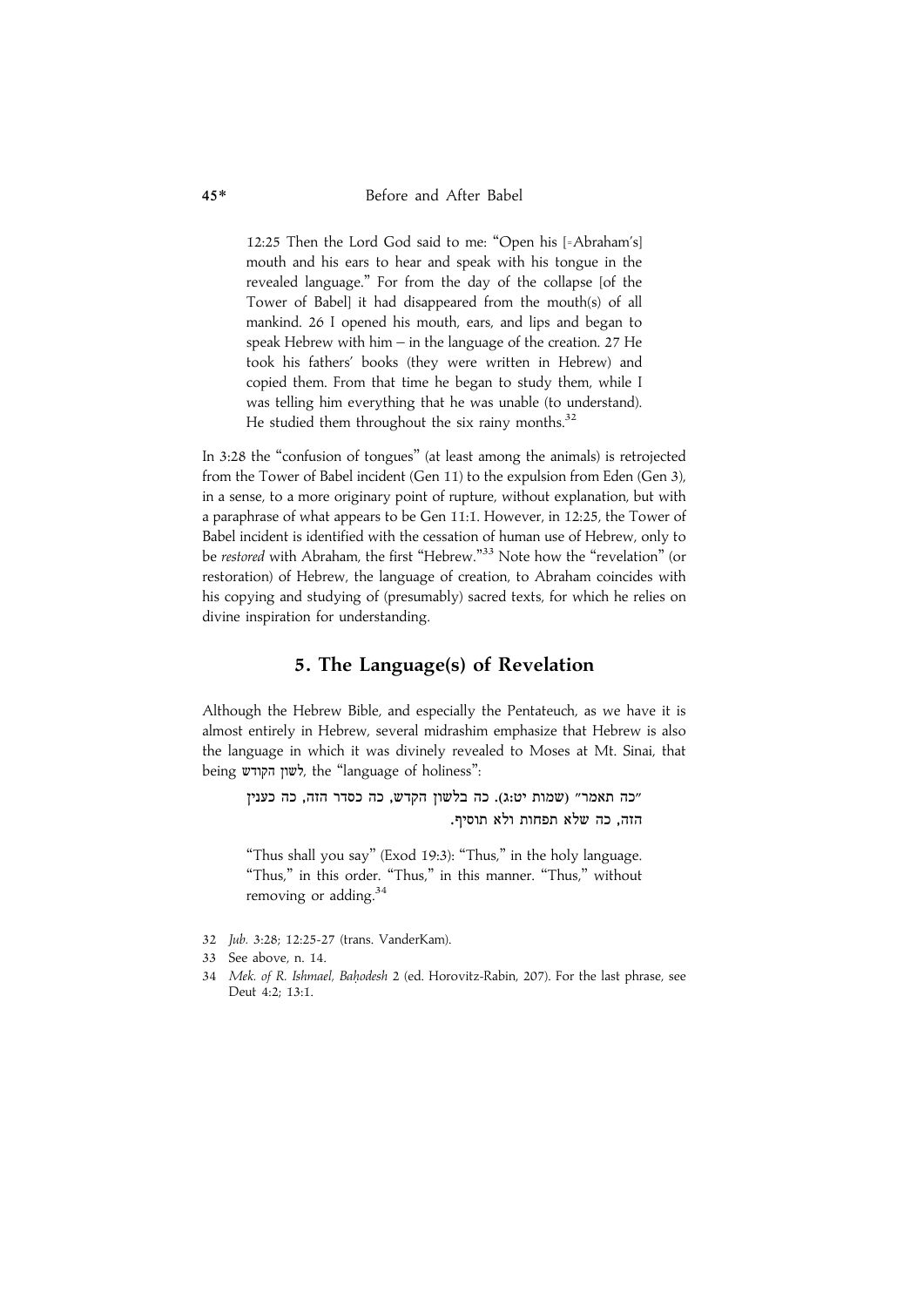ריאמר ה' אל משה כה תאמר" (שמות כ:יט). בלשון שאני אומר "כה" האמר אל בני ישראל״ ושם). ובלשוז שאני אומר לד בו תדבר אל בנייז .<br>בלשוז הקדש. כל מקום שנאמר, ״כה״ ״ככה״ ״ענייה ואמירה״, הרי זה בלשון קדש.

''The Lord said to Moses: Thus you shall say...'' (Exod 20:19): In the language that I speak. ''Thus you shall say to the Israelites'': [In the very same language that I speak to you, you shall speak to My children.] In the holy language. Wherever it says ''thus,'' "so," or "answer and say," this refers to the holy language. $35$ 

With Moses acting as the intermediary of God's revelation to Israel, how can we be certain that what he recorded is what was revealed to him?<sup>36</sup> These midrashim take their cues from the emphatic (and otherwise redundant) language of Scripture when it says, "thus" (ch), meaning that Moses was specifically admonished, among other things, not to change the language of revelation in recording it.<sup>37</sup> It can be presumed, therefore, that the language in which the Torah is recorded is the language in which it was revealed, thereby ensuring that the text shares in the holiness of its language and vice versa.

Notwithstanding the preceding texts' emphasis on the seemingly monolingual Hebrew revelation, several early rabbinic texts emphasize its multilingual nature:

- 35 Ibid., 9 (ed. Horovitz-Rabin, 238; cf. ed. Lauterbach, 274-75, following MS Oxford).
- 36 On the broader topic of Moses's intermediary role, and suspicions that he might have tampered with the revelation that he received and transmitted, see Steven D. Fraade, "Moses and the Commandments: Can Hermeneutics, History, and Rhetoric Be Disentangled?'' in The Idea of Biblical Interpretation: Essays in Honor of James L. Kugel, ed. Hindy Najman and Judith H. Newman, Supplements to the Journal for the Study of Judaism 83 (Leiden: Brill, 2004), 399-422.
- 37 Whereas elsewhere such formulations relate to specific ritual recitations, here they relate to the language of Sinaitic revelation as a whole. We might compare this tradition with another which states that with Ezra's re-establishment of the Torah, there existed the possibility of changing the Torah's language from Hebrew to Aramaic. Instead, its language remained unchanged but its script was changed from "Hebrew" to "Assyrian" (or Aramaic). This is linked to an understanding of FZ@fvF# FR+r^ P] in Deut 17:18 as the Torah ''destined to be changed.'' See Sifre Deut. 160 (ed. Finkelstein, 211); t. Sanh. 4:7-8; y. Meg. 1:11 (71b-c) (ed. Academy of Hebrew Language, 748-49); b. Sanh. 21b-22a; 4 Ezra 14:42; Ginzberg, Legends of the Jews, 4:355-56; 6:443-44 nn. 41-44; Shlomo Naeh, ''The Script of the Torah in Rabbinic Thought (A): The Traditions Concerning Ezra's Changing of the Script,"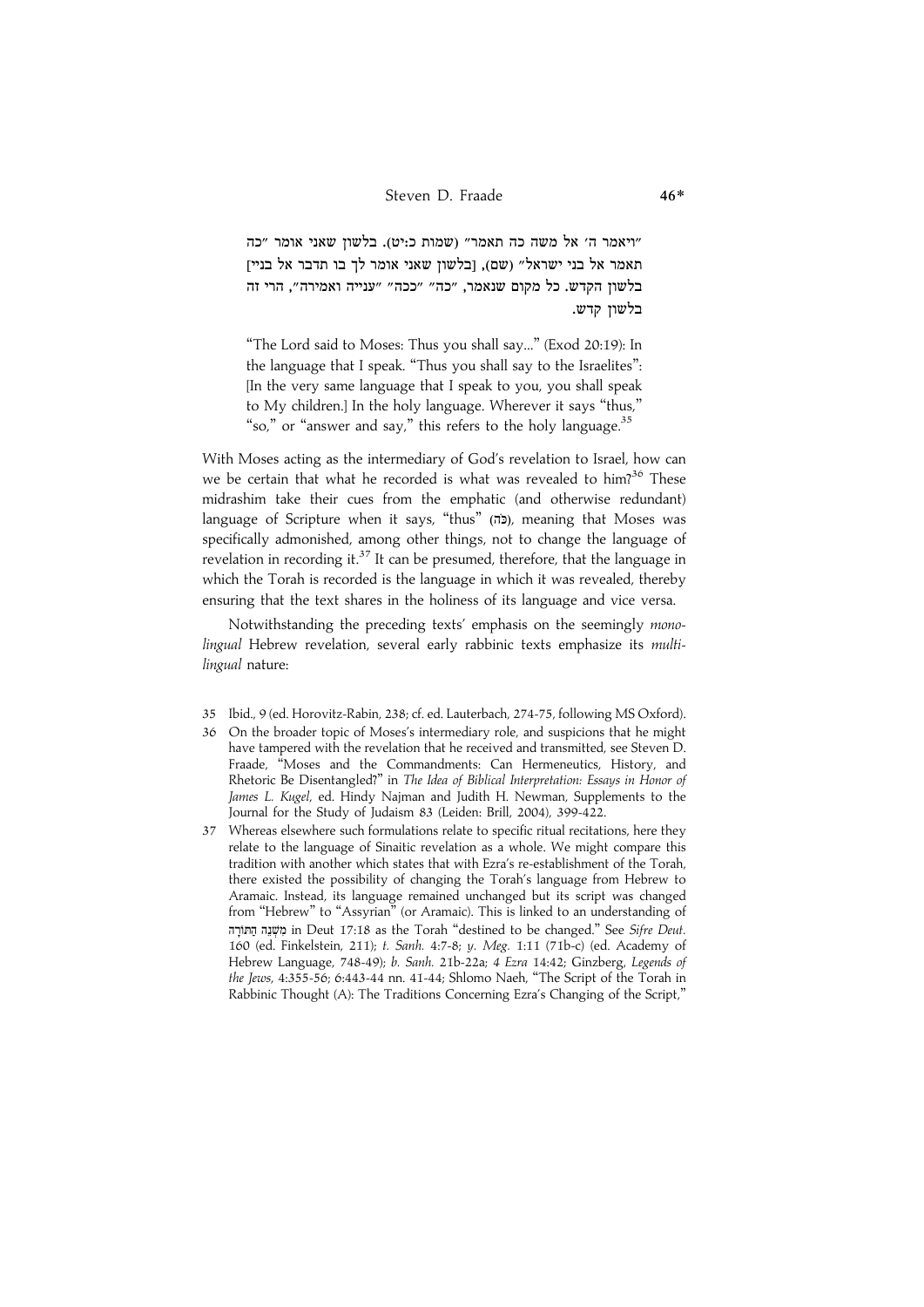וב) ״ויאמר ה׳ מסיני בא וזרח משעיר״ ודברים לג:ב), ...דבר אחר .<br>בשנגלה הקדוש ברוד הוא ליתז תורה לישראל לא בלשוז אחד אמר להם אלא בארבעה לשונות שנאמר "ויאמר ה' מסיני בא" זה לשון עברי ודרח משעיר למו״ זה לשוז רומי ״הופיע מהר פארז״ זה לשוז ערבי" "ואתה מרבבות קדש" זה לשון ארמי.<sup>38</sup>

''He said: The Lord came from Sinai; He shone upon them from Seir'' (Deut 33:2)... Another interpretation: When the Holy One, blessed be He, was revealed to give Torah to Israel, he did not speak to them in one language but in four languages, as it is said, "He said: The Lord came from Sinai": This is the Hebrew language. "He shone upon him from Seir": This is the Roman language. "He appeared from Mount Paran": This is the Arabic language. ''And approached from Ribeboth-qodesh'': This is the Aramaic language.

Prior to this interpretation, the four place names in Deut 33:2 are interpreted to refer to the four directions from which God simultaneously approached the Israelites at the moment of revelation.<sup>39</sup> Similarly here, the Torah is revealed to

Les<sup>70</sup> (2008): 125-43 (Hebrew). According to one version of this tradition (b. Sanh. 21b), it was the Israelites of Ezra's time who chose, as a sort of compromise, to retain the Hebrew language of the Torah but to change its script to Assyrian/ Aramaic, which is how it is preserved.

- 38 Sifre Deut. 343 (ed. Finkelstein, 395). See Fraade, ''Rabbinic Views,'' 267 n. 36. The specific languages are determined by the exegetical exigencies. The word וְאָתָה of Deut 33:2 is understood to be Aramaic and hence to represent the Aramaic language, even though the Sifre's subsequent interpretations of this word are based on word plays that presume it to be Hebrew. On multilingual puns as the basis for rabbinic interpretation, see Daniel Boyarin, ''Bilingualism and Meaning in Rabbinic Literature: An Example," in Fucus: A Semitic/Afrasian Gathering in Remembrance of Albert Ehrman, ed. Yoël L. Arbeitman (Amsterdam/Philadelphia: John Benjamins, 1988), 141-52; Galit Hasan-Rokem, ''The Almost Invisible Presence of the Other: Multi-Lingual Puns in Rabbinic Literature," in The Cambridge Companion to the Talmud and Rabbinic Literature, ed. Charlotte Elisheva Fonrobert and Martin S. Jaffee (Cambridge: Cambridge University Press, 2007), 222-39. For a Hebrew version of the same, see eadem, "משחק במילים יווניות בחידות עבריות-ארמיות." הגעים בין תרבותיים במדרשי האגדה," in Studies in Talmudic and Midrashic Literature: In Memory of Tirzah Lifshitz, ed. Moshe Bar-Asher et al. (Jerusalem: Bialik Institute, 2005), 159-71. See also Saul Lieberman, Greek in Jewish Palestine in the II-IV Centuries C.E., 2nd ed. (New York: Feldheim, 1965), 29-67.
- 39 In the better manuscripts, however, the order is reversed: four languages followed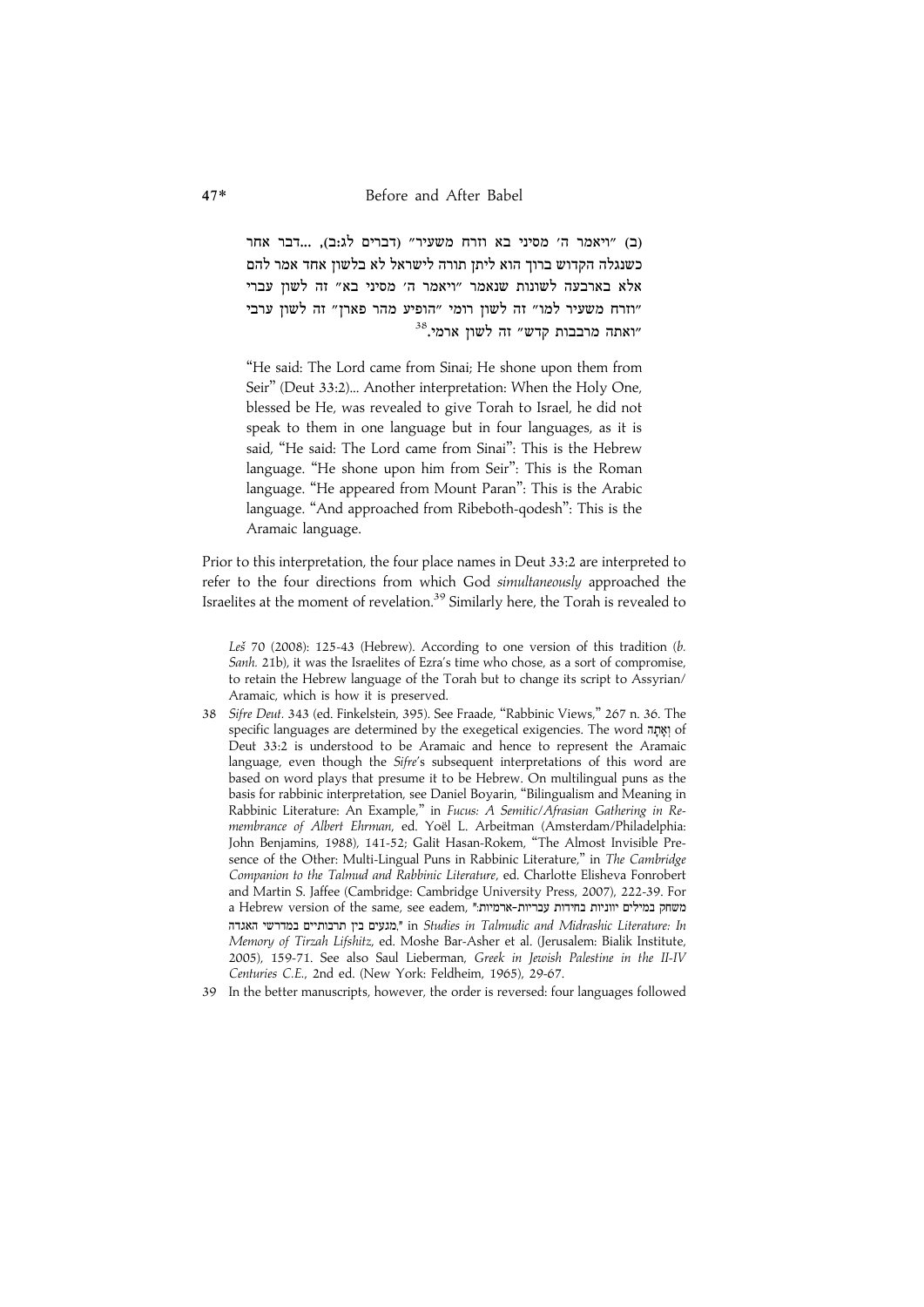Israel simultaneously in four languages, the number four denoting, like the four directions, completeness: the multilingual plenitude of revelation which cannot be limited to a single language. It is important to emphasize that according to this midrash all four languages were addressed to Israel ("to them"/להם and not to different peoples, each in its own language. Does this imply a presumption that Israel (ideally perhaps) would have understood these four languages? Given the anachronistic nature of the list, we must assume that the midrash is more about the idea of multilingual revelation than about its practicalities.

For revelation dividing into "seventy languages,"<sup>40</sup> again representing typologically the totality of linguistic expression, $41$  note the following talmudic passage:

אמר רבי יוחנז: מאי דכתיב ״ה׳ יתז אמר המבשרות צבא רב״ (תהלים סח:יב) – כל דיבור ודיבור שיצא מפי הגבורה נחלק לשבעים לשונות. תני דבי רבי ישמעאל: "וכפטיש יפצץ סלע" (ירמיהו כג:כט) מה פטיש וה נחלק לכמה ניצוצות – אף כל דיבור ודיבור שיצא מפי הקדוש ברוד הוא נחלק לשבעים לשונות.<sup>42</sup>

by four directions. For the four hemistichs of Deut 33:2 interpreted as representing the four directions that Moses summoned to witness against Israel, see Sifre Deut. 306 (ed. Finkelstein, 340).

- 40 See above, n. 18.
- 41 Seventy is the product of two ''complete'' numbers, seven and ten. As such it is typological for totality, and not realistic of a particular number. See Moshe Idel, ''Infinities of Torah in Kabbalah,'' in Midrash and Literature, ed. Geoffrey H. Hartman and Sanford Budick (New Haven: Yale University Press, 1986), 155 n. 31 (with reference to earlier treatments): ''The figure 70 stands for the totality of the aspects of a certain limited phenomenon, as we discover by comparing phrases closely related to the phrase 'seventy facets': 'seventy languages,' 'seventy nations,' 'seventy angels,' etc.'' Similarly, other texts speak of forty-nine (seven times seven) faces of the Torah. See The Mishnah of Rabbi Eliezer or the Midrash of Thirty-Two Hermeneutical Rules, ed. H. G. Enelow (New York: Bloch, 1933), 45, with Enelow's notes for other sources, esp. Pesiq. Rab. 21 (ed. Friedmann, 101a) and Midrash Haggadol at Exod 34:29 (ed. Margoliot, 717). See also Soferim 16:5 (ed. Higger, 288-89).
- 42 B. Shabb. 88b. For parallels, see Fraade, ''Rabbinic Views,'' 267 n. 37; idem, ''Rabbinic Polysemy and Pluralism Revisited: Between Praxis and Thematization,'' AJSR 31 (2007): 28-29, including references to previous treatments by Daniel Boyarin and Azzan Yadin; Ginzberg, Legends of the Jews, 6:39 n. 214. Note especially b. Sanh. 34a, where the parallel to the interpretation of Jer 23:29 concludes: "One scriptural verse goes out as several meanings (שעמים)." For the Torah having "seventy faces/facets," see Num. Rab. 13:15. Note The Alphabet of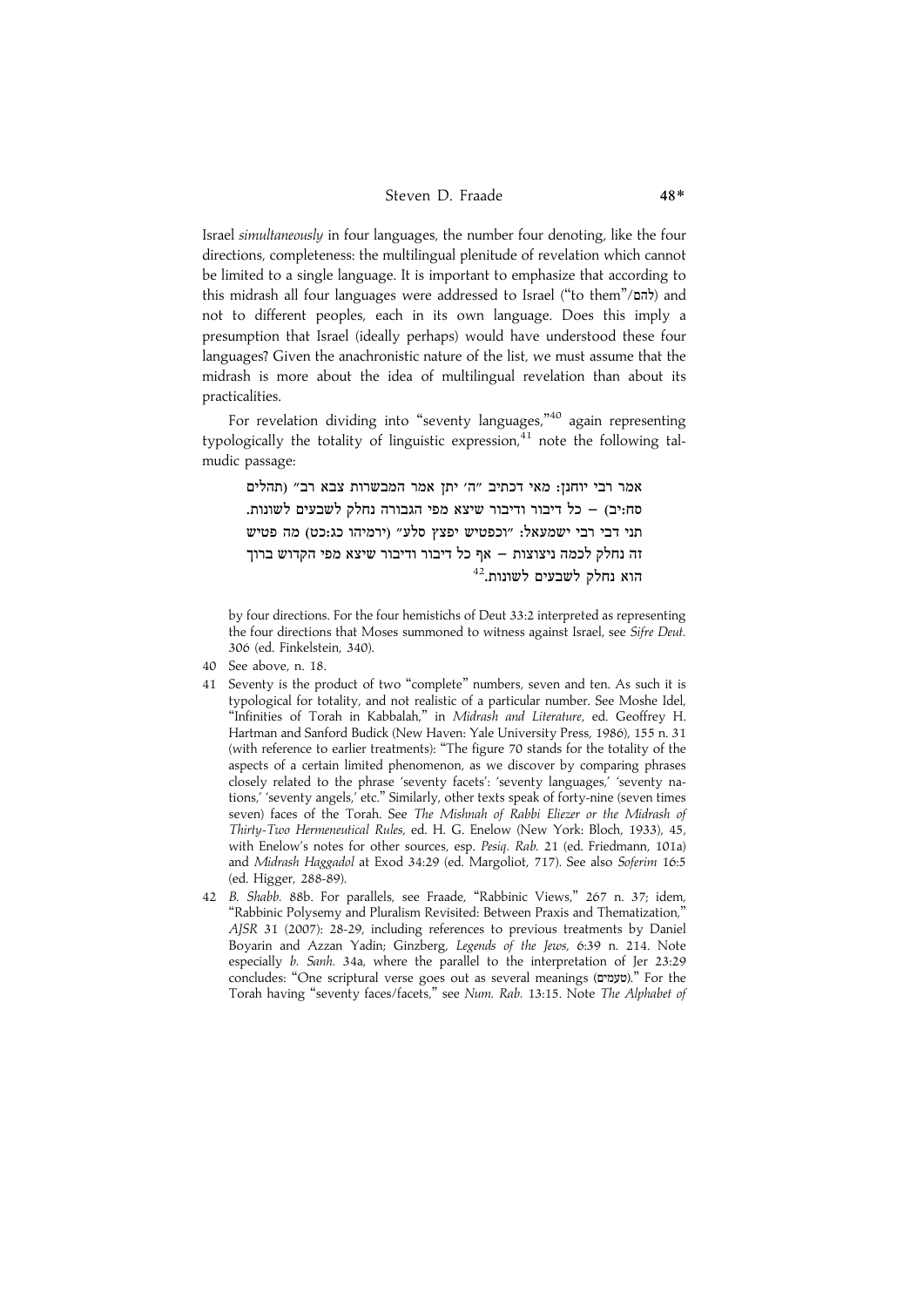R. Yohanan (ca. 280 C.E.) said: What is the meaning of the verse, ''The Lord gives a word; those who announce it are a great host''? Each and every utterance that issued from the mouth of the Almighty divided into seventy languages. The school of R. Ishmael taught: ''[Behold, My word is like fire, declares the Lord,] and like a hammer that shatters rock!" (Jer 23:29): Just as a hammer splits into several sparks, so too each and every utterance that issued from the mouth of the Holy One, blessed be He, divided into seventy languages.

Once again, the sense of the passage is that each and every seemingly monolingual divine utterance contains within it the complete potentiality of linguistic expression, here signified by the totality of human languages.<sup>43</sup> Like light emerging from a prism, the linguistic plenitude of divine speech is revealed upon its being issued for human reception. There is no sense here or in the preceding passage that each language was intended monolingually for its respective nation, as later parallels aver.<sup>44</sup>

### 6. Torah Inscribed

The following brief passage from the Mishnah sheds further light on the multilingual nature of the Torah's revelation (and interpretation). Its context is a retelling of Deuteronomy 27's account of the covenantal ceremony in which the people, after crossing the Jordan, are instructed to build an altar: יְכַתְּבָתְּ עַל־ ָהָאֲבָנִים אֶת־כָּל־דִּבְרֵי הַתּוֹרָה הַזֹּאת בַּאֵר הֵיטֵב, "And on those stones you shall inscribe every word of this Teaching (Torah) most distinctly'' (Deut 27:8; NJPS). According to the Mishnah (Soțah 7:5):

Rabbi Akiba (in Batei Midrashot, ed. S. A. Wertheimer, 2 vols. [1950-53; Jerusalem, 1968], 2:354), where it is said that Moses taught the seventy ''faces'' of the seventy languages of Torah. See above, n. 41.

- 43 For this idea in later Jewish mystical thought and writing (including that of Walter Benjamin), see Moshe Idel, Old Worlds, New Mirrors: On Jewish Mysticism and Twentieth-Century Thought (Philadelphia: University of Pennsylvania Press, 2010), 168-75.
- 44 See Exod. Rab. 5:9; and the comments of R. Samuel Edels (the MaHaRSha') to our talmudic passage.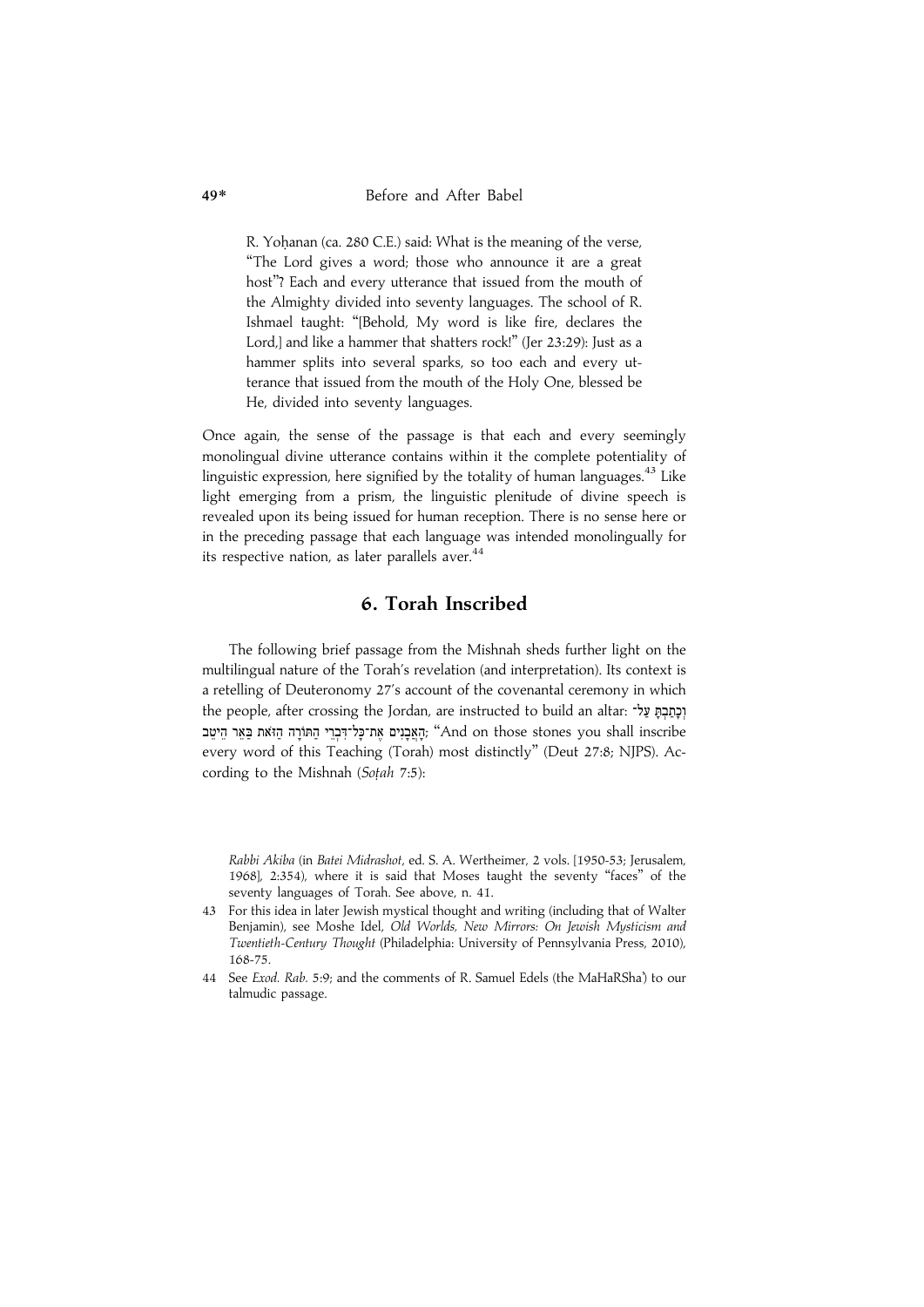.<br>ואחר כד הביאו את האבנים ובנו את המזבח וסדוהו בסיד וכתבו עליהז את כל דברי התורה הזאת בשבעים לשוז שנאמר ״באר היטב״ (דברים בז:ח).<sup>45</sup>

And afterward they brought the stones and built the altar and plastered it with plaster. And they wrote on them all the words of this Torah in seventy languages, as it is written, ''very clearly'' (Deut 27:8).

The biblical expression (''very clearly'') is understood by the Mishnah not in its more common biblical physical sense of clearly inscribed in the plaster, but in the more common post-biblical intellectual sense of "well expounded."<sup>46</sup> Once again, to completely reveal the meaning of the  $T$ orah $47$  requires the plenitude of linguistic expression. To fully comprehend the written record of revelation, in a sense to penetrate its seemingly monolingual writing, requires retroverting it to the fullness of the seventy languages in which it was originally heard by Israel, that is, to the totality of human language.<sup>48</sup> The physical impracticality of this view need not detain us, as it has others.<sup>49</sup>

For a similar association of interpretation with multilingualism, again in terms of seventy languages, note the following passage, also from the Mishnah (*Šeqalim 5*:1):

- 45 Following MS Kaufmann. For the continuation of the Mishnah, see below, n. 57. This interpretation of Deut 27:8 is repeated in  $b$ . Sotah 36a. The same idea is applied to Moses's teaching of the people in Tanh. Devarim 2 and Midrash Petirat Moshe (A. Jellinek, Bet Ha-Midrasch, 1:122). See also Rashi at Deut 1:5 and 27:8.
- 46 Compare the ambiguous use of בֵאֵר in Deut 1:5 for "expound." The biblical verb Z.B.C. is mishnaically construed not in its root meaning ''to incise or articulate'' (see Z. Ben-Hayyim, ''The Contribution of the Samaritan Inheritance,'' in Proceedings of the Israeli Academy of Sciences and Humanities 3 [1969]: 166-68), but in its extended post-biblical meaning ''to interpret'' (here, multilingually).
- 47 The Deuteronomic passage most likely understands ''Torah'' to refer to something like the book of Deuteronomy, whereas the Mishnah most likely understands it to refer to the Pentateuch.
- 48 See above, n. 43.
- 49 For further discussion and parallels, see Fraade, "Rabbinic Views," 268 with n. 38; Saul Lieberman, Tosefta Ki-Fschuṭah, vol. 8 (New York: Jewish Theological Seminary of America, 1973), 699-701; Marc Hirshman, Torah for the Entire World (Tel Aviv: Hakibbutz Hameuchad, 1999), 108-13 (Hebrew); Azzan Yadin, Scripture as Logos: Rabbi Ishmael and the Origins of Midrash (Philadelphia: University of Pennsylvania Press, 2004), 76-79; Smelik, "Code-switching," 138-41.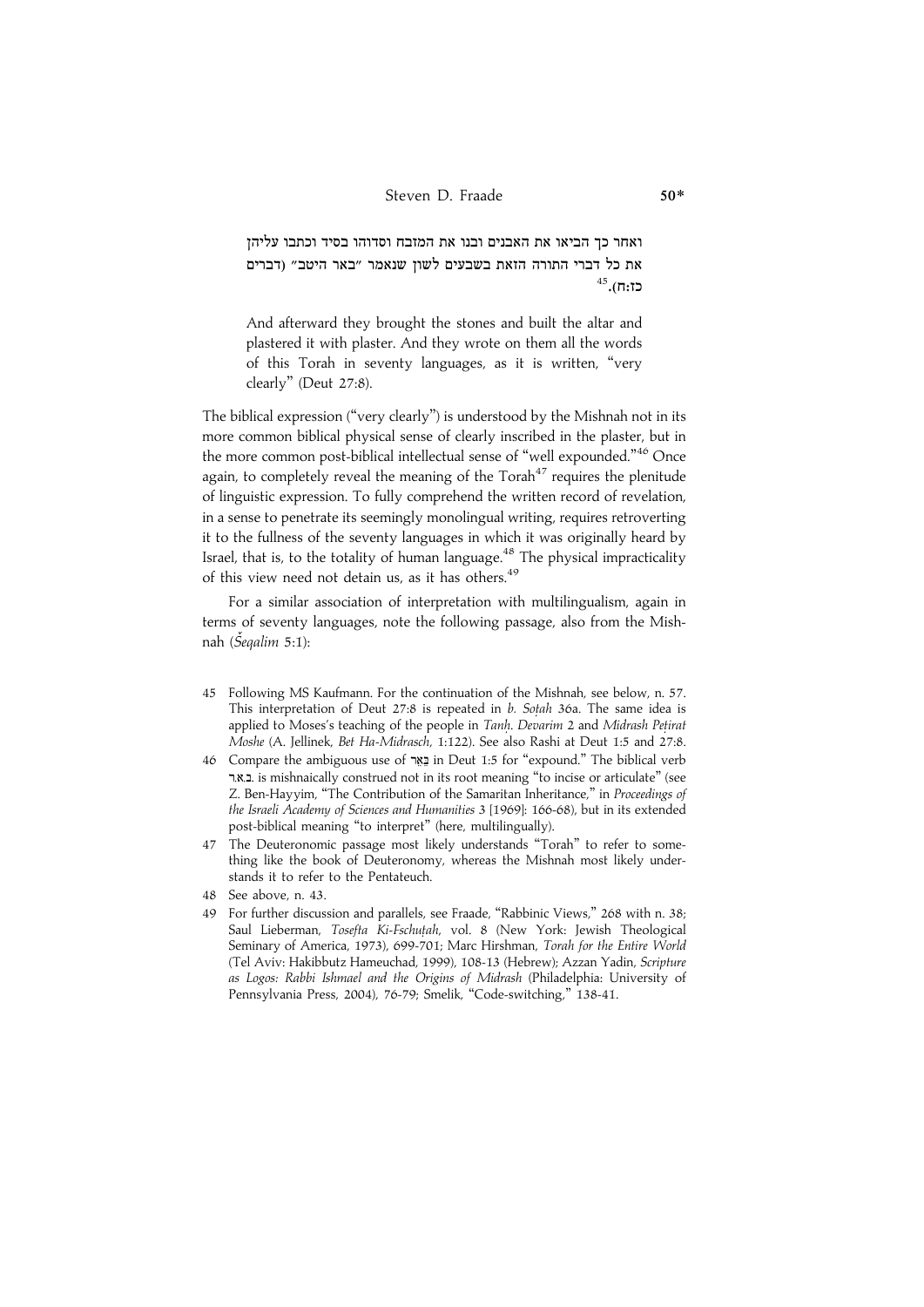..<br>אלו הז הממוניז שהיו במקדש ...פתחיה על הקיניז (פתחיה זה מרדכי .<br>למה נקרא שמו פתחיה שהיה פותח בדברים ודורשז ויודע שבעים  $^{50}$ שון.

These are the officers which served in the Temple:... Petahiah was over the bird-offerings. (This same Petahiah was Mordechai.) Why was his name Petahiah? Because he would open (פותח) matters, and interpret (דורש) them, and he knew seventy languages.

The source of the explanation of the name Petahiah-Mordechai is Neh 7:7 and Ezra 2:2, where Mordechai, one of those who returned from the Babylonian Exile, is immediately followed by Bilshan. If the two are taken as one name, then by a word play it could mean that Mordechai was a master of languages (ba'al lāšôn), or even a mixer of languages (bālal lāšôn).<sup>51</sup> These two mishnaic passages clearly associate exemplary interpretation with a knowledge of seventy languages, as do other rabbinic passages, which cannot be considered here.<sup>52</sup>

Another set of texts, roughly contemporaneous with that of  $m$ . Sotah 7:5, represent the multilingual inscription of the Torah of Deut 27:8 quite differently. According to them, the purpose of rendering the Torah in seventy languages was not to reveal its plenitude of meaning through the plenitude of language, but rather to render it physically and cognitively accessible to the seventy nations, each in its own monolingual tongue.<sup>53</sup> This is how the parallel Tosefta (Soțah 8:6-7) presents it, but not in interpretation of Exr באר היטב Deut 27:8:<sup>54</sup>

ר׳ יהודה אומ׳ על אבני מזבח כתבוה אמרו לו היאד למדו אותז אומות העולם את התורה? אמ׳ להז מלמד שנתז המקום בלב כל אומה ומלכות

- 50 The words within parentheses appear to be a scribal gloss, as they do not appear in MSS Kaufmann and Parma.
- 51 In modern Hebrew, linguistics is בַּלְשָׁנוּת.
- 52 On Petahiah/Mordechai and seventy languages, see y. Šeqal. 5:1 (48d) (ed. Academy of Hebrew Language, 619); b. Menah. 65a (with Rashi ad loc.); b. Meg. 13b; Pirqe R. El. 50. For other passages that valorize knowledge of ''seventy languages," see b. Sanh. 17a; b. Sotah 36b.
- 53 See above, n. 18.
- 54 But cf. below, n. 58.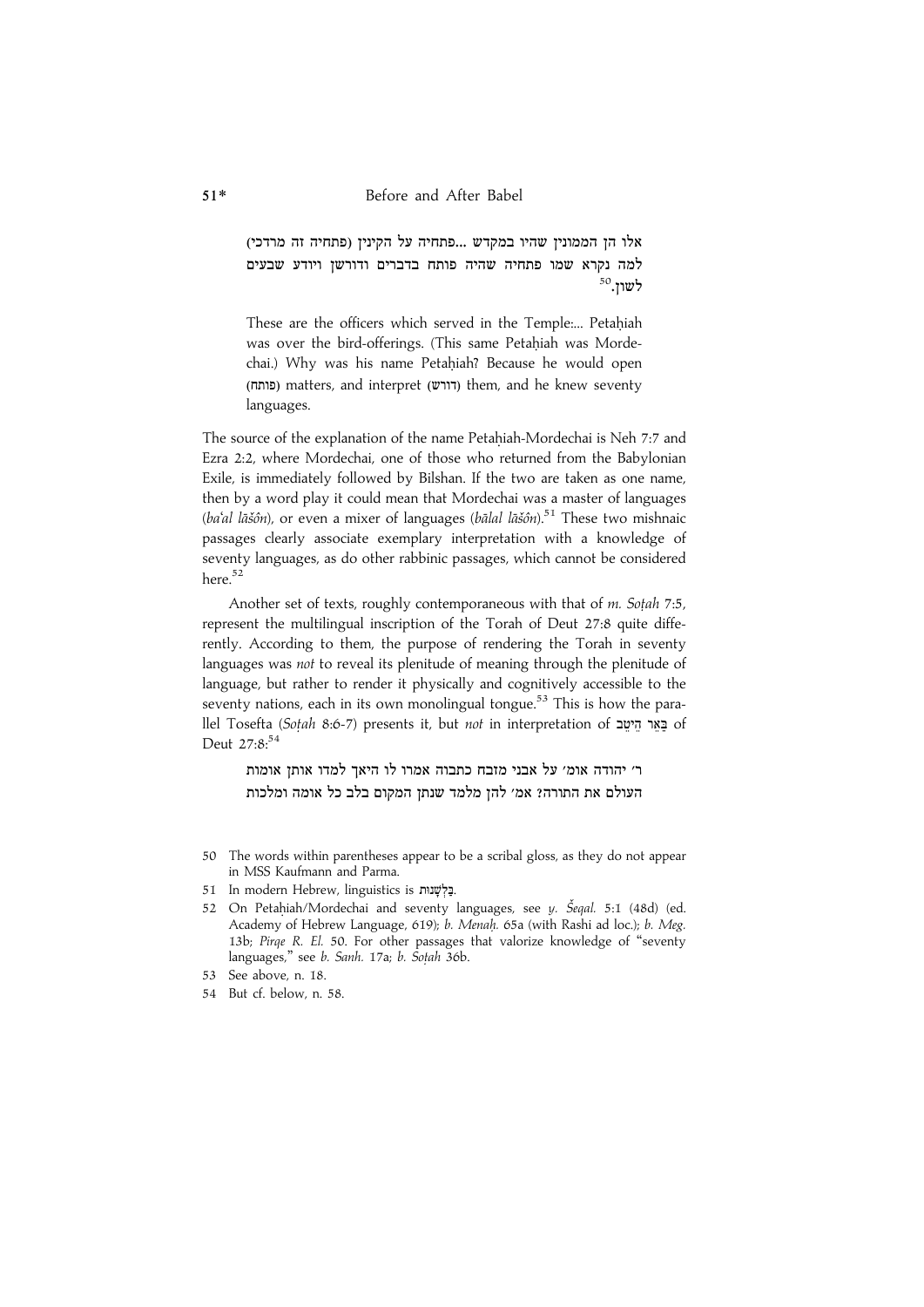.<br>ושלחו נטורים שלהם והשיאו את הכתב מגבי אבנים בשבעים לשוז .<br>באותה שעה נתחתם גזר דינם של אומות העולם לבאר שחת.

ר׳ שמעון או׳ על הסיד כתבו. כיצד? כירוהו וסדוהו בסיד וכתבו עליו .<br>את כל דברי התורה בשבעים לשוז וכתבו מלמטה ״למעז אשר לא ילמדו אתכם״ וגו׳ (דברים כ:יח): ״אם אתם חוזריז בכם. אנו מקבליז אתכם״.<sup>55</sup>

R. Judah (ca. 150 C.E.) says: They inscribed it [=the Torah] on the stones of the altar. They said to him: How did the nations of the world learn the Torah? He said to them: This teaches that the Omnipresent moved every nation and kingdom to send their scribes (notarii) and they transcribed the writing from the stones in seventy languages. At that moment the verdict against the nations of the world was sealed for destruction.

R. Shim'on (ca. 150 C.E.) says: They wrote it on plaster. How so? They laid it out and plastered it with plaster, and they wrote on it all the words of the Torah in seventy languages, and they wrote below, ''That they teach you not [to do after all their abominations]'' (Deut 20:18): ''If you [non-Jews] repent, we shall receive you.''

According to R. Judah,<sup>56</sup> the purpose of inscribing the Torah on the plastered stones was to make the Torah accessible to the seventy nations, if only briefly, $57$  so they could copy it into their own languages, and thus have no

- 55 T. Sotah 8:6-7 (ed. Lieberman, 205). For other versions, see Mek. Deut. Geniza fragment (ed. Kahana, 345, after Lieberman and Schechter); y. Sotah 7:5 (21d) (ed. Academy of the Hebrew Language, 935-36). For discussion, see Saul Lieberman, Hellenism in Jewish Palestine: Studies in the Literary Transmission of Beliefs and Manners of Palestine in the I Century B.C.E. – IV Century C.E. (New York: Jewish Theological Seminary of America, 1962), 201-202; idem, Tosefta Ki-Fschutah, vol. 8, 699-702.
- 56 Compare his attribution in Mek. Deut. Geniza fragment (ed. Kahana, 345); y. Sotah 7:5 (21d) (ed. Academy of the Hebrew Language, 935-36).
- 57 Depending on whether the words were inscribed on the altar stones or on a separate monument, they might not have been left standing for very long. The Mishnah continues, ''And they then took the stones and spent the night in their place'' (cf. Josh 4:3, 8, 20), implying that the stones inscribed with the Torah in seventy languages did not remain in their place for very long, but were disassembled and taken to Gilgal. See y. Sotah 7:5 (21d) (ed. Academy of Hebrew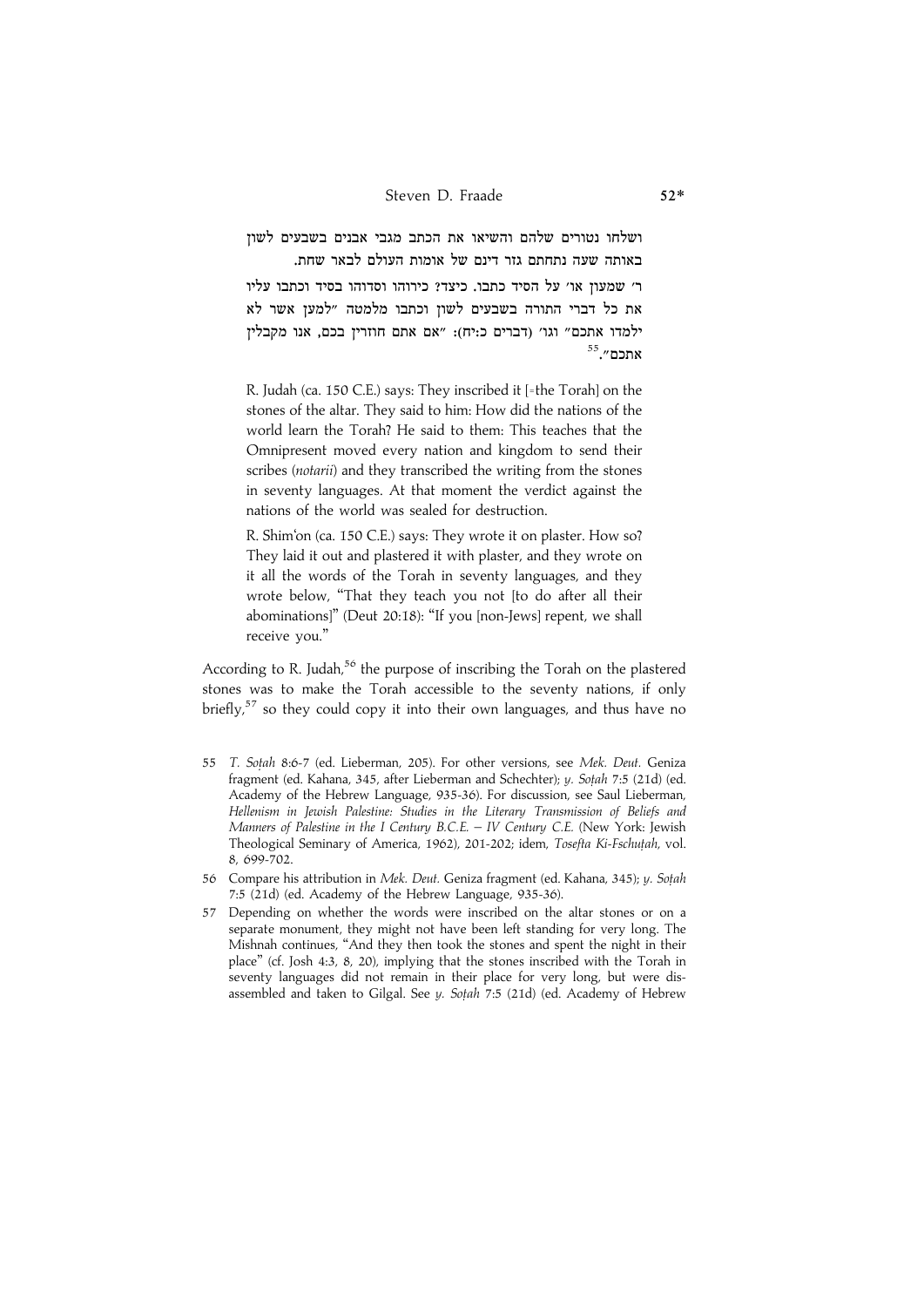excuse for not having observed it, on the grounds of linguistic incomprehensibility, and would be punished accordingly for their non-observance.<sup>58</sup> R. Shim'on leaves open the possibility that the nations were given the opportunity to read the Torah in their own languages, and thereby the possibility of repentance and conversion, at least in theory.<sup>59</sup> Whereas R. Shim'on understands that the Torah was written on plaster on the stelai in seventy languages, R. Judah avers that the Torah was written on the altar stones in Hebrew alone, so that the non-Israelite nations were divinely encouraged to send their scribes to transcribe (that is, translate) it from the stones into their own respective languages (but to no avail). A similar understanding is reflected in the Palestinian targumim, as the following Fragmentary Targum indicates through its own ''double translation'' of Deut 27:8:

ותכתבוז על אבניא ית כל מילי שבח אוריתא הדא כתב חקק ומפרש  $^{60}$ טבא מתקרי בחד לישז ומתורגם בשבעיז לישז.

And you shall inscribe upon the stones all of the words of praise of this Torah, in engraved writing and very distinct, to be read in one language and translated into seventy languages.

According to this translation (perhaps seeking to promote the work of fellow translators) the Torah was inscribed in Hebrew alone, requiring, presumably,

Language, 935-36); b. Sotah 36a. If the inscription would have been written in ink on plaster, without cover, it would have been washed away by rain. See Jeffrey H. Tigay, The JPS Torah Commentary: Deuteronomy (Philadelphia: Jewish Publication Society, 1996), 248.

- 58 I simply mention here the possibility that נאר היטב is a play on באר היטב Tzvi Novick for this suggestion.
- 59 The biblical context of Deut 20:18 is rules regarding the treatment of defeated populations of Canaan, who are to be completely destroyed, in order to prevent their influencing the Israelites to follow their abhorrent practices. However, early rabbinic exegetes interpreted this passage more leniently. As Tigay (Deuteronomy, 472) notes, ''[S]ince the express purpose of the law is to prevent the Canaanites from influencing the Israelites with their abhorrent religious practices (v. 8), if they abandoned their paganism and accepted the moral standards of the Noachide laws they were to be spared.'' See Sifre Deut. 202 (ed. Finkelstein, 238), commenting on Deut 20:18: "teaching that if they repent, they are not to be killed."
- 60 Frg. Tg. (MS Paris) to Deut 27:8. Compare Tg. Ps.-J. to Deut 27:8; Tg. Cairo Geniza fragment (MS T.-S. B 8.8 f. 1v); as well as Frg. Tg. (MSS Vienna, Nürnberg, Leipzig) and  $Tg$ . Neof. ad loc., all of which suggest an oral translation into seventy languages rather than inscribed translations.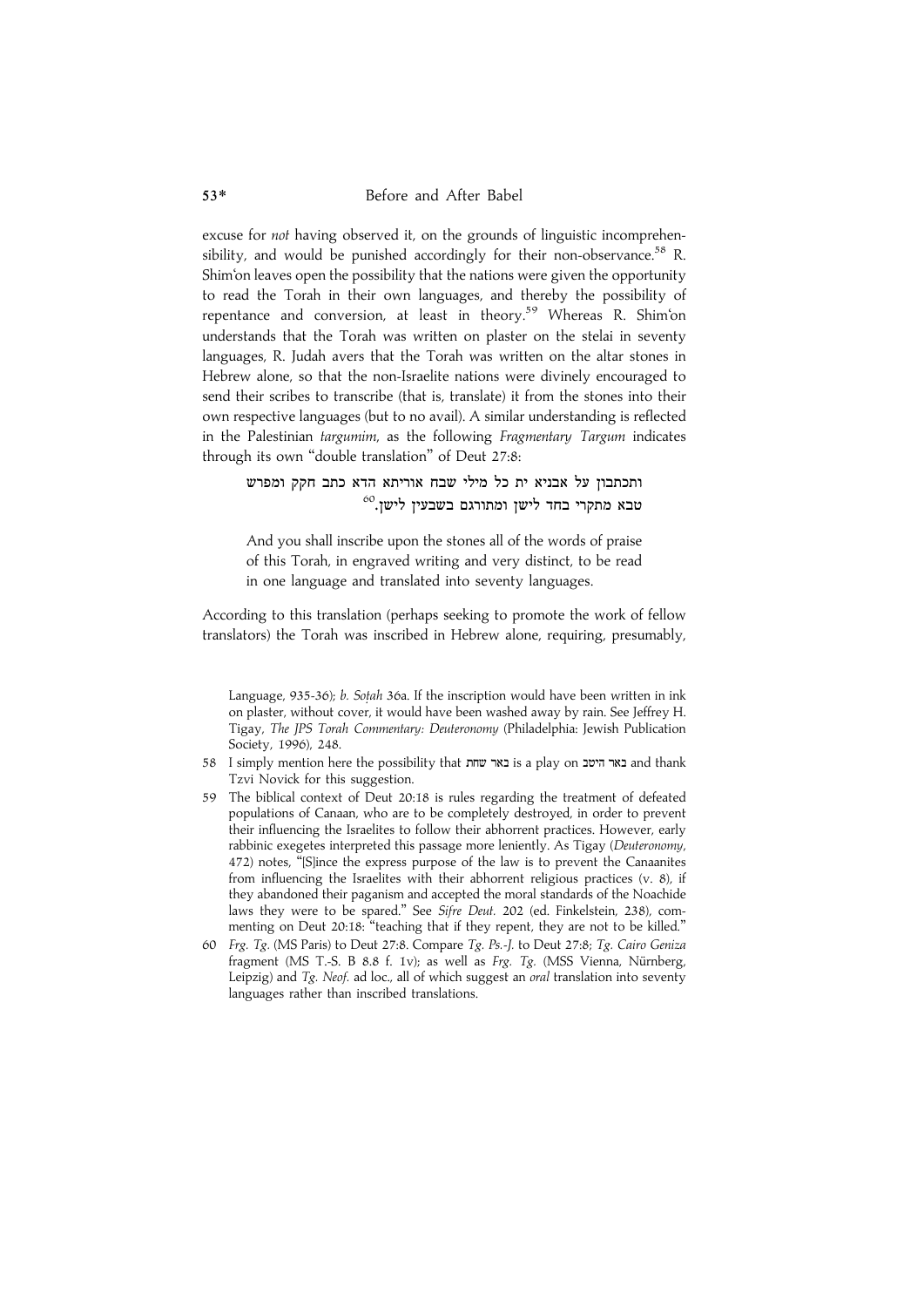the nations to send their multilingual scribes to render it into their own particular languages.

We have, then, two very different understandings of the recording of the Torah in seventy languages upon crossing the Jordan. One, represented by the Mishnah (and consistent with its only other use of ''seventy languages,'' in  $\check{S}$ egalim 5:1) and built upon an intellectual understanding of בַּאֵר הֵיטֵב (Deut 27:8), is that to understand the Torah to the fullest extent possible would require its being rendered into the full range of linguistic expression (seventy languages), which has nothing to do with the nations as recipients of revelation.<sup>61</sup> The other, represented by the Tosefta and its parallels, understands the recording of the Torah in seventy languages in a more ''practical'' (or, according to some, cynical) manner. Its purpose was to make the Torah accessible, if only briefly, to the seventy nations, each in its own language, if only so as to exclude them from the rewards of the covenant for their nonobedience of its terms.<sup>62</sup> It would be a grave methodological mistake, it seems to me, to collapse the fundamental ideational difference between the Mishnah and the Tosefta by reading the fuller latter into the briefer former, the generative relation of the Mishnah to the Tosefta, at least in this case, being difficult to determine.

While much has been written of late on the overall relation of the Tosefta to the Mishnah. $63$  general paradigms cannot supplant the task of evaluating

- 61 See above, nn. 43, 48.
- 62 This is in line with other tannaitic traditions of the nations having been offered the Torah, so that upon rejecting it, they could not protest the unfairness of their not having been offered it. See, for example, Sifre Deut. 343 (ed. Finkelstein, 395- 97), with parallels, treated by me in From Tradition to Commentary: Torah and Its Interpretation in the Midrash Sifre to Deuteronomy (Albany: State University of New York Press, 1991), 32-37, 197-98 nn. 35-42. Similarly, in early rabbinic sources, the giving of ''seven Noahide laws'' to the non- (pre-) Israelite nations, was less to enable them to inhabit their own nomistic order than to deny them covenantal status (or fuller revelation) for their having failed to uphold even these minimal seven laws. See my article, ''Navigating the Anomalous: Non-Jews at the Intersection of Early Rabbinic Law and Narrative," in The Other in Jewish Thought and History: Constructions of Jewish Culture and Identity, ed. Laurence J. Silberstein and Robert L. Cohn (New York: New York University Press, 1994), 145-65.
- 63 For recent scholarship on the relation of the Tosefta to the Mishnah, see Shamma Friedman, "Mishnah and Tosefta Parallels  $(1)$  - Shabbat 16:1," Tarbiz 62 (1993): 313-38 (Hebrew); translated and expanded as ''The Primacy of Tosefta to Mishnah in Synoptic Parallels,'' in Introducing Tosefta: Textual, Intratextual and Intertextual Studies, ed. Harry Fox and Tirzah Meacham (Hoboken, N.J.: Ktav, 1999),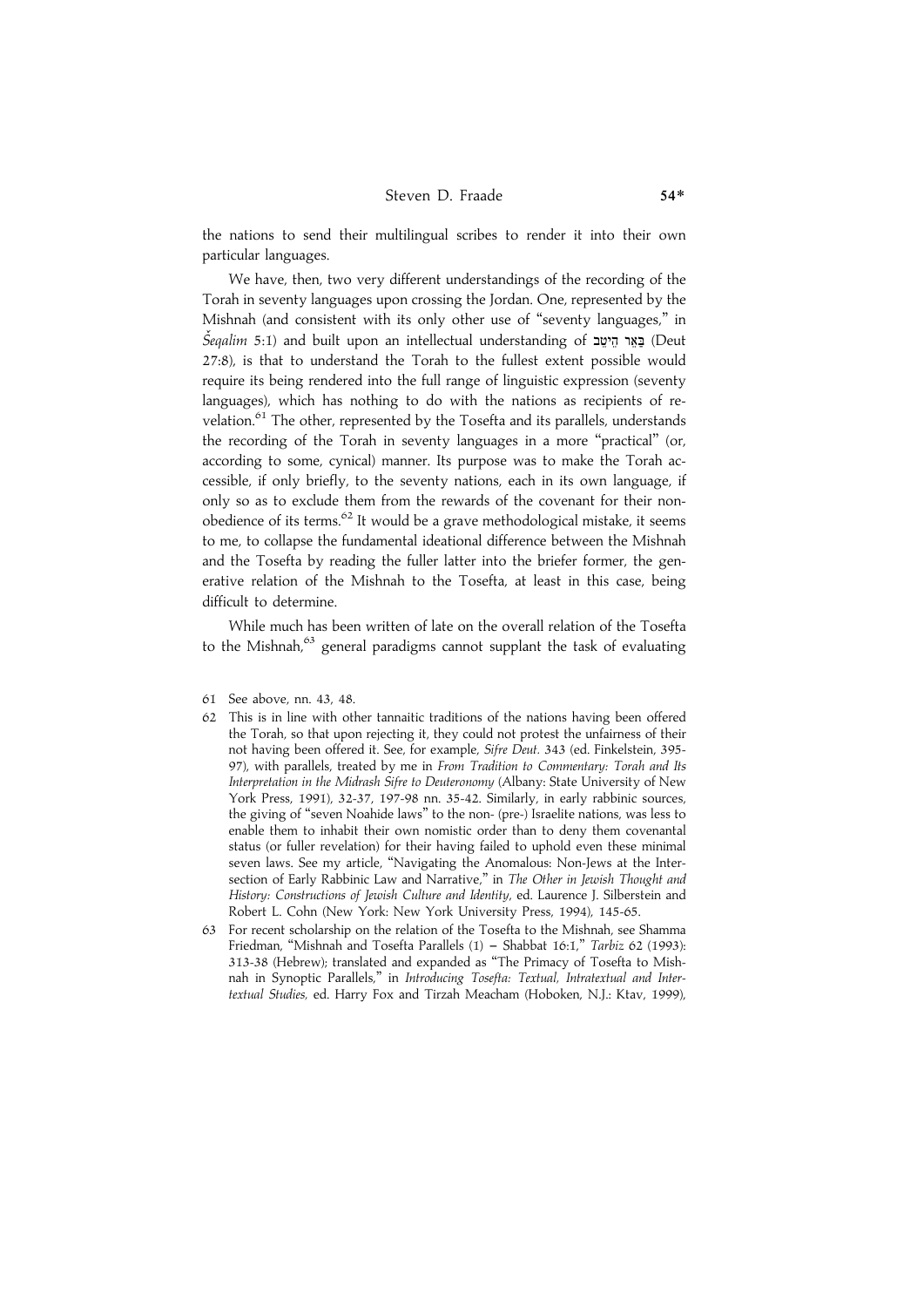individual cases in their own rights. At the risk of oversimplifying, those paradigms presume that the relation of Tosefta to Mishnah can be solved in temporal linear terms. Either the Mishnah (or a proto-Mishnah) is anterior to the Tosefta, which seeks to explain and/or augment it, or the Tosefta contains the raw materials, as it were, from which the present Mishnah has been editorially crafted. In either case, the relation and progression between the two is conceived of in linear terms: one must be anterior to and generative of the other. I see no reason to operate by such a presumption in the present case, where the Mishnah and Tosefta present and represent two roughly contemporaneous but very different ways of understanding a shared tradition of the Torah having been translated into seventy languages upon the Israelites' crossing of the Jordan.

### 7. Knowledge of Seventy Languages as an Asset

Several rabbinic passages (besides *m. Šeqal.* 5:1, discussed above) state that the knowledge of ''seventy languages'' empowers interpretation and judgment. For example, the following talmudic passage rules (or imagines) that one of the qualifications for membership in the Sanhedrin is facility in seventy languages, so as to avoid having to receive testimony or question a witness via a translator. Once again, it should be assumed that ''seventy languages'' is typological and not realistic, especially since the passage itself recognizes that the expectation would only be met by a few:

.<br>אמר רבי יוחנז: איז מושיביז בסנהדרי אלא בעלי קומה. ובעלי חכמה ובעלי מראה. ובעלי זקנה. ובעלי כשפים. ויודעים בשבעים לשוז. שלא תהא סנהדרי שומעת מפי המתורגמז.... אמר רב יהודה אמר רב: כל עיר  $\alpha$ שאיז בה שנים לדבר ואחד לשמוע $\alpha$  איז מושיביז בה סנהדרי. ובביתר הוו שלשה, וביבנה ארבעה: רבי אליעזר, ורבי יהושע, ורבי עקיבא,

<sup>99-121;</sup> idem, ''An Ancient Tosefta: On the Relationship of Parallels in Mishnah and Tosefta  $(2)$  – The Story of Rabban Gamaliel and the Elders," Bar Ilan Annual 26-27 (1995): 277-88 (Hebrew); idem, Tosefta Atiqta: Pesah. Rishon: Synoptic Parallels of Mishna and Tosefta Analyzed with a Methodological Introduction (Ramat-Gan: Bar-Ilan University Press, 2002) (Hebrew); Judith Hauptman, ''Mishnah as a Response to 'Tosefta,''' in The Synoptic Problem in Rabbinic Literature, ed. Shaye J. D. Cohen (Providence, R.I.: Brown Judaic Studies, 2000), 13-34; eadem, ''The Tosefta as a Commentary on an Early Mishnah,'' JSIJ 3 (2004): 1-24; eadem, Rereading the Mishnah: A New Approach to Ancient Jewish Texts (Tübingen: Mohr Siebeck, 2005).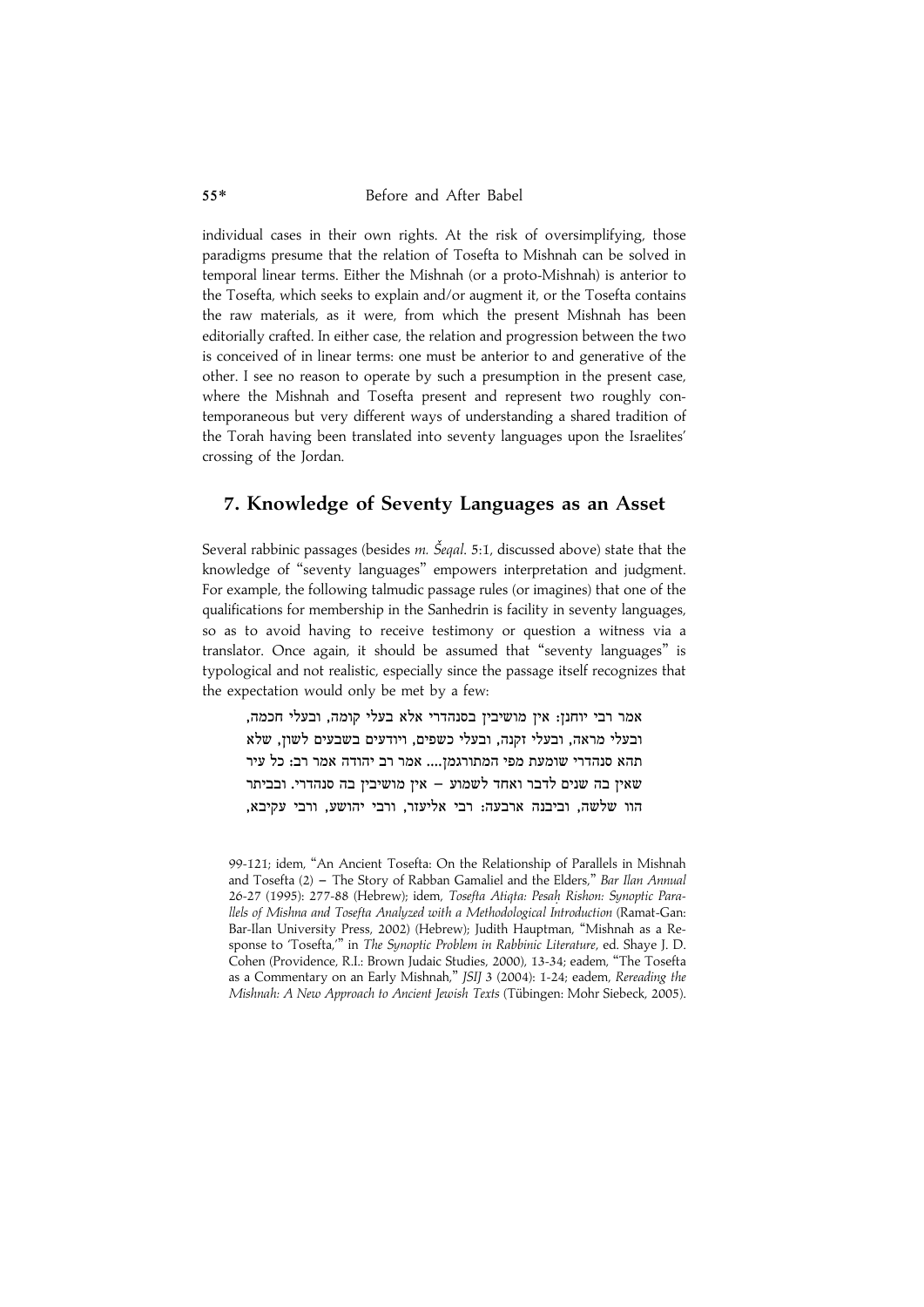.<br>ושמעוז התימני דז לפניהם בקרקע. מיתיבי: שלישית – חכמה. רביעית  $-$  אין למעלה הימנה!  $-$  הוא דאמר כי האי תנא, דתניא: שניה .<br>חכמה, שלישית – אין למעלה הימנה

R. Yohanan said: None are to be appointed members of the Sanhedrin, but men of stature, wisdom, good appearance, mature age, with a knowledge of sorcery, and who are conversant with the seventy languages, in order that the court should have no need of an interpreter.... Rab Judah said in Rab's name: A Sanhedrin must not be established in a city which does not contain [at least] two who can speak [the seventy languages] and one who understands them. In the city of Bethar there were three and in Jabneh four [who knew how to speak them]: [viz.,] R. Eliezer, R. Joshua, R. Akiba, and Simeon the Temanite, who used to discuss before them sitting on the ground. An objection is raised: A Sanhedrin that has three [able to speak the seventy languages] is wise [capable]; if four, it is of the highest standard possible. – He [Rab] holds the same view as the Tanna [of the following Baraitha]: It has been taught: With two, [the Sanhedrin is] wise [capable]; with three, it reaches the highest standard possible.<sup>64</sup>

For the same reason, the biblical Joseph is presumed to have known seventy languages in order to qualify for royal status in Egypt, but required an angelic tutor as well as a name change in order to become proficient in so many languages, in contrast to Pharaoh, who was unable to learn Hebrew:

.<br>א״ר חייא בר אבא אמר רבי יוחנז. בשעה שאמר לו פרעה ליוסף ובלעדיד לא ירים איש את ידו״ וגו׳ (בראשית מא:מד). אמרו איצטגניני" פרעה: עבד שלקחו רבו בעשרים כסף תמשילהו עלינו? אמר להז: גנוני מלכות אני רואה בו: אמרו לו: א״כ. יהא יודע בשבעים לשוז! בא גבריאל ולימדו שבעים לשוז. לא הוה קגמר. הוסיף לו אות אחת משמו של הקב״ה ולמד. שנאמר: ״עדות ביהוסף שמו בצאתו על ארץ מצרים שפת לא ידעתי אשמע״ ותהלים פא:ו). ולמחר, כל לישנא דאישתעי פרעה בהדיה אהדר ליה. אישתעי איהו בלשון הקדש, לא הוה קא ידע מאי הוה אמר, א"ל: "אגמרי!" אגמריה ולא גמר, אמר ליה: אישתבע לי דלא מגלית. אישתבע לו.

64 B. Sanh. 17a-b (slightly modified Soncino translation). Compare t. Sanh. 8:1; y. Šeqal. 5:1 (48d) (ed. Academy of Hebrew Language, 619); b. Menah. 65a; b. Meg. 13b.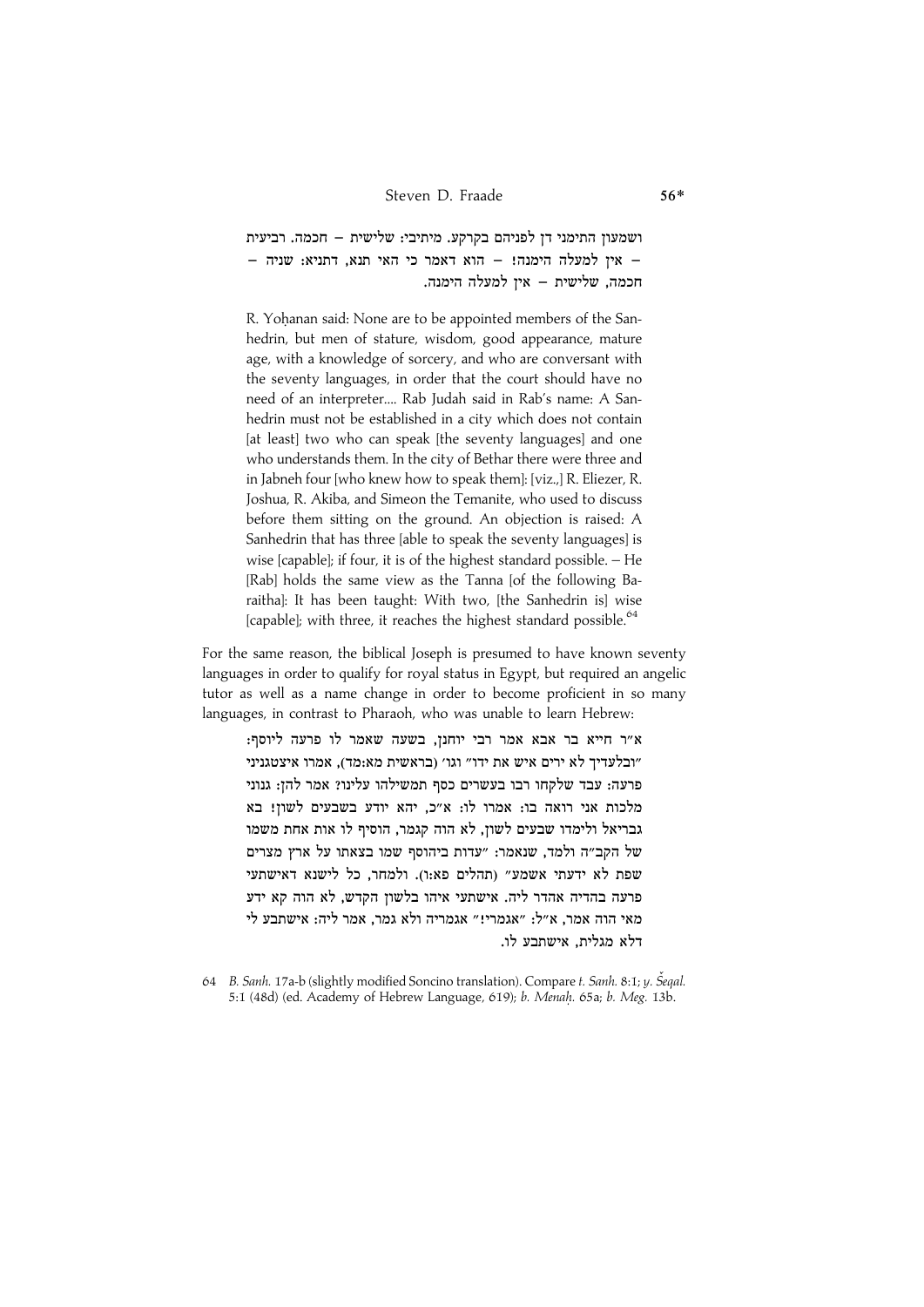R. Hiyya b. Abba said in the name of R. Yohanan (ca. 280 C.E.): At the moment when Pharaoh said to Joseph, ''Without you no one shall lift up his hand'' etc. (Gen 41:44), Pharaoh's astrologers exclaimed: ''Will you set in power over us a slave whom his master bought for twenty pieces of silver!'' He replied to them, ''I discern in him royal characteristics.'' They said to him, ''In that case he must be acquainted with the seventy languages.'' Gabriel came and taught [Joseph] the seventy languages, but he could not learn them. Thereupon [Gabriel] added to his name a letter from the name of the Holy One, blessed be He, and he learnt [the languages] as it is said: "He imposed it as a decree upon Joseph when he went forth from the land of Egypt; I heard a language that I knew not" (Ps  $81:6$ ).<sup>65</sup> On the next day, in whatever language Pharaoh conversed with him he replied to him; but when [Joseph] spoke to him in the holy tongue he did not understand what he said. So he asked him to teach it to him; he taught it to him but he could not learn it. [Pharaoh] said to him, "Swear to me that you will not reveal this"; and he swore to him. $66$ 

Once again, the ability to rule (and the status of royalty) presumes knowledge of multiple languages, ideally at least, all the languages spoken by humankind. Again, given the unrealistic nature of this expectation, divine (angelic) intervention is necessary to facilitate this for Joseph. Although Pharaoh shares with Joseph the ability to communicate in multiple languages, he is linguistically challenged, to his embarrassment, when it comes to learning Hebrew, rendering Joseph his multilingual superior.

Finally, we may note Philo of Alexandria's presentation of the view of those who, critical of the biblical story of the Tower of Babel, find it surprising that the story views the multiplication of languages as a punishment, and the prelapsarian single universal language as a source of evil, whereas both the possession of a common language and knowledge of multiple languages should be advantageous:

- 65 Joseph's name in this verse contains an additional letter, heh, shared with the tetragram name of God.
- 66 B. Sot.ah 36b (slightly modified Soncino translation). Compare the requirement (CD 14:10) that the Qumran měbaggēr ("Overseer") know kol lěšôn mišpěhôtām ("all the languages of their families''), according to some reconstructions of the text.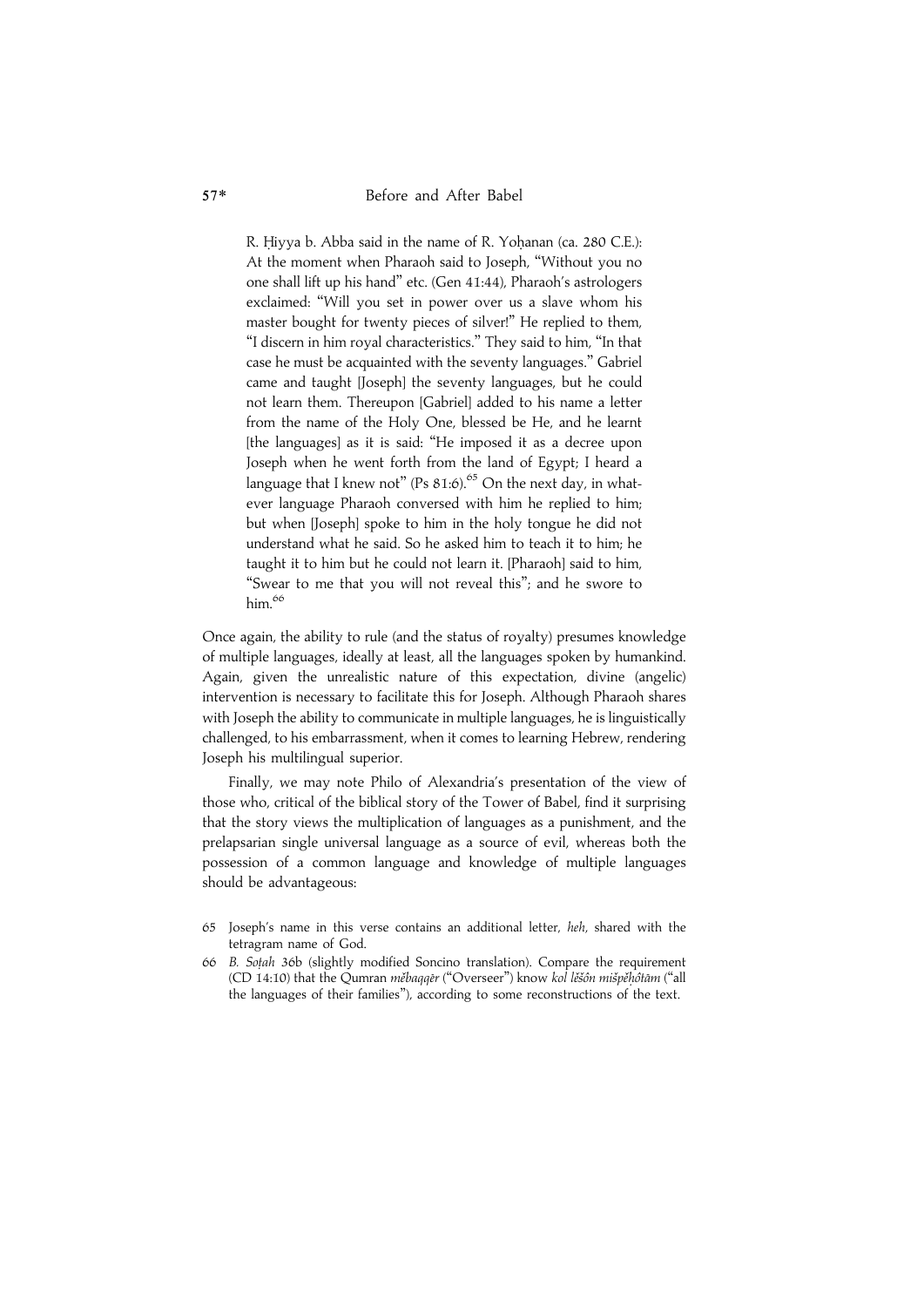άν καί εἰ μέντοι τις ἀνήρ πολύς ἀναμανθάνω διάλεκιος, εὐδόκιμος εὐθύς παρά ὁ ἐπίσταμαι εἰμί ὡς ἤδη φίλιος εἰμί. ού βραχύς γνώρισμα κοινωνία έπιφέρω ό έν ό όνομα συν ήθεια, ἀπό ὅς ὁ ἀδεής εἰς ὁ μησείς ἀνήκεστος πάσχω ἔοικα πορίξω. τίς οὖν ώς κακός αἴτιος ὁ ὁμόγλωσσος ἐκ ἀνθρ ωπος αφανίζω, δέω ως ωφέλιμος ίδρύω.

Further the acquisition of languages other than his own at once gives a man a high standing with those who know and speak them. They now consider him a friendly person, who brings no small evidence of fellow-feeling in his familiarity with their vocabulary, since that familiarity seems to render them secure against the chance of meeting any disastrous injury at his hands. Why then, they ask, did God wish to deprive mankind of its universal language as though it were a source of evil, when He should rather have established it firmly as a source of the utmost benefit?<sup>67</sup>

However scurrilous Philo finds the criticisms of these scriptural scoffers, he would appear to share their positive view of those (presumably contemporaries) who have acquired the ability to converse in multiple languages.

67 Philo of Alexandria, Confusion of Tongues 13 (Loeb Classical Library, 4:16-17). Compare, however, Josephus's negative view of those who acquire knowledge of multiple languages rather than knowledge of Jewish Scripture and laws (Ant. 20.262-65 [Loeb Classical Library, 9:526-29]): ''And now I take heart from the consummation of my proposed work to assert that no one else, either Jew or gentile, would have been equal to the task, however willing to understand the Greek world. For my compatriots admit that in our Jewish learning I far excel them. I have also laboured strenuously to partake of the realm of Greek prose and poetry, after having gained a knowledge of Greek grammar, although the habitual use of my native tongue has prevented my attaining precision in the pronunciation. For our people do not favour those persons who have mastered the speech of many nations, and who adorn their style with smoothness of diction, because they consider that not only is such skill common to ordinary freemen but that even slaves who so choose may acquire it. But they give credit for wisdom to those alone who have an exact knowledge of the law and who are capable of interpreting the meaning of the Holy Scriptures. Consequently, though many have laboriously undertaken this training, scarcely two or three have succeeded.''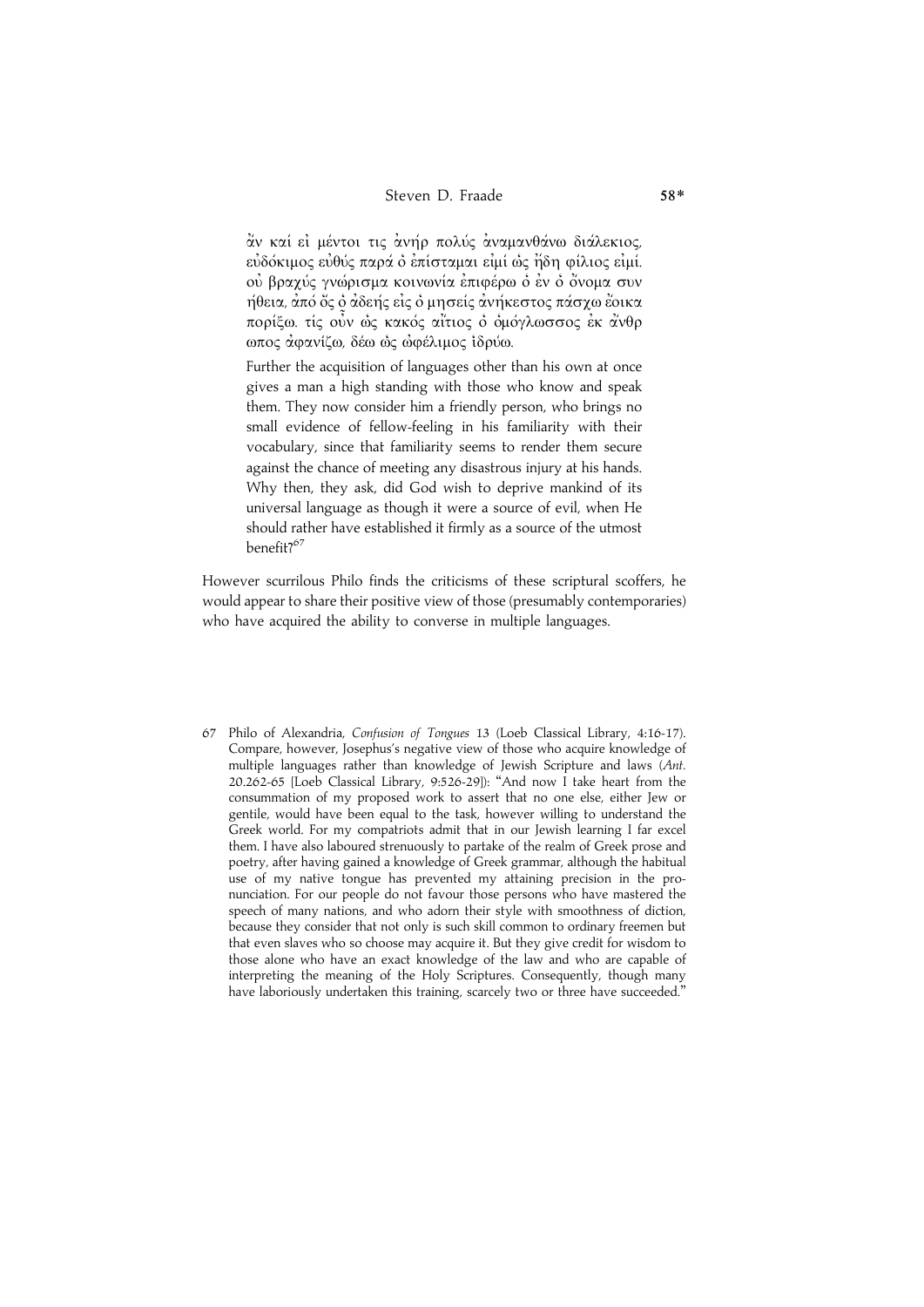### 8. Language Choice and Function

Returning to four languages, the oft-cited view of R. Jonathan of Bet Gubrin (ca. 250 C.E.) recognizes that different languages are particularly well-suited to particular functions:

.<br>אמר רבי יונתז דבית גובריז ארבעה לשונות נאים שישתמש בהז העולם .<br>ואילו הז לעז לזמר רומי לקרב סורסי לאילייא עברי לדיבור ויש אומרים  $^{68}$ לכתב.<br>אף אשורי מ

Said R. Jonathan of Bet Gubrin: Four languages are pleasing for use in the world, and these are they: Greek for song, Latin for battle, Sursi (Aramaic) for dirges, Hebrew for speech. And some say, also Assyrian for writing.

While much ink has been spilled on the specific implications of this saying (especially with respect to Hebrew), $69$  its sentiment is that each language is especially well suited to a particular kind of expression. We find confirmation of the use of ''Sursi (Aramaic) for dirges'' in recently uncovered Aramaic *piyyutim* for occasions of mourning, e.g., eulogy and consolation.<sup>70</sup> While we

- 68 See y. Meg. 1:11 (71b) (ed. Academy of Hebrew Language, 619); y. Sotah 7:2 (21c) (ed. Academy of Hebrew Language, 933); Esth. Rab. 4:12 (to 1:22). The reference to ''Assyrian for writing'' refers, presumably, to the adaptation of the ''Assyrian'' square Hebrew letters.
- 69 The word ZGCE can cover a wide range of types of speech, from mundane to sublime. See Philip S. Alexander, ''How Did the Rabbis Learn Hebrew?'' in Hebrew Study from Ezra to Ben-Yehuda, ed. William Horbury (Edinburgh: T & T Clark, 1999), 71-89. E. Y. Kutscher (''The Languages of the Hebrew and Aramaic Letters of Bar Cochba and His Contemporaries," Les 26 [1961-62]: 22 [Hebrew]) comments that since R. Jonathan flourished in the second half of the third century, his statement may reflect the continued use of Hebrew as a spoken language that late, at least in southern Palestine (Judea, where Bet Gubrin is located). But since R. Jonathan's saying is transmitted, without dissent, in a Galilean Palestinian source, there is no reason to assume that its sentiment would not have been endorsed in the north.
- 70 See Joseph Yahalom and Michael Sokoloff, ''Aramaic Piyyutim from the By $z$ antine Period," JQR 75 (1984/85): 309-21; Joseph Yahalom, "ארמית" הארץ־ישראל תצווח," Proceedings of the Academy of the Hebrew Language, 177th-178th meeting (1986) (Jerusalem: The Academy of the Hebrew Language, 1989), vol. 33, 133-37; idem, ''Angels Do Not Understand Aramaic: On the Literary Use of Jewish Palestinian Aramaic in Late Antiquity,'' JJS 47 (1996): 33-44; Michael Sokoloff and Joseph Yahalom, Jewish Palestinian Aramaic Poetry in Late Antiquity: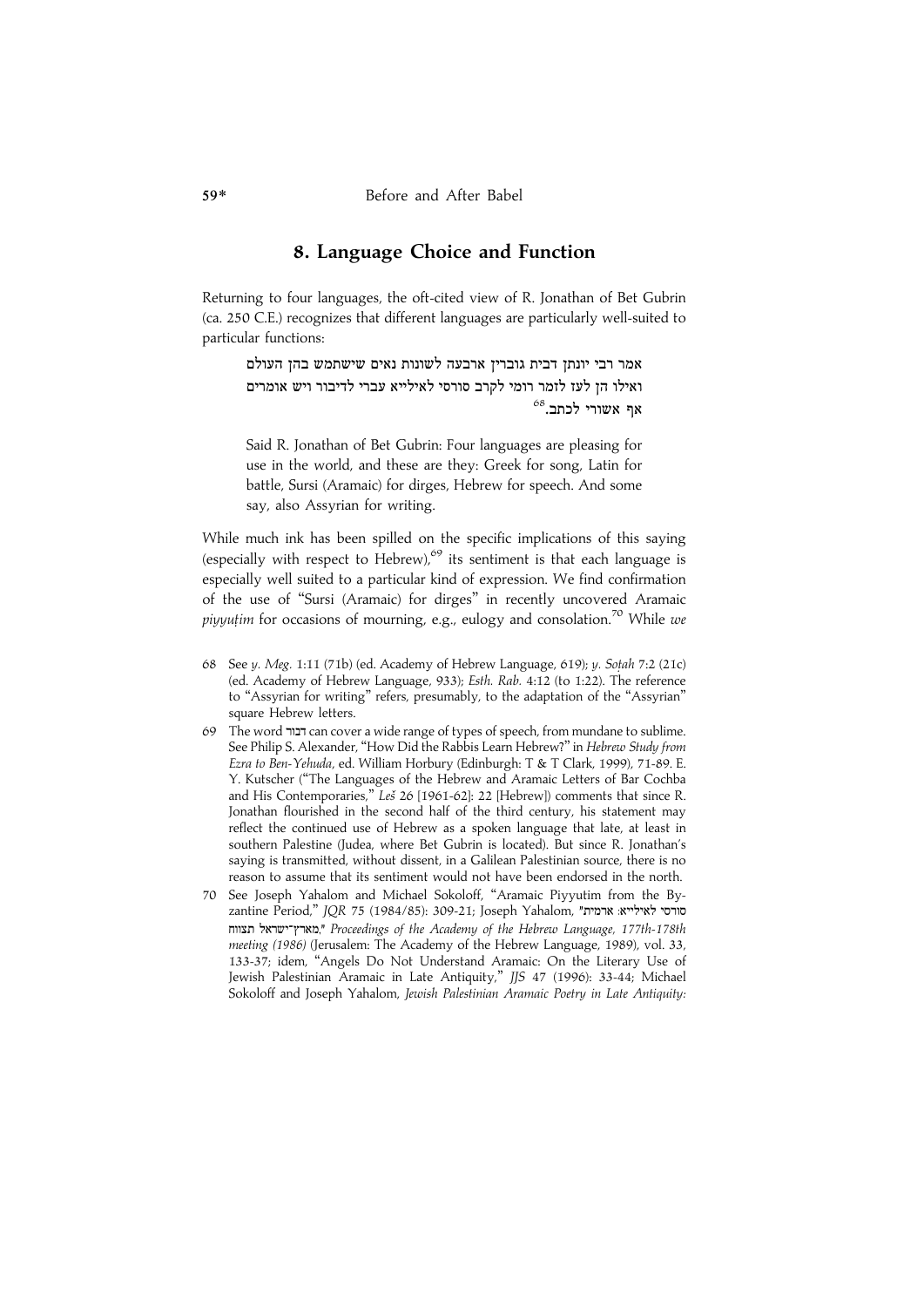#### Steven D. Fraade 60\*

might presume that each language is suitable for use by a particular nationality or ethnicity, here it is suggested (ideally at least) that all people (העולם; "the world'') would be well-served to employ all four of these languages, each for a particular kind of discourse to which it is best suited. Needless to say, these four languages would have been recognizable, at the very least, to inhabitants of ancient Palestine, some of whom would have been able to choose functionally between them. As we noted above, in conjunction with another set of four languages, $71$  the use of the number four, denoting completeness, could be typological (like the number seventy<sup>72</sup>), standing for the totality of languages, even though here the four would be the four principal languages in use in late-antique Roman Palestine.

The following rhetorical statement, attributed to Rabbi Judah the Patriarch, appears twice in the Babylonian Talmud, once marked as a barayta. It is followed by a rejoinder from the Babylonian Amora Rav Joseph:

והאמר רבי: בא"י לשון סורסי למה? אלא אי לשון הקודש אי לשון יוונית! ואמר רב יוסף: בבבל לשון ארמי למה? אלא או לשון הקודש או לשון פרסי!

For Rabbi [Judah the Patriarch] (ca. 200 C.E.) said: In the Land of Israel, why [use] the Syrian [=Palestinian Aramaic] language? Either [use] the holy language [=Hebrew] or the Greek language. And Rav Joseph (ca. 300 C.E.) said: In Babylonia, why [use] the Aramaic language? Either [use] the holy language [=Hebrew] or the Persian language. $73$ 

Rabbi Judah the Patriarch's statement has been repeatedly invoked as incontrovertible proof that Hebrew had ceased to be a spoken language in the Land of Israel by his time.<sup>74</sup> By the same logic, we would have to say the same

Critical Edition with Introduction and Commentary (Jerusalem: The Israel Academy of Sciences and Humanities, 1999) (Hebrew); Joseph Yahalom, '''Syriac for Dirges, Hebrew for Speech': Ancient Jewish Poetry in Aramaic and Hebrew," in The Literature of the Sages: Second Part: Midrash and Targum, Liturgy, Poetry, Mysticism, Contracts, Inscriptions, Ancient Science and the Languages of Rabbinic Literature, ed. S. Safrai et al. (Assen: Royal Van Gorcum, 2006), 363-74.

- 71 See above, at n. 39.
- 72 See above, n. 41.
- 73 B. Sotah 49b (// b. B. Qam. 82b-83a).
- 74 E. Y. Kutscher (The Language and Linguistic Background of the Isaiah Scroll [Jerusalem: Magnes, 1959], 11 [Hebrew]; English trans. [Leiden: Brill, 1974], 13)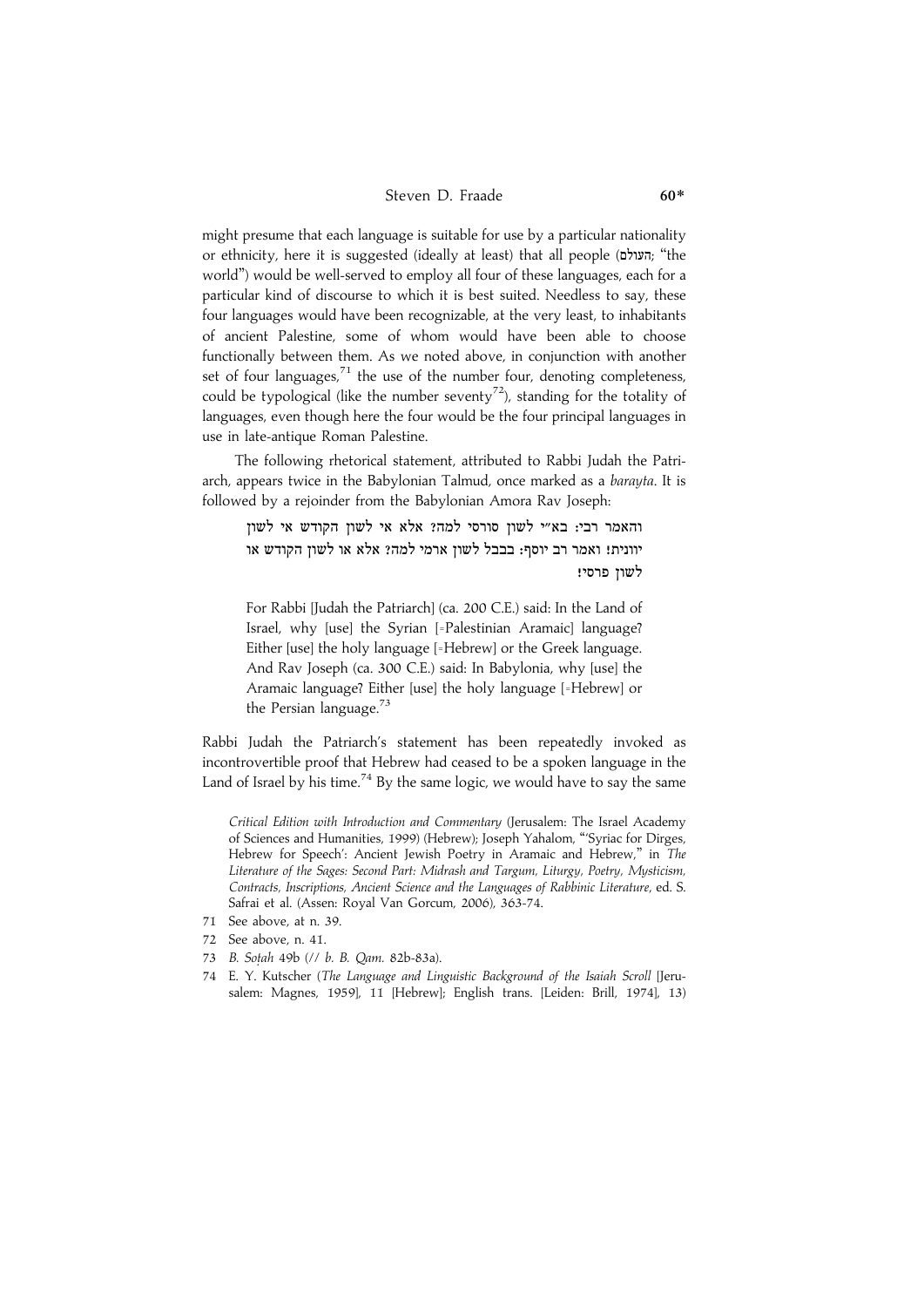for Greek. Whatever the state of Hebrew usage at his time, this passage is unable to bear the weight of such far-reaching historical conclusions. All it suggests is that while a normal expectation might have been for the Jews of Palestine either to stick by their ancestral language (Hebrew) or to adopt that of the ruling elites (Greek), with Aramaic being neither, Aramaic usage is, ironically, an anomalous third possibility. In a sense, however, Aramaic, while being neither native nor foreign, is something of both: a very close cognate to Hebrew (and a biblical language), but also a language shared with the surrounding non-Jewish cultures (e.g., Samaritan, Christian, Nabataean, Palmyran) among whom Jews dwelled, and a former imperial language.

Rav Joseph's gloss avers that the question of such a seeming anomaly is not unique to the Land of Israel, but can be equally asked of Jewish use of Aramaic in Babylonia, and, one might add, of hybrid inside-outside Jewish languages throughout subsequent history. It would be akin to asking of Eastern European Jews, ''Why use Yiddish? Use either Hebrew or Polish (or Russian, etc).'' At the very least, our talmudic passage is evidence of Jews navigating between, and in some cases combining, three language options (inside/outside/ inside-outside), and of rabbinic literature thematizing the challenges of such language choices.<sup>75</sup>

considers this passage to be irrefutable proof that Aramaic had replaced Hebrew as the spoken language of the Galilee by the time of R. Judah the Patriarch. Willem Smelik ("Language Selection," 145) states: "Rav Yoseph's statement highlights the absurdity of Rabbi's claim [that Hebrew or Greek be spoken, but not Aramaic] and thus provides a highly ironic comment on the use of Aramaic in both areas. Rabbi's position must have been related to an ideology of Hebrew rather than a society in which the use of Hebrew was still a viable option for everyday speech.'' As indicated earlier, determining monolingual spoken language is not my concern here, nor is it warranted by this text, which does not indicate what kind of language use it has in mind.

75 In another article I provide ample evidence of such multilingual language use and selection in inscriptional realia of the second through sixth centuries C.E. from the Land of Israel; see my ''Language Mix and Multilingualism in Ancient Palestine: Literary and Inscriptional Evidence," Jewish Studies 48 (2011). A Hebrew translation will appear in  $Le\check{s}$  73 (2011).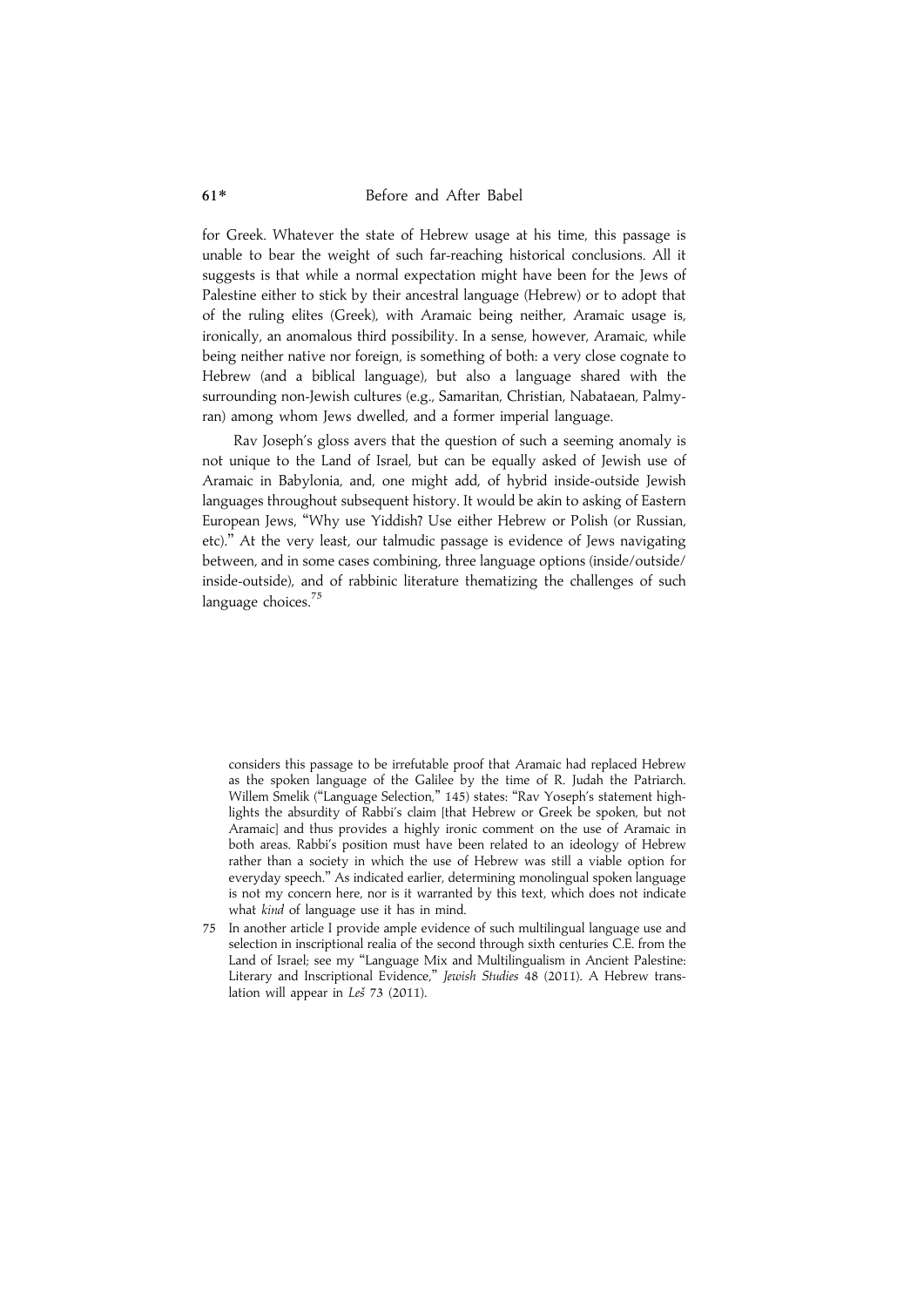## 9. Legal and Ritual Practicalities of Jewish Multilingualism

Up to now, the rabbinic passages that we have discussed have almost all been aggadic. A somewhat more restrained attitude toward multilingualism (less idealizing of multilingualism and making more limited allowance for the ritual use of other languages) is evidenced in numerous halakhic passages. They deal with the question of the acceptable language to be used in fulfilling halakhic obligations such as writing and signing legal documents,<sup>76</sup> reading and writing Scripture,<sup>77</sup> writing *mezuzot* and tefillin,<sup>78</sup> reciting blessings, curses, and oaths, reciting the Shema' and prayers, sacrificial declarations, and performing other rituals such as those of the *sotah*, the *yevamah*, and the anointed war priest.<sup>79</sup> While the overall preference is for these to be fulfilled through Hebrew, there is considerable debate as to the circumstances under which another language may be employed (especially Greek, but others as well), whether due to the lack of a competent person to perform the obligation in Hebrew or due to a desire for the audience or participant to be able to understand what is being read or recited, and in some cases being agreed to. However, in most situations, the desired default is Hebrew, even if at a sacrifice of comprehension.<sup>80</sup>

All of these passages, both Palestinian and Babylonian, presume that not all Jews were competent to use Hebrew for legal and ritual purposes and that they had other languages more readily at their disposal. I will not discuss these

- 76 M. Git. 9:6, 8; t. Git. 7:11 (ed. Lieberman, 274); t. B. Bat. 11:11 (ed. Lieberman, 169). For a detailed discussion of the documentary evidence for such practices, see Fraade, ''Language Mix and Multilingualism.''
- 77 M. Meg. 1:8; 2:1; t. Meg. 2:6; 3:13 (ed. Lieberman, 349, 356).
- 78 M. Meg. 1:8.
- 79 M. Sotah 7:1, 2; 8:1; t. Sotah 2:1; 7:1, 7 (ed. Lieberman, 154, 190, 192-93); Sifre Num. Naso' 12 (ed. Horovitz, 18); y. Sotah 7:1 (21b) (ed. Academy of the Hebrew Language, 932-33); b. Meg. 18a; b. Sotah 32b-33a.
- 80 See, for example, m. Meg. 1:8; 2:1; m. Sotah 7:1-4; 8:1; t. Meg. 2:6; 3:13 (ed. Lieberman, 349, 356); t. Sotah 2:1 (ed. Lieberman, 154); 7:1, 7 (ed. Lieberman, 190, 192); Sifre Num. 12 (ed. Horovitz, 18); y. Meg. 2:1 (73a) (ed. Academy of Hebrew Language, 758); y. Sotah 7:1 (21b) (ed. Academy of Hebrew Language, 932-33); 8:1 (22b) (ed. Academy of Hebrew Language, 937-38); b. Meg. 18a (barayta). Still relevant is Saul Lieberman, Greek in Jewish Palestine: Studies in the Life and Manners of Jewish Palestine in the II-IV Centuries C.E., 2nd ed. (New York: Feldheim, 1965), 29-67 (''Greek in the Synagogue'').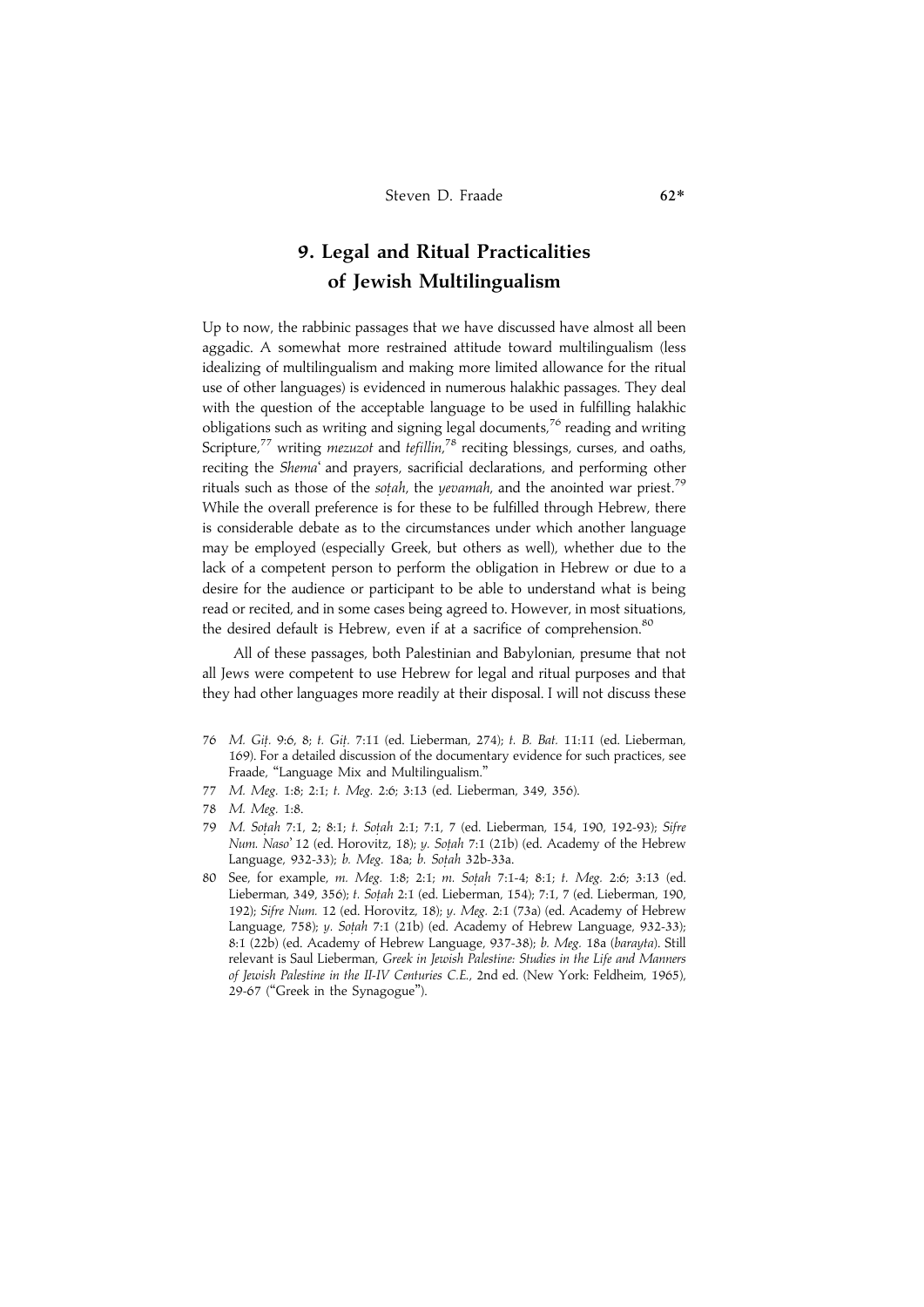passages in detail here since I have already done so in print in previous articles on targum,<sup>81</sup> and since we now have an excellent treatment of them by Willem Smelik.<sup>82</sup>

The important point to be made here is that the rabbinic texts presume and acknowledge Jewish individuals and communities with a variety of linguistic competencies, and are thereby confronted with a variety of language situations to be normatized. We know from extensive inscriptional and documentary evidence that such a Jewish multilingual environment was not a figment of the rabbinic imagination. While preferring Hebrew for the fulfillment of verbal ritual performances, rabbinic literature is surprisingly liberal in allowing for some of those ritual acts to be performed in other languages, especially Greek. In the case of scriptural reading and study (both public and private), the rabbinically preferred practice is bilingual: Hebrew and Aramaic performed in tandem. Interestingly, while use of a foreign language for or by a foreign language speaker is, in many cases, permitted (e.g., the recitation of the Shema' in Greek), the allowance of Aramaic alone for an Aramaic speaker is never even considered. While the bilingual scriptural Hebrew-Aramaic reading is the rabbinic norm, the possibility of a monolingual Hebrew reading (if a suitable translator is not available) and monolingual Greek reading (for a Greek-speaking audience) is allowed, and a bilingual Hebrew-Greek reading is conceivable, $83$  the possibility of a monolingual Aramaic scriptural reading is nowhere specifically entertained.<sup>84</sup> We may presume that Aramaic is too close to Hebrew in character and status to constitute an entirely separate language for such ritual purposes.

- 81 Fraade, ''Rabbinic Views''; idem, ''Scripture, Targum, and Talmud as Instruction: A Complex Textual Story from the Sifra,'' in Hesed ve-Emet: Studies in Honor of Ernest S. Frerichs, ed. Jodi Magness and Seymour Gitin, BJS 320 (Atlanta: Scholars Press, 1998), 109-22; idem, ''Locating Targum in the Textual Polysystem of Rabbinic Pedagogy,'' BIOSCS 39 (2006): 69-91.
- 82 Smelik, ''Language Selection''; idem, ''Code-switching.''
- See Smelik, "Code-switching," 141-47 (drawing on earlier work of Nicholas De Lange and Philip S. Alexander); idem, "Language Selection," 151.
- 84 As I have argued elsewhere (''Locating Targum''), there was no rabbinic ''Aramaic Bible'' apart from the Hebrew Bible that it accompanied. The only possible exception that I have been able to find is in  $b$ . Meg. 18a, where, in a barayta, the obligation to read the Scroll of Esther can be fulfilled from a written text ''in Hebrew to Hebrews," where "Hebrew" is understood by some talmudic commentators (e.g., Rashi ad loc.) to be a Mesopotamian dialect of Aramaic, it not being clear whether this would have been a Jewish or non-Jewish dialect of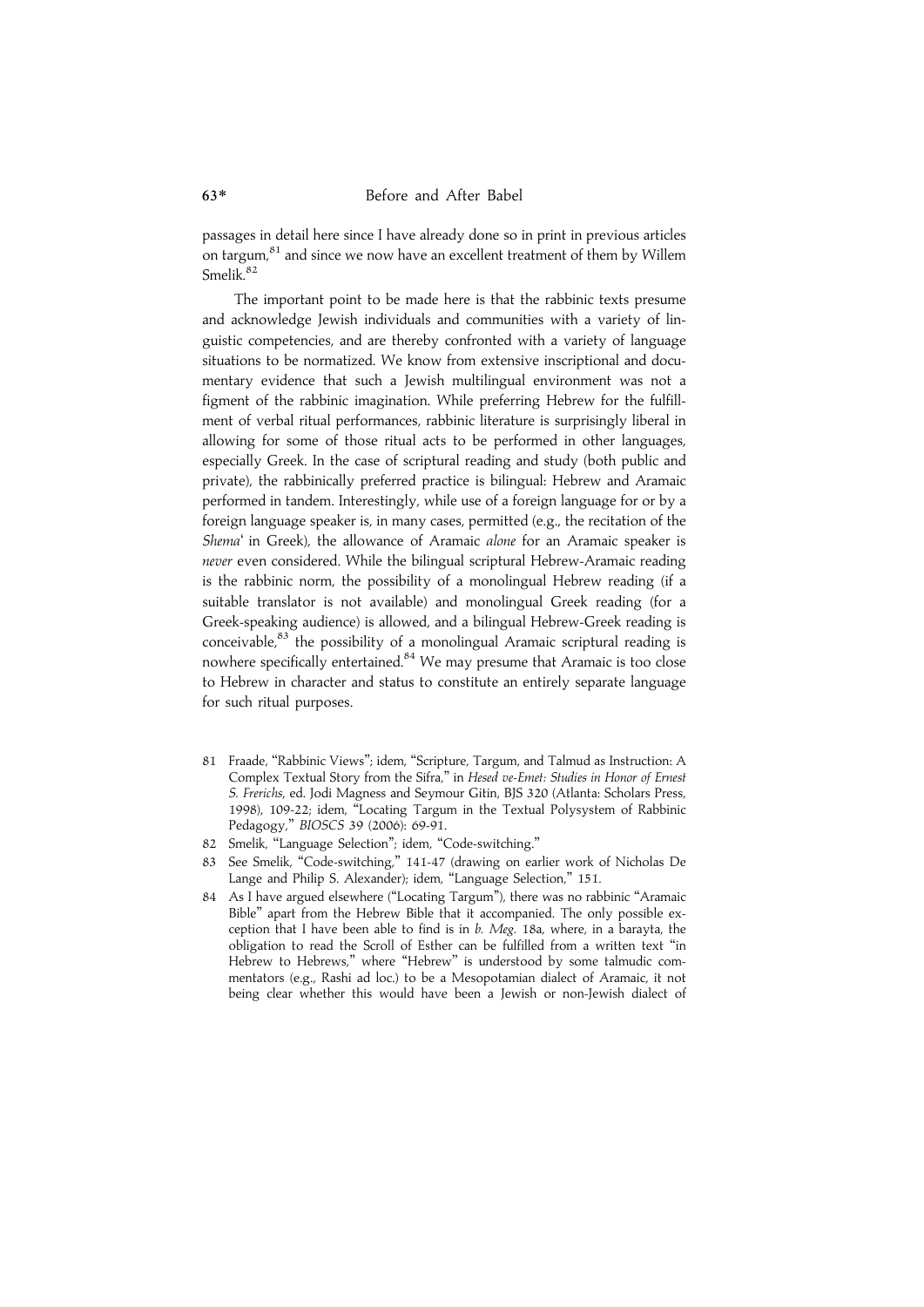Space only allows us to take a closer look at selections from one of these passages, in the Palestinian Talmud:

אילו נאמרין [בכל לשון] כו׳. כתיב ״ואמר הכהן לאשה״ (במדבר ה:יט). בכל לשוז שהיא שומעת. דברי רבי יאשיה. אמר ליה רבי יונתז: ואם אינה שומעת ולמה היא עונה אחריו ״אמז״ (שם ה:כב). אלא שלא יאמר לה על ידי תורגמז... וקרית שמע דכתיב "ודברת בם" (דברים ו:ז). רבי אומר: אומ׳ אני קרית שמע אינו נאמר אלא בלשון הקודש. מה טעמא? "והיו הדברי׳ האלה״ (שם ו:ו). ר׳ לוי בר חיתה אזל לקיסריז. שמע קלוז קרייז שמע אלוניסתין. בעא מעכבתון. שמע רבי יוסי ואיקפד. אמר כך: אומר אני מי שאינו יודע לקרות אשורית לא יקרינה כל עיקר אלא יוצא בכל לשון שהוא יודע... ותפילה כדי שיהא יודע לתבוע צרכיו. וברכת המזון כדי שיהא יודע למי מברך. ושבועת העדות ושבועת הפקדון משביעין  $^{85}$ שטונו. השביען שלא בלשונו, שלא בלשונו. השביען שלא בלשונו.

[A] These are said [in any language...].<sup>86</sup> It is written, "And the priest shall say to the [accused] wife'' (Num 5:19): In any language that she understands. These are the words of R. Josiah (ca. 300 C.E.). R. Yohanan (ca. 280 C.E.) said to him: If she does not understand, then why would she respond to him, ''Amen'' (Num 5:22)? Rather [the verse means that] he should not speak to her through an interpreter....

[B] The recitation of the Shema', as it is written, "You shall talk of them" (ודברת בם) (Deut 6:7). Rabbi [Judah the Patriarch] (ca. 200 C.E.) says: I say, the recitation of the Shema'can only be recited in the holy language. What is its scriptural basis? ''And these words which I command you" (והיו הדברים האלה) (Deut 6:6). R. Levi b. Haitah went to Caesarea. He heard them read the Shema' in Greek. He wanted to stop them from doing so. R. Yose heard and was angered. He said: Should I say that one who doesn't know how to read [Hebrew written in] Assyrian [square script] should not read at all? Rather, one fulfills one's obligation in any language which he knows.....

Aramaic. See, most recently, D. R. G. Beattie and Philip R. Davies, ''What Does Hebrew Mean?'' JSS 56 (2011): 71-83.

85 Y. Sotah 7:1 (21b) (ed. Academy of the Hebrew Language, 932-33).

86 See m. Sotah 7:1.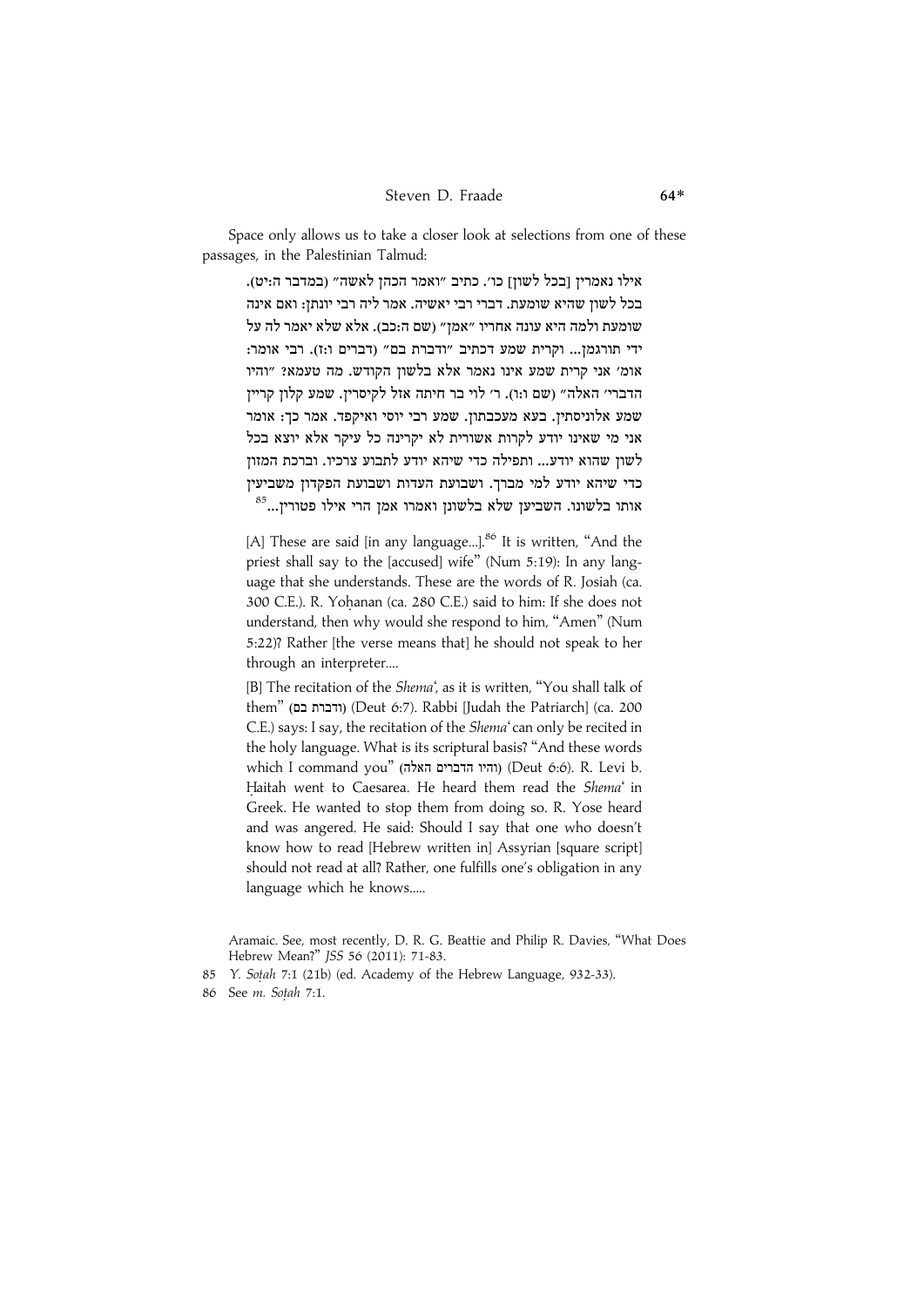[C] And with regard to prayer, [he may recite it in any language] so that he will know how to beseech for his needs.

[D] And with regard to the benediction over food, [he may say it in any language] so that he knows to whom he is blessing.

[E] And with regard to the oath of testimony and the oath concerning a deposit, one administers it to him in his own language. If one administered it [to persons] not in their own languages, and they said, "Amen," behold they are exempt [from culpability for violating the oath].

Although the Mishnah (Sotah 7:1) lists prayers and rituals that can be "recited in any language,'' including the words recited by the priest to the suspected adulteress (sotah), the Shema', the tefillah ('amidah), the benediction over food, and the oaths of testimony and concerning a deposit, the Palestinian Talmud, developing earlier tannaitic teachings, debates the scriptural basis of such an allowance, or even the allowance itself. For example, no less than Rabbi Judah the Patriarch disagrees with the Mishnah and insists that the Shema' be recited only in Hebrew (as he does in t. Sotah 7:7). Yet it is repeatedly stressed that for the laity to pray or recite or respond to rituals in a language that they do not understand would weaken the intention and thereby the effectiveness of their words, even to the point of absolving them of legal culpability. Even in something so basic (and, presumably, familiar) as the recitation of the Shema', better to recite it in one's own language (at least in Greek in Caesarea) than not to recite it at all if unable to read it in Hebrew.<sup>87</sup>

In a sense, we have come full circle, since we began with passages extolling the virtues and rewards of teaching one's child to speak Hebrew in conjunction with reciting the Shema' and studying Torah, the latter two presumably also in Hebrew, with grave consequences for not so doing, and with an implicit claim that Jewish cultural reproduction depends on it. Now we are told that even within the Land of Israel (albeit at a somewhat later date) one could find communities whose knowledge of Hebrew was so lacking as to require (according to some) the recitation of the Shema' in Greek rather than not at all, with no explicit suggestion of negative consequences. Rather than seeing our earlier passages as being in contradiction with these later ones, or situating them too simply along a linear chronological progression, I prefer to

87 On the exceptional status of Greek, at least according to some, see above, n. 28.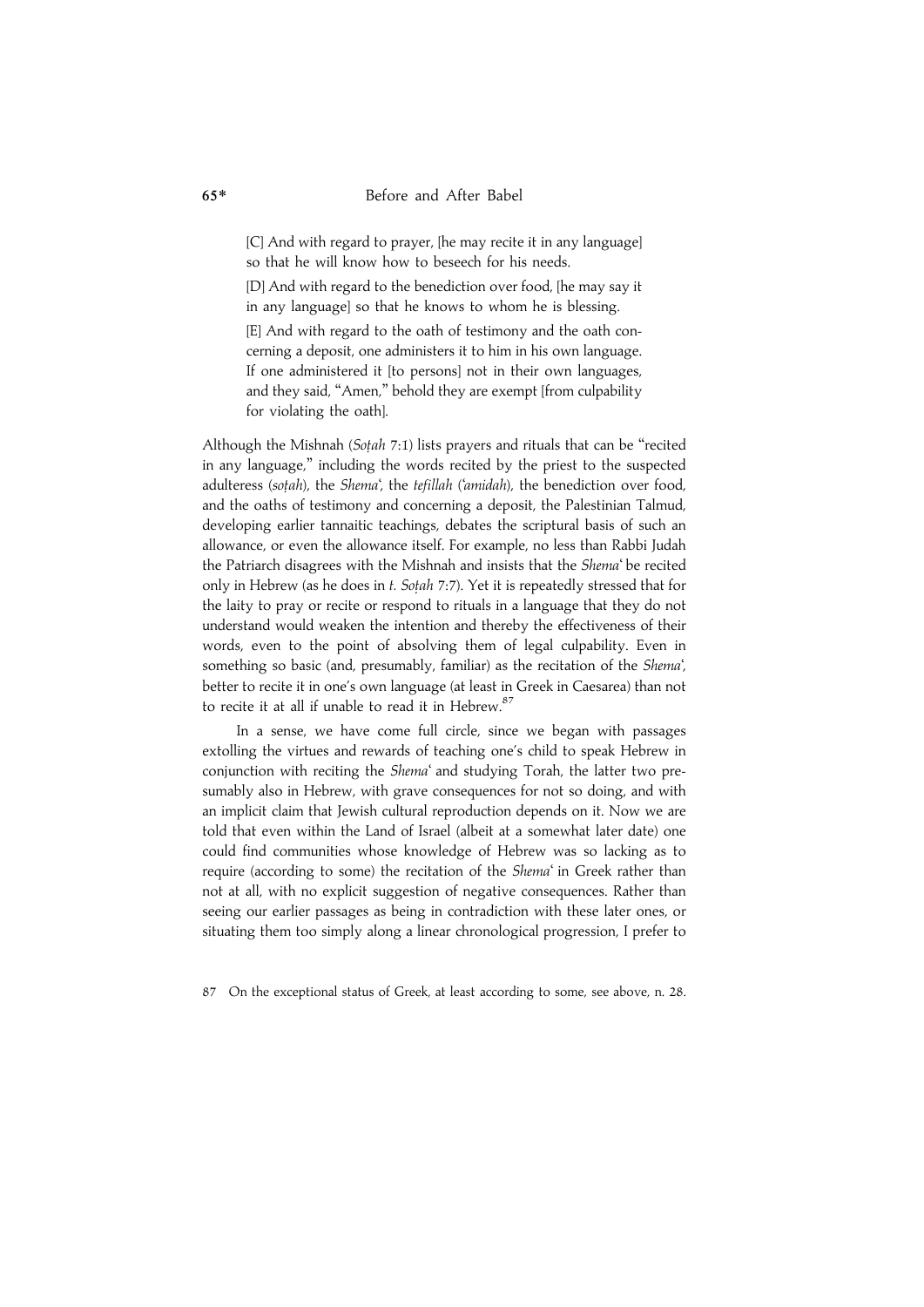see them in dialectical and dialogical tension with one another (as they are internally within themselves).

#### 10. Conclusions

Since I am still at the hunting and gathering stage of my work on this subject, I am reluctant to offer categorical conclusions. However, even if I were done with hunting and gathering, I would still be reluctant to reduce the rich plenitude and variety of rabbinic laws and narratives concerning language valuation and choice in a multilingual societal and cultural environment to univocal distillations. After all, the texts that we have examined are not just about language, but themselves make (when not concealed by translation) strategic language choices at every turn.

Nevertheless, let me identify a few recurring themes, not without tension with one another. I shall not now draw distinctions between the texts with respect to relative chronology and geography, since almost all of the texts and tradents are of Palestinian (Land of Israel) provenance and the themes, while rhetorically more developed in later texts, are well and widely established already in the "tannaitic" corpora. I have identified four (or five) themes around which the texts that we have examined can loosely be clustered:

1. The first theme is what I would call ''ethnocentric.'' This is, from a cross-cultural perspective, hardly unusual. Hebrew is the ancestral language of Israel, stemming at least as far back as Abraham, the first Hebrew, and as such must be maintained and propagated, principally from father to son, especially when it must vie with the dominant languages of foreign rule and cultural hegemony. This imperative is all the more incumbent upon those living in the Land of Israel. It is tied, ideally at least, to daily speech as well as to sacred study and practice.<sup>88</sup>

88 For language and language choice as an expression of Jewish ethnic/national identity, see Seth Schwartz, "Language, Power and Identity in Ancient Palestine,' Past and Present 148 (1995): 3-47; idem, "Hebrew and Imperialism in Jewish Palestine," in Ancient Judaism in Its Hellenistic Context, ed. Carol Bakhos (Leiden: Brill, 2005), 53-84; Hayim Lapin, "Palestinian Inscriptions and Jewish Ethnicity in Late Antiquity," in Galilee Through the Centuries: Confluence of Cultures, ed. Eric M. Meyers (Winona Lake, Ind.: Eisenbrauns, 1999), 239-68; David Goodblatt, Elements of Ancient Jewish Nationalism (Cambridge: Cambridge University Press, 2006), 49-70.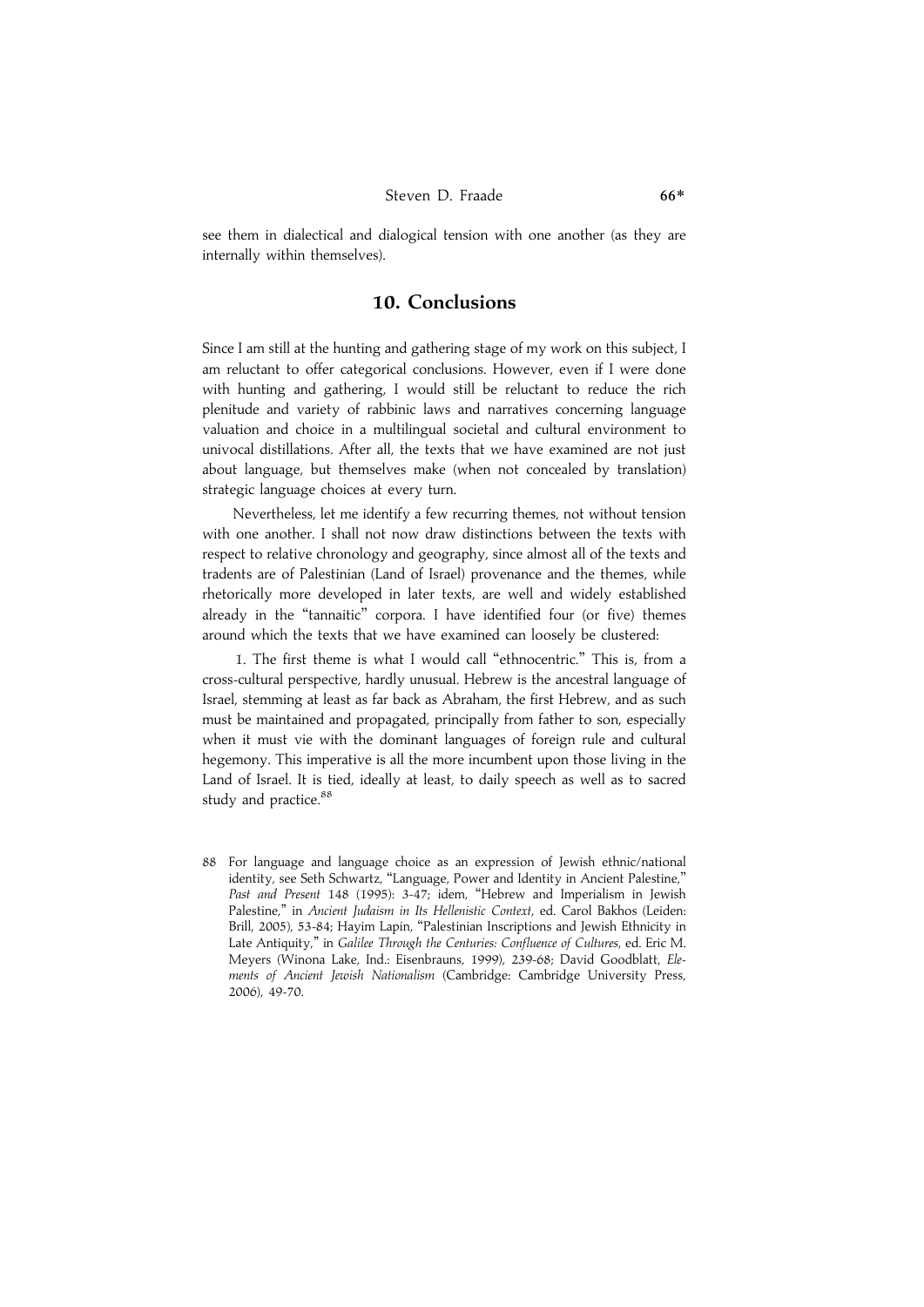2. A second theme is linguistic exceptionalism. Hebrew is not just one of many languages, each one employed by a particular nation or ethnos, but is øª ø , the ''language of holiness,'' and the language of universal creation, thereby preceding and transcending the advent of nations, and hence, of national languages. Hebrew alone is the language of cosmogony. It is the language not just of Israel's laws and narratives, but of divine revelation itself, Israel's Scriptures having been recorded and transmitted in the same language as they were divinely revealed and are presently read and studied.

3. Yet, revelation was itself multilingual from its very inception. Implicit here is the idea that the fullness of revelatory meaning requires the fullness of linguistic expression (four or seventy languages). Hebrew may be the language by which the world was created, but God as the creator of all peoples must also be the ultimate creator of all human languages. The knowledge of all (seventy) languages, ideally at least, is necessary to fully comprehend the meaning of divine revelation. This leads, therefore, from linguistic exceptionalism to a seemingly contradictory linguistic pluralism.

4. Linguistic pluralism is, however, of two sorts: metaphysical and practical, which can sometimes be in tension with one another, as we saw in the differences between m. Sotah 7:5 and its parallels in t. Sotah 8:6-7 and other sources: was the Torah written on stones in seventy languages in order for it to be fully understood (בֵּאֵר הֵיטֵב), or in order for it to be briefly available to the nations, who would then have no excuse for not having observed it, thereby justifying their exclusion? The tension between linguistic exceptionalism and linguistic pluralism intersects, therefore, with the dilemma of Torah as Israel's inheritance alone, or Torah as universally bestowed wisdom.<sup>89</sup> However, as we have seen, linguistic pluralism can also have the practical positive purpose of allowing Jews to recite some prayers and perform some rituals in whichever language they understand, thereby avoiding rote recitals which would be devoid of religious meaning or legal consequence for their practitioners.

As a final concluding remark, these tendencies continue, and remain in some tension with one another, throughout the length and breadth of Jewish cultural history down to the present, even as the specific ''languages in contact'' change. While we have several excellent treatments of Jewish bi- and

<sup>89</sup> This tension goes back at least as far as Ben Sira (ca. 180 B.C.E.), as is well demonstrated by Seth Schwartz, Were the Jews a Mediterranean Society? Reciprocity and Solidarity in Ancient Judaism (Princeton: Princeton University Press, 2009), 45- 79. See also Marc Hirshman, Torah for the Entire World.